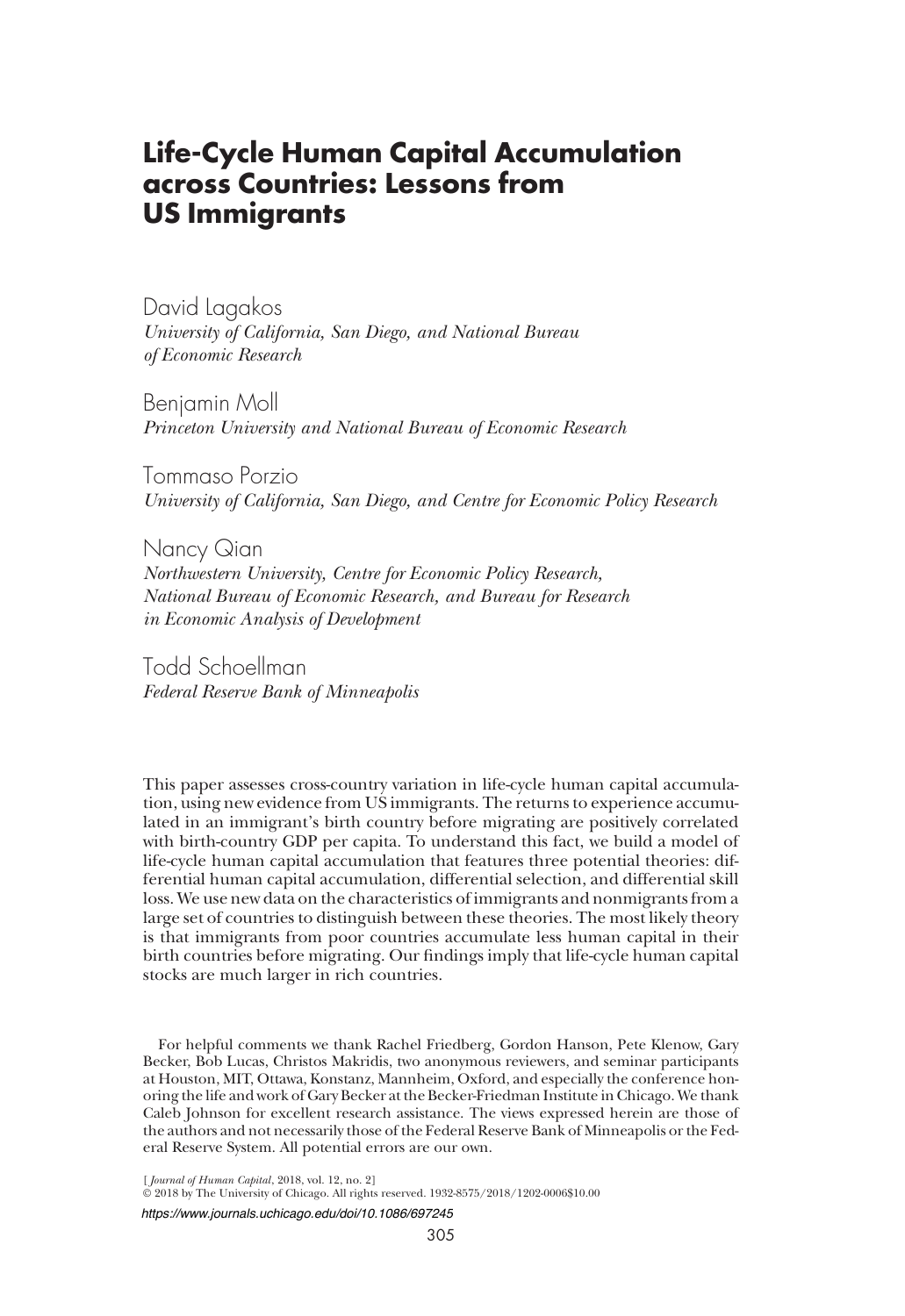## I. Introduction

How important is human capital in accounting for aggregate income differences across countries? A large literature on development accounting has concluded that the answer is "only somewhat." Specifically, the seminal work of Klenow and Rodríguez-Clare (1997), Hall and Jones (1999), and Caselli (2005) finds that human capital stocks vary by roughly a factor of 2 between the richest and poorest countries, whereas actual output per worker varies by a factor of more than 20.

One reason the existing literature has found such a modest role for human capital is that it has focused largely on human capital accumulated in schooling. Several previous studies have included human capital accumulated over the life cycle, that is, after finishing schooling, but have found that it did not improve the explanatory power of human capital (Klenow and Rodríguez-Clare 1997; Bils and Klenow 1998, 2000). The data underlying this conclusion came from the Mincer estimates of Psacharopoulos (1994), which show no systematic variation across countries in either the returns to potential experience or the average level of potential experience. As a result, researchers using these data concluded that human capital differences from potential experience must be negligible.<sup>1</sup>

In contrast, a recent literature has argued that workers in rich countries accumulate much more human capital over the life cycle than their counterparts in poor countries. Manuelli and Seshadri (2015) show that this conclusion arises out of a standard Ben-Porath model of human capital accumulation, as workers in rich countries are able to devote more goods inputs (e.g., books and computers) to their time spent accumulating human capital. Empirically, Lagakos et al. (2018) use micro-level wage data from a large set of countries to document that returns to potential experience are generally higher in rich countries than in poor countries. They note that this evidence is consistent with the hypothesis that workers in poorer countries accumulate less human capital while working. However, they also discuss alternative explanations such as search frictions, credit constraints, or other country-specific wage-setting institutions that break the link between wages and the marginal product of labor. Finally, they note some concern that data quality and measurement concepts could vary across countries in ways that would explain their empirical findings.

In this paper we turn to US immigrants to help measure and understand differences in life-cycle human capital accumulation across countries. Studying US immigrants offers several advantages. First, the workers are all observed in a common labor market, as opposed to a diverse set of economies with varying labor market conditions and institutions. For example, this fact can help us isolate differences in the quantity of experience human capital generated in different countries from possible differ-

<sup>1</sup> This conclusion has been arrived at by others as well, including Caselli (2005) and Erosa, Koreshkova, and Restuccia (2010). See the summary of Hsieh and Klenow (2010) for a clear overview of the development accounting literature.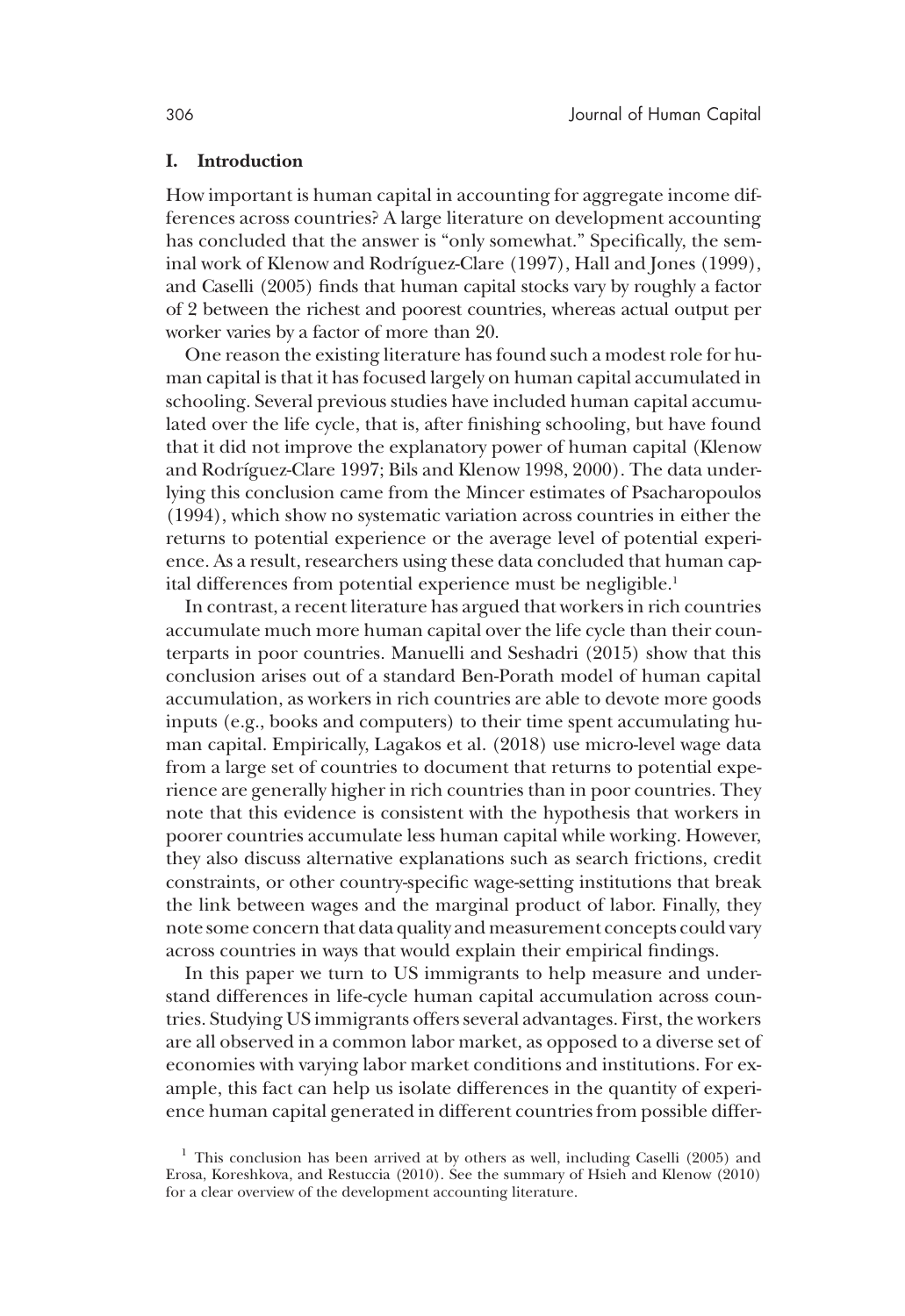ences in the price of experience human capital, because we observe all immigrants in a common country with a common set of prices.<sup>2</sup> Second, data for all workers come from a common data source, the US census, thus minimizing worries about international data comparability. Finally, the data span more than 3 decades in time and cover US natives, allowing us to isolate cohort-of-migration and time effects consistently for workers from a large set of countries. The insight of using immigrants to study human capital accumulation across countries is based on the work of Hanushek and Kimko (2000), Hendricks (2002), and Schoellman (2012), although this paper is the first to measure and explain stocks of human capital from experience using US immigrants.

We begin by documenting a key fact about immigrant returns to experience: returns to experience are lower among immigrants from poor countries than among immigrants from rich countries. We find that this is true both for returns to "foreign experience," acquired before migrating, and returns to "US experience," acquired in the United States after migrating. We reach this conclusion in several versions of a standard Mincerian wage regression. The first version looks only at new immigrants, who have been in the United States less than 1 year, and considers returns only to foreign experience (which is essentially all they have). The second version considers all US immigrants and estimates the return to foreign and US experience, accounting for possible interactions between the two. Both versions show that returns to foreign experience are strongly increasing in GDP per capita of the birth country. The second version shows that returns to US experience are increasing in GDP per capita of the birth country, but not as sharply as for foreign experience. These facts are consistent with earlier work by Chiswick (1978) and Coulombe, Grenier, and Nadeau (2014) that shows similar patterns in other data sets. The main contribution of our paper relative to these two is to provide new insight on why returns are lower for immigrants from poorer countries, using data from both immigrants and nonmigrants.

To understand the cross-country differences in returns to experience, we consider a simple model of life-cycle human capital accumulation. The model captures three basic theories of why returns to experience would be lower for immigrants from poorer countries. The first theory is differential human capital accumulation, which says that workers in poor countries accumulate less human capital. The second theory is differential selection, which says that immigrants from poor countries are less strongly selected on learning ability than their counterparts in rich countries. The third theory is differential skill loss, which says that immigrants from poor countries tend to lose a larger fraction of their skills after migrating. All

 $2\text{ Note that this point is logically distinct from the concern that the selective nature of }$ immigration may itself be changing the relative wage structure of the United States, as in Ehrlich and Kim (2015). Our approach relies on the fact that the relative prices are the same for all workers in the United States, regardless of how those prices are determined.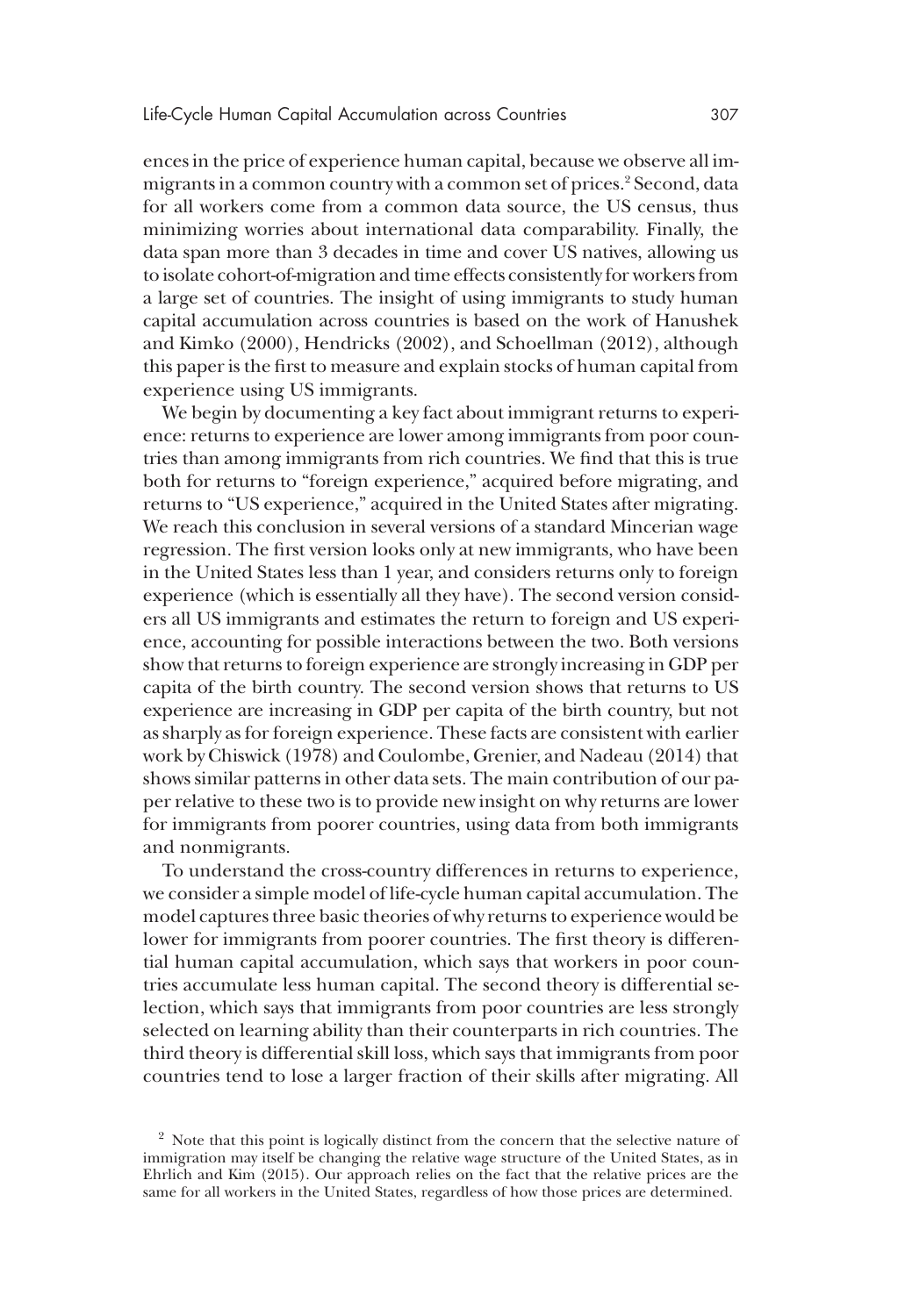three theories are consistent with lower measured returns to foreign experience among immigrants from poor countries, and all three make different predictions along other dimensions.

To distinguish between theories, we turn to new data we construct that compares immigrants to nonmigrants in a large set of countries. The data contain the average years of school completed by immigrants and nonmigrants and the fraction of both groups working at "high-skilled" occupations, both of which are taken from national census data from around the world. The data also contain the returns to experience for immigrants and nonmigrants, taken from this study and Lagakos et al. (2018), respectively.

The data on immigrants and nonmigrants are most consistent with the theory that low life-cycle human capital accumulation before migrating is the proximate cause of low returns to experience among US immigrants. The reasons are as follows. First, returns to experience among nonmigrants look quite similar to returns to foreign experience among immigrants for most countries. This is consistent with individuals in poor countries accumulating less human capital, while it is inconsistent with theories centered around differential skill loss or differential selection, which imply that returns to experience should differ between the groups. Second, evidence on years of schooling completed and premigration wages suggests that immigrants from poorer countries are typically more selected than immigrants from richer countries. This provides evidence that weaker selection of immigrants from poor countries is unlikely to explain our results. Finally, the fraction of educated immigrants who are working at low-skill jobs varies little between rich and poor countries. This provides evidence against the theory that immigrants from poor countries lose disproportionately more skills after migrating.

We conclude by illustrating how our results help better account for income differences across countries. We follow the development accounting literature, which measures human and physical capital across countries and computes the implied income variance in a world where countries differ only in these capital stocks. We depart from the literature in that we use our estimated returns to experience among US immigrants to construct stocks of human capital from experience in each source country (where our data allow). We conclude that experience human capital stocks are substantially larger in rich countries than in poor countries and that incorporating these stocks into development accounting substantially increases the importance of human capital. Note that in this exercise we are using immigration as an opportunity to measure and account for cross-country differences in experience human capital. This exercise is fundamentally different from quantifying the development or growth implications of migration; see Ehrlich and Kim (2015) for work on this latter point.

The rest of this paper is structured as follows. In Section II, we describe the facts that we document about returns to experience among US immigrants. In Section III, we present a model capturing the three different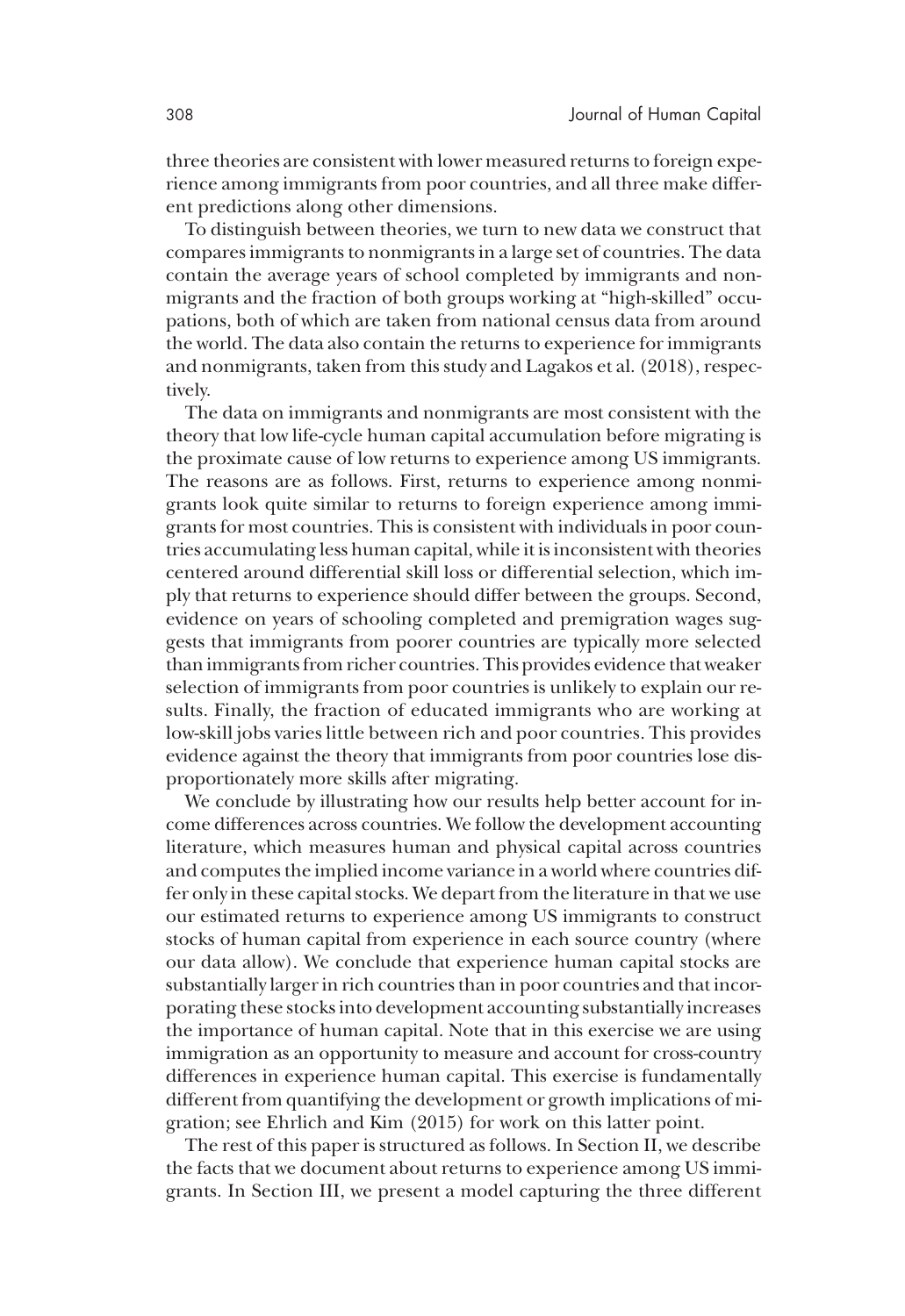theories of the facts described above, and in Section IV, we draw on evi-

dence comparing immigrants and nonmigrants to help distinguish between the theories. In Section V, we illustrate what our empirical findings imply for development accounting. In Section VI, we conclude.

# II. Immigrant Returns to Experience: The Facts

## A. Sample and Data

Our data on immigrants draw on the 1980–2000 US population censuses as well as the 2005–2013 American Community Surveys (ACSs) from the Integrated Public Use Microdata Series (IPUMS; Ruggles et al. 2015). Each of these data sets includes a large, representative cross section of the US population in a particular year. We choose not to use data from earlier censuses because their sample sizes were smaller (1 percent instead of 5 percent) and immigrants were a much smaller share of the population before 1980. The 2000 census was the last to include a long form with detailed questionnaires sent to a subset of the population; the ACS, an annual 1 percent sample of the American population, is the successor to the census long form. Combining the data is straightforward because most questions and responses were maintained in the transition.

Our basic sample selection is as close as possible to that of Lagakos et al. (2018), since one goal is to compare our estimated results for immigrants to those for nonmigrants. We focus on men aged 18 or older who work full-time, for wages, in the private sector. The restriction to male full-time workers is made because we measure potential rather than actual experience; for women and part-time workers, the relationship between the two is less clear. We exclude the self-employed and public-sector workers because it is more difficult or requires more assumptions to measure their marginal product, given their reported income. See Lagakos et al. (2018) for further discussion and robustness analysis for these choices; we also show our results when we relax them below. We also exclude workers who have missing or zero responses to the key variables, primarily hours or weeks worked, labor income, and education; such people are relatively rare in the census.

We identify immigrants by using country of birth. The census and ACSs provide detailed responses that code the country of birth for most of the major source countries of US immigrants.<sup>3</sup> Our data sets also include information on the year of immigration. In the 1980 and 1990 censuses, this information was provided in ranges (e.g., 1975–1979). This category coding is unfortunate for our analysis because we want to compute years of foreign and domestic potential experience. We experiment with cod-

 $3\,$  We find that most immigrants report being in their country of birth right before migrating: 87 percent report being in their birth country 5 years before migrating, and 83 percent report being there 1 year before migrating. There also appears to be no systematic relationship between this secondary migration and GDP per capita.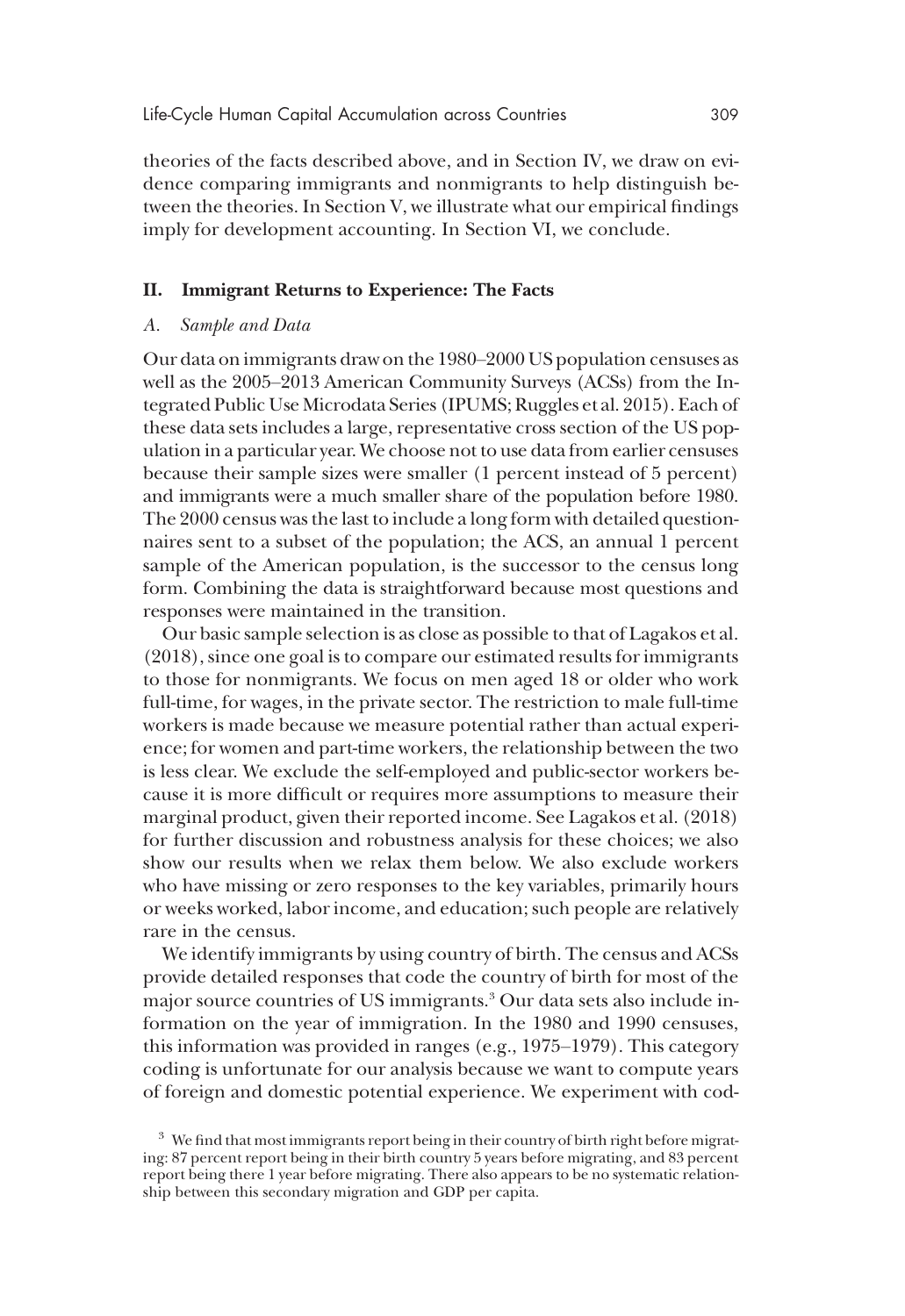ing these ranges to the midpoint and using them in our analysis.We also provide results for the case where we use only data from 2000 onward, where the exact year of immigration is recorded. We also use this variable to exclude immigrants who likely immigrated before completing their schooling for our baseline analysis, although we return to this group below.

We construct potential experience (henceforth "experience") by using information on age and educational attainment. In the 1980 census, the raw data were years of schooling, while from 1990 onward they were recorded as educational attainment (e.g., high school graduate). We recode educational attainment into years in the standard fashion. We then define experience as age minus schooling minus 6. A small subset of our sample reports very low levels of schooling. Following Lagakos et al. (2018), we define experience as age minus 18 for anyone with less than 12 years of schooling, under the assumption that no one acquires significant useful experience before age 18. Given this variable, we focus our attention on the subsample with between 0 and 40 years of experience, inclusive. For immigrants, we split their experience into foreign (birth-country) and domestic (US) experience.

We construct the hourly wage by using information on annual wage and salary income for the prior year, usual hours worked per week, and weeks worked in the prior year.<sup>4</sup> In 1980 income was top coded; we multiply all top-coded values by 1.4, in line with the literature. From 1990 onward the census replaces all top-coded values with the mean of state income within the top-coded group, so no adjustment is needed.

Finally, we use two census-provided controls in our analysis. The first is state of residence, which is designed to help capture the large cross-state differences in cost of living that would otherwise bias our results. The second is English-language ability. The census has included a self-reported measure of English-language ability throughout this time, with five options ranging from "does not speak English" to "yes, speaks only English." Given that we study immigrants, this is a useful control. We further parse the data by creating a sixth category for US natives, so that the remaining categories all capture variation within the immigrant population.

Table 1 shows summary statistics for our baseline sample (means and standard deviations) as well as means and sample sizes for immigrants from the 10 most common birth countries in our sample. The country means convey the heterogeneity in our sample, as there is a reasonable mixture of rich and poor birth countries, with the income per capita range from roughly \$3,200 to \$43,000 in 2010 (real GDP per capita; Penn World Table 7.1, Vietnam to Canada). Immigrants from poorer countries, especially those in the Americas, have lower mean education, are less likely to speak

<sup>4</sup> Weeks worked is coded into categories in 1980 and from 2008 onward. We use 1990 data to compute the average weeks worked per category in 1990 and impose this on the 1980 data; we use the 2007 data to compute the average weeks worked per category in 2007 and impose this on the 2008–2013 data.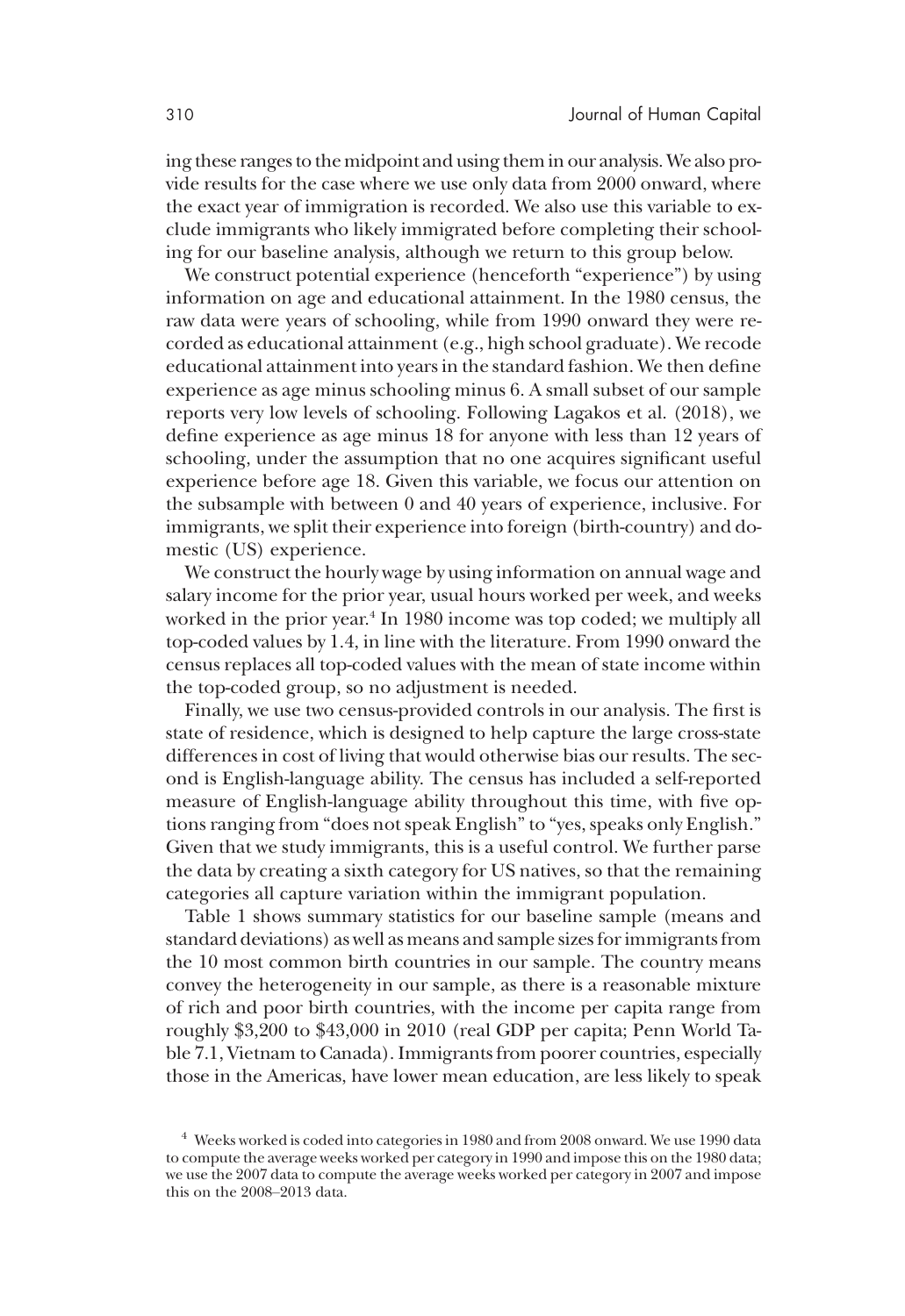| oommani ofatiofico fon oamlee and oelect coonfinito |      |                  |                       |           |         |         |
|-----------------------------------------------------|------|------------------|-----------------------|-----------|---------|---------|
|                                                     | Wage | US<br>Experience | Foreign<br>Experience | Schooling | English | Number  |
| Summary statistics,<br>all immigrants:              |      |                  |                       |           |         |         |
| Mean                                                | .96  | 13.0             | 7.6                   | 11.1      | 3.0     | 771,952 |
| Standard deviation                                  | 1.00 | 8.8              | 7.4                   | 4.7       | 1.2     |         |
| Sample means, select<br>countries:                  |      |                  |                       |           |         |         |
| Mexico                                              | .63  | 13.3             | 5.8                   | 8.5       | 2.4     | 280,955 |
| India                                               | 1.82 | 10.0             | 7.0                   | 16.3      | 3.8     | 38,208  |
| Philippines                                         | 1.14 | 14.4             | 9.8                   | 14.4      | 3.6     | 29,905  |
| El Salvador                                         | .67  | 13.7             | 6.1                   | 8.6       | 2.6     | 26,476  |
| China                                               | 1.26 | 12.7             | 9.8                   | 14.1      | 2.8     | 24.075  |
| Vietnam                                             | .90  | 16.2             | 9.2                   | 11.3      | 2.8     | 20,058  |
| Guatemala                                           | .59  | 10.7             | 6.1                   | 8.0       | 2.4     | 18,465  |
| United Kingdom                                      | 2.40 | 12.4             | 10.2                  | 15.4      | 4.9     | 18,231  |
| Cuba                                                | .78  | 11.7             | 12.5                  | 12.4      | 2.6     | 16,266  |
| Canada                                              | 2.16 | 12.3             | 9.9                   | 15.1      | 4.7     | 15,567  |

TABLE 1 Summary Statistics for Sample and Select Countries

Note.—Summary statistics for the baseline sample for all immigrants (first row) and the 10 countries with the most immigrants in the baseline sample. Wage is hourly wage, taken relative to natives in the given year and averaged across years. (Potential) experience and schooling are measured in years. "English" refers to the respondent's self-rated English ability, ranking from 1 to 5 where 1 corresponds to "does not speak English" and 5 corresponds to "speaks only English." "Number" is the sample size. All data are weighted by within-sample weights and summed across years.

English, and earn lower wages than natives, whereas immigrants from rich countries are generally more educated, speak English well, and earn higher wages than natives.

# B. New Immigrants

This section illustrates the main spirit of our exercise in the simplest possible way by focusing on new immigrants, which we define as immigrants who arrived in the United States in the year before a census. The advantage of looking at new immigrants is that they have a negligible amount of US work experience. Thus, we can estimate the returns to foreign experience for each country using the standard approach, without having to worry yet about US experience and the interaction between foreign and US experience. We also start with the simplest possible specification, with the minimal number of control variables. We then build toward our baseline specification, which includes all immigrants and a richer set of control variables.

## 1. Simplest Specification

We begin by estimating returns to foreign experience among immigrants in the simplest possible specification, motivated by the classic approach of Mincer (1974). Also for simplicity, we estimate the returns one country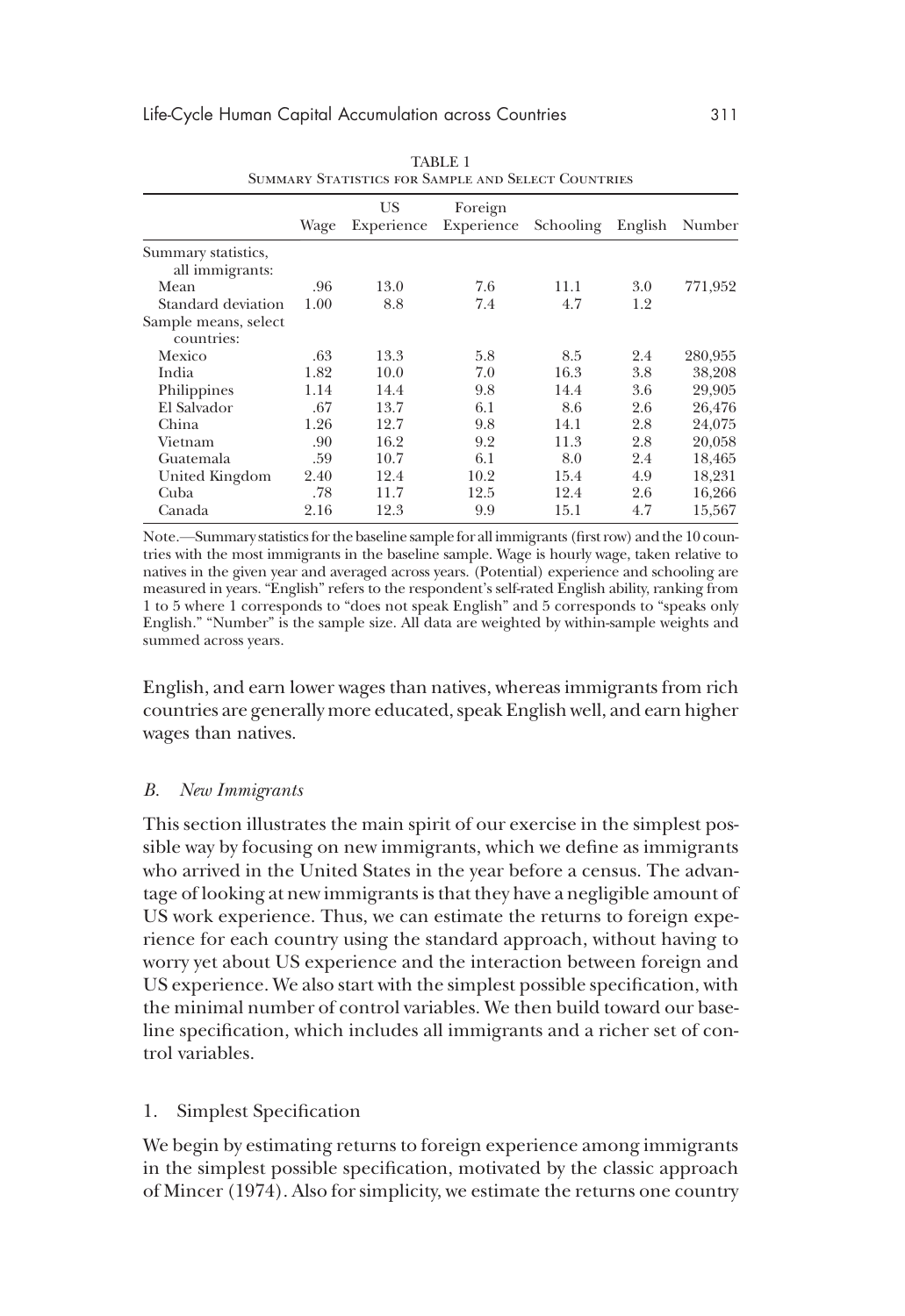at a time. Letting  $w_{ii}$  be the wage of worker i in time period t and  $s_{ii}$  be their years of schooling, we estimate for each country

$$
\log(w_{it}) = \alpha + \theta s_{it} + \sum_{x \in X} \phi_x D_{it}^x + \mu_t + \varepsilon_{it}, \qquad (1)
$$

where  $D_{\breve{u}}^{\rm x}$  is a dummy variable that takes the value of  $1$  if a worker is in experience group  $x \in X = \{5-9, 10-14, ...\}$ ; the omitted category is less than 5 years. This specification allows us to capture nonlinearities in the return to experience in a flexible way. The coefficient  $\phi_x$  captures the average wage of workers in experience group x relative to that of workers with less than 5 years of experience. The coefficient  $\theta$  captures the return to schooling, and  $\mu_t$  controls for time effects, since we have pooled multiple cross sections. The regression coefficients  $(\alpha, \theta, \phi_x)$  naturally differ across countries, but we suppress country indices for simplicity.

For each country we focus only on new immigrants, who arrived in the United States in the year before a census. For illustrative purposes, we begin by presenting the results for four select countries that have large samples of such new immigrants: the United Kingdom, Canada, Mexico, and Guatemala each have more than 500 new immigrants in our sample. In the next section, we present our findings for all countries for which we have sufficient numbers of new immigrants.

Figure 1 presents the estimated returns to foreign experience for these four countries. Note that although we estimate the regression for log wages, we report the resulting coefficients in percentage change in the level of wages from the omitted category, 0–4 years of experience. Notably, returns to foreign experience are high for immigrants from Canada and the United Kingdom and are much more modest for immigrants from Mexico and Guatemala. Relative to a new immigrant with 0–4 years of foreign experience (i.e., one who worked little in his birth country), an immigrant from the United Kingdom or Canada with 20–24 years of foreign experience earns 125–200 percent higher wages. For Mexico and Guatemala, immigrants with 20–24 years of potential experience earn roughly 10–30 percent higher wages. These findings suggest that returns to experience can vary dramatically across immigrants from different countries.<sup>5</sup>

#### 2. Richer Specification

We now consider a richer specification that allows for controls for state of residence and English-language ability, pools all countries for which we have at least 500 new immigrants, and includes native-born workers. We estimate

$$
\log(w_{ii}) = \alpha + \beta z_{ii} + \theta s_{ii} + \sum_{x \in X} \phi_x D_{ii}^x + \mu_t + \varepsilon_{ii}, \qquad (2)
$$

 $5$  We have also estimated equation (1) with immigrants who arrived within 2 years of a census. We find similar results, available upon request.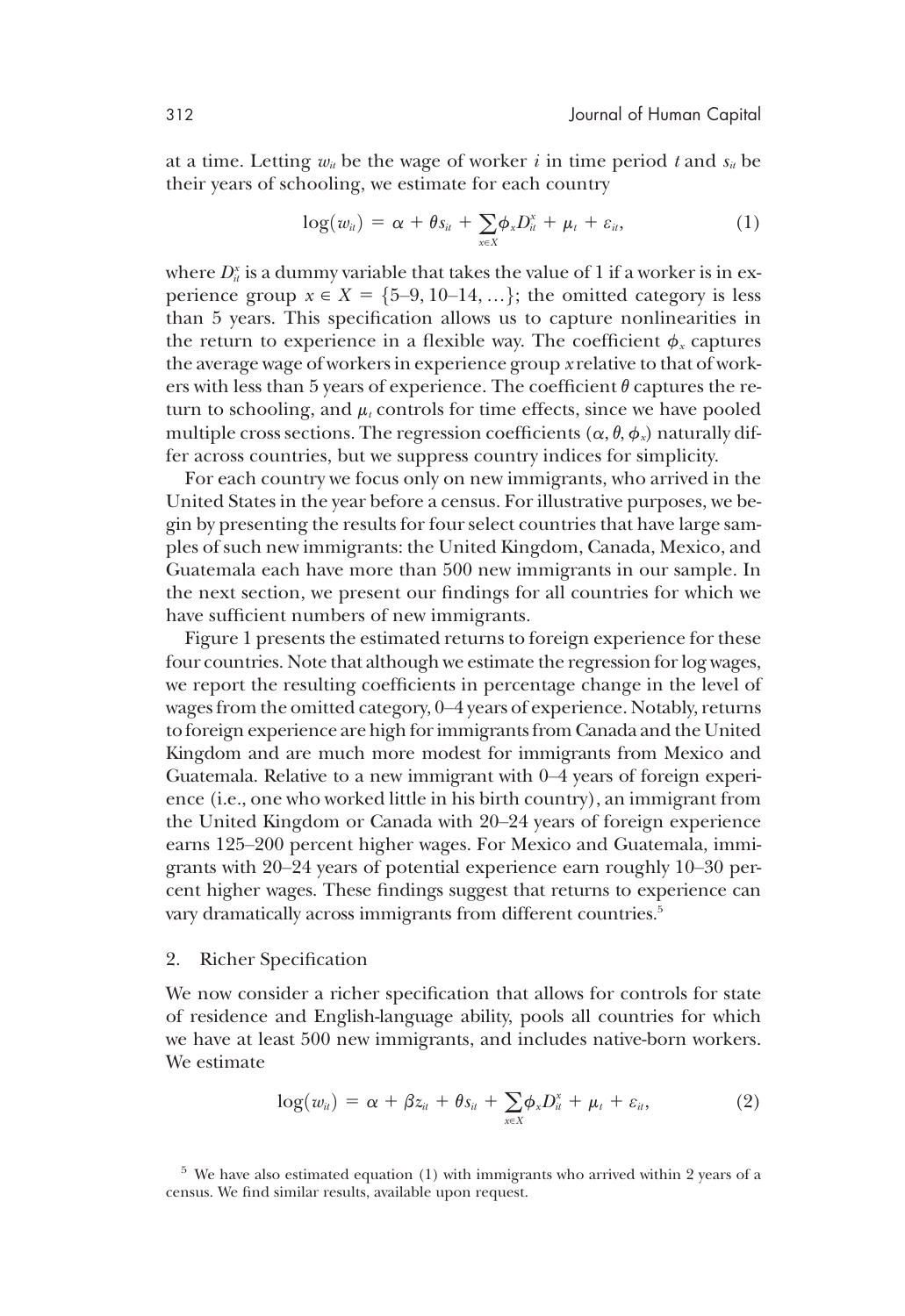

Figure 1.—Returns to foreign experience among new immigrants, select countries. Shaded regions are the 95 percent heteroskedasticity-robust confidence intervals.

where  $\alpha$  is a country fixed effect,  $z_{ii}$  is a vector of controls for state and English ability,  $\theta$  is country-specific return to schooling, and the  $\phi_x$  are the country-specific returns to experience group x. As above, each of the estimated coefficients is country specific, but we suppress country indices for simplicity. Note that since we include country fixed effects, the coefficients  $\phi_x$  capture the wages of an individual in experience group x relative to an immigrant from the same country with 0–4 years of experience.

We find similar results. In particular, if we focus again on the returns to 20–24 years of foreign experience, we find a strong relationship between the returns to foreign experience and (log) GDP per capita; the estimated coefficient from a simple regression of returns to experience on GDP per capita is  $63.7$  and is significant at the 1 percent level.<sup>6</sup> We conclude that among new immigrants, returns to foreign experience are higher for immigrants from richer countries than for immigrants from poorer countries.7

 $^6\,$  Throughout the rest of the paper, we use heteroskedasticity-consistent standard errors in second-stage regressions where estimated heights of experience profiles are treated as data, consistent with Lewis and Linzer (2005) and Caron, Fally, and Markusen (2014).

 $\frac{7}{10}$  One potential source of bias in our calculations comes from selection on which types of immigrants obtain jobs within a year of migrating. This would drive our results if the selection is such that those with low ability from poor countries are more likely to land jobs when they first arrive, while those with high ability from rich countries are more likely to land jobs when they first arrive. In fact, we find that virtually all immigrants are employed within a year of migrating, casting doubt on this possible bias. Another possibility is that the types of jobs that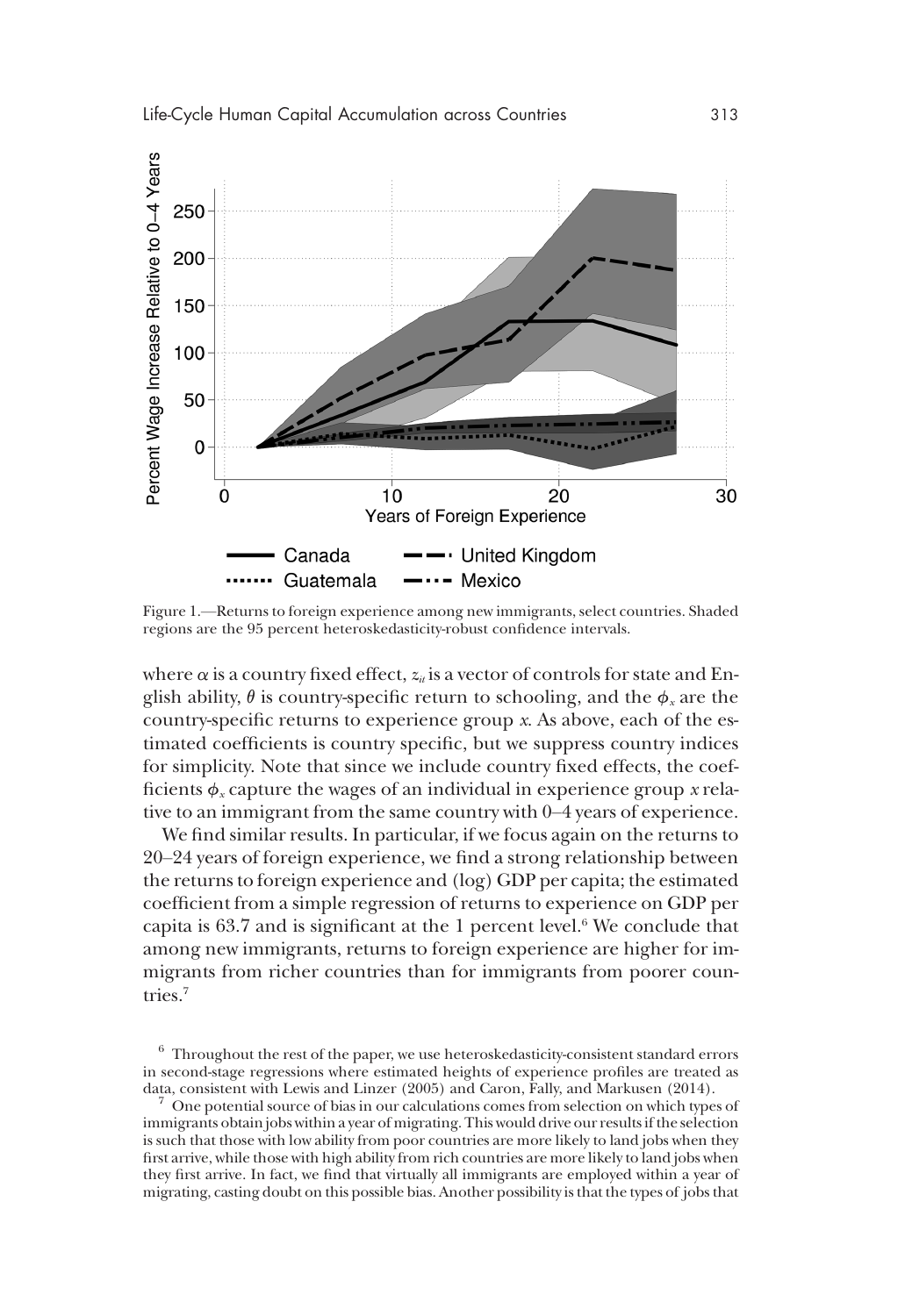## C. Baseline Specification: All Immigrants

We now consider returns to experience using the entire sample of immigrants in our data. The main advantage to doing so is that it allows us to draw on more immigrants from more countries. However, their wages are somewhat more complicated because they have experience that accrued in their birth country and experience that accrued in the United States. This fact presents a challenge for estimation because the returns to experience are generally concave. Because of this, it is likely that the value of an immigrant's US experience will be affected by the amount of prior foreign experience he acquired before immigrating. Our preferred specification captures this by allowing for country-specific quadratic interactions between US and foreign experience.8

We restrict our attention to countries that have at least 1,000 immigrants who meet our sample criteria. We then estimate a parsimonious specification:

$$
\log(w_{ii}) = \alpha + \beta z_{ii} + \theta s_{ii} + \sum_{x \in X} \phi_{f,x} D_{ii}^{f,x} + \sum_{x \in X} \phi_{u,x} D_{ii}^{u,x} + g(x_f, x_u)
$$
(3)  
+  $\mu_t + \sum_c \omega_{ic} D_{ic} + \varepsilon_{ii}$ .

This semiparametric specification allows us to estimate the returns to foreign and US experience as above. Now  $D_{it}^{f,x}$  is a dummy variable that takes the value of 1 if a worker is in foreign-experience group  $x \in X =$  $\{5-9, 10-14, ...\}$ , and  $D_{u}^{x,u}$  is a similar dummy variable for US experience;<br> $g(x, x)$  is the polynomial that controls for interactions between foreign  $g(x_f, x_u)$  is the polynomial that controls for interactions between foreign and US experience; and  $D<sub>i</sub>$  is a dummy for decadal cohort of immigration to capture the possibility that immigrants who entered during different decades may differ in unobserved ability; while the remaining controls are similar to those in equation (2).

Figure 2 presents the results. For each country of origin we present two estimates: first, the returns to 20–24 years of foreign experience and, second, the returns to 20–24 years of US experience. The first thing to note is that our sample size is much larger than that in figure 1; we now have estimated returns to experience for 70 countries. The circles in the figure

are taken by new immigrants are better reflective of their skills for immigrants from rich countries than for immigrants from poor countries. In Section IV, we compare the occupations of immigrants and nonmigrants country by country and find little support for this possibility.<br><sup>8</sup> By this we mean controls for the product of US and foreign experience, the product of

US experience and the square of foreign experience, and the product of foreign experience and the square of US experience. This approach of allowing for interaction terms has been discussed and used elsewhere in the literature (Chiswick 1978; Coulombe, Grenier, and Nadeau 2014). We also considered allowing for more polynomials and explored less parametric functional forms, such as interactions between dummy terms. We found that these alternatives gave less precise estimates for many countries and offered little better fit. Details are available upon request.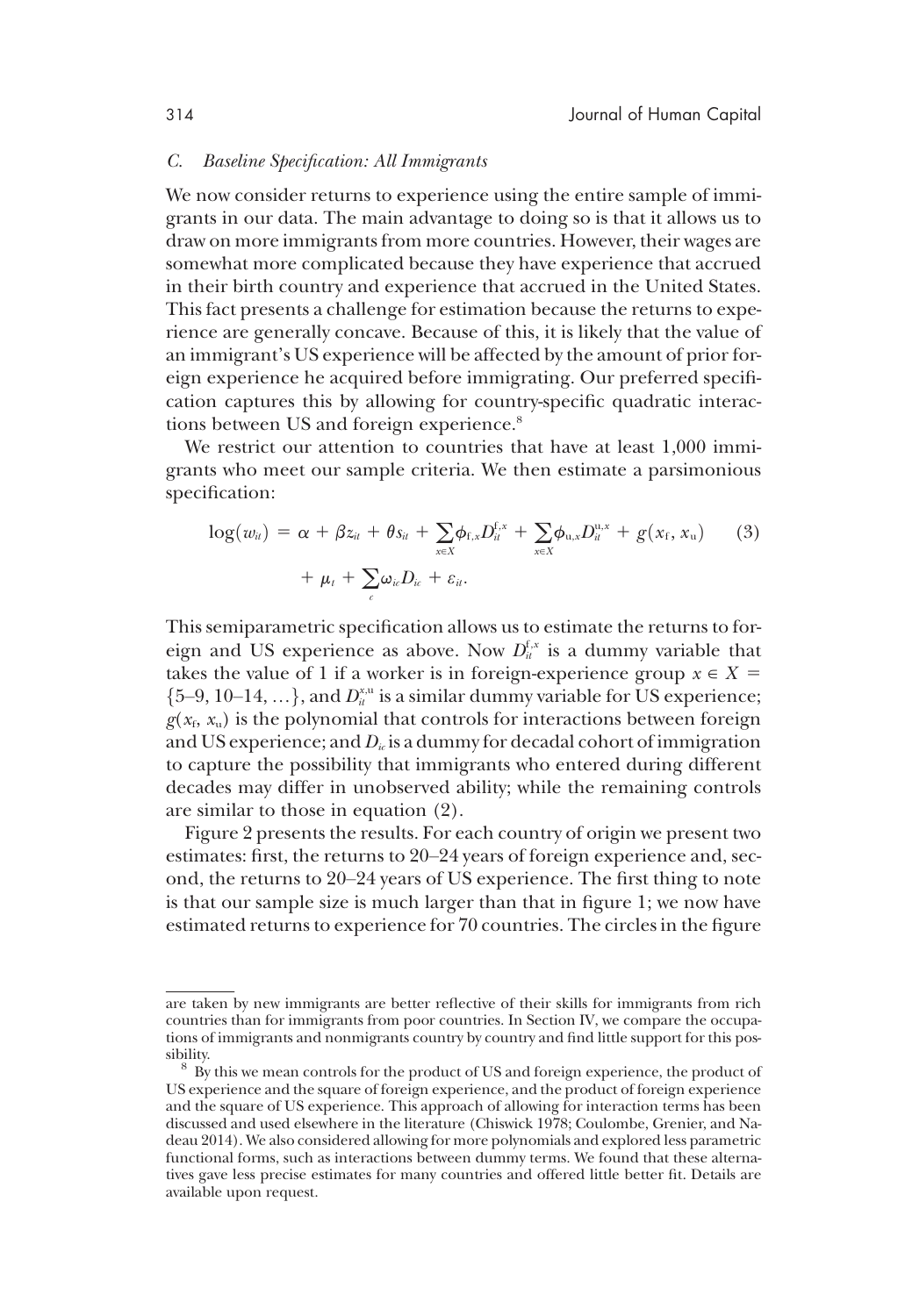

Figure 2.—Returns to foreign and US experience by real GDP per capita (p.c.) of birth country. Shaded regions are the 95 percent heteroskedasticity-robust confidence intervals.

represent the returns to foreign experience. These tend to be lower in the countries with lower GDP per capita than in the countries with higher GDP per capita. The slope coefficient from a regression of the return to 20–24 years foreign experience on log GDP per capita is 20.0 and is statistically significant at the 1 percent level. The diamonds show the returns to US experience. As can be seen, these are also higher in countries with higher GDP per capita, yet the relationship is weaker than that for foreign experience. The slope coefficient from a regression of 20–24 years of US experience on log GDP per capita is 5.6, which is significant only at the 10 percent level. Finally, we find that the two slopes are significantly different from each other, also at the 1 percent level.

#### D. Education and Experience

In the previous subsection, we documented that the returns to foreign experience were strongly related to birth country GDP per capita, while the returns to US experience were weakly related. Recent research has suggested an important complementary relationship between education and the returns to experience (Lemieux 2006; Lagakos et al. 2018). For most papers, the evidence for this point comes from estimating the interaction between quantity of schooling and the returns to experience; the main finding is that more educated workers also have steeper life-cycle wage growth. Here, we explore whether similar results apply for immigrants.

First, we repeat the standard analysis for immigrants. To do so, we focus on two subsamples: immigrants with no more than a high school degree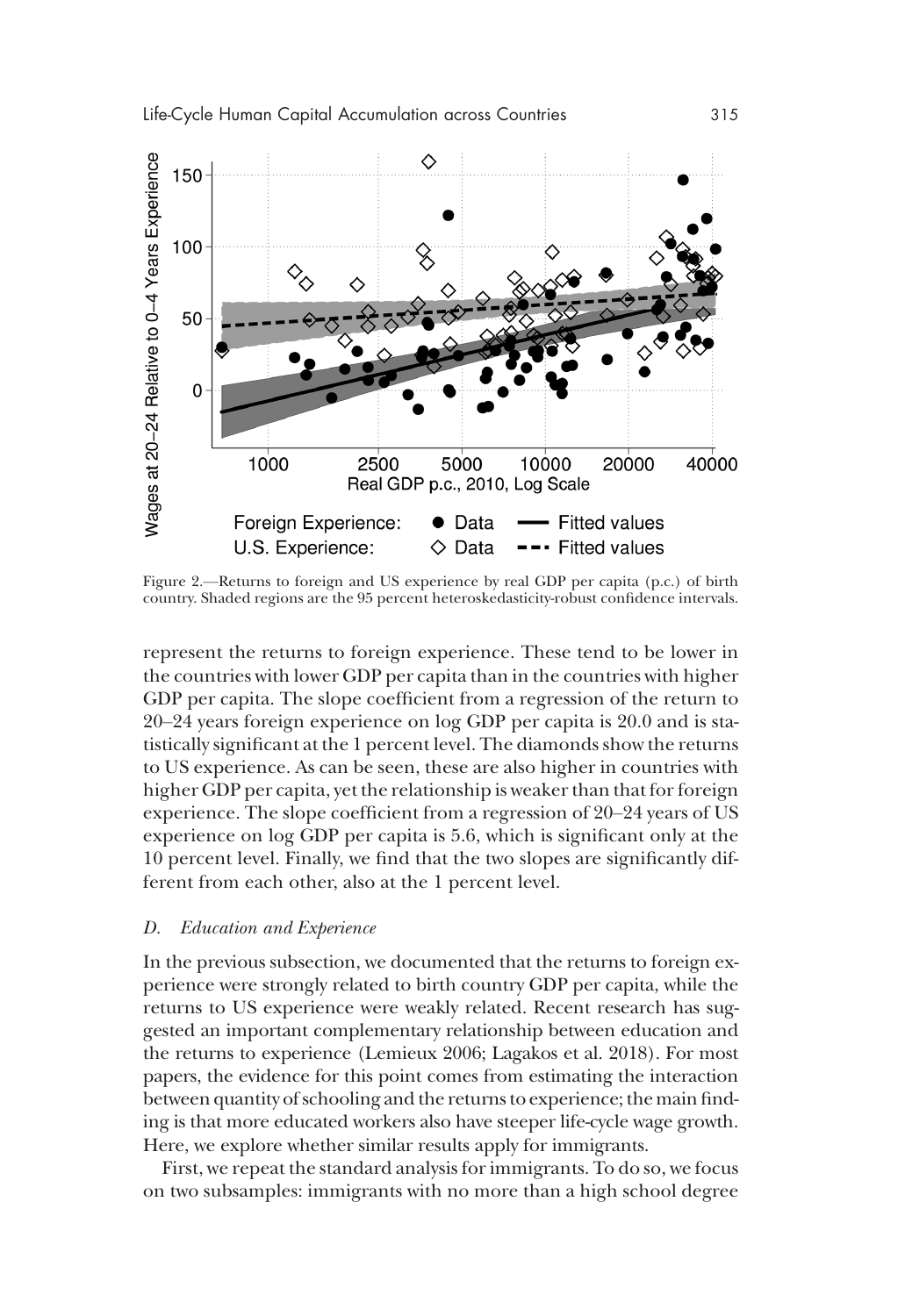and immigrants with at least a college degree (this excludes immigrants with some college or associate's degrees). We restrict our attention to country-education pairs with at least 1,000 immigrants and then reestimate the returns to experience for country and education level. We focus on the returns to US experience, since this holds fixed the country of experience and isolates the effect of quantity of schooling. The result is shown in figure 3, which plots the estimated heights of the profiles at 20–24 years of experience against GDP per capita. We include the regression lines and confidence intervals, which show that immigrants with more education have higher returns to US experience (consistent with the literature) but that the difference is not significantly related to GDP per capita.<sup>9</sup>

Immigrants also present a novel opportunity for a second type of test: they allow us to study the relationship between the country of schooling and the returns to experience. Here, we study an alternative sample of immigrants who have a largely but not entirely US education, defined as those who arrive in the United States after age 12 but at least 2 years before their expected age of graduation. We restrict our attention to countries with at least 1,000 immigrants in this subsample and estimate the returns to experience for each such country. Note that this examines the returns to US experience, since immigrants who move to the United States before graduation have only US experience. The main finding is shown in figure 4, which plots the estimated heights of the profiles at 20–24 years of US experience against GDP per capita for immigrants who migrated before and those who migrated after their expected age of graduation. The main finding is that immigrants with US education have higher returns to US experience, which is shown as the level difference in the figure. This finding suggests a complementarity between location of schooling and returns to experience. The relationship between the height of the profile and GDP per capita is again similar across the two groups; we cannot reject that the slopes are the same at even the 10 percent level. Overall, it seems that, in addition to supporting the growing finding that quantity of education and returns to experience are correlated, we can also offer evidence that the location of education matters.

#### E. Sensitivity

We now explore the sensitivity of our results along four dimensions. First, we explore whether the results are robust to using alternative metrics for the steepness of profiles. Second, we explore whether the results are robust to the sample selection criteria. Third, we explore whether the re-

 $9\text{ Note that focusing on subsamples with different levels of education also allows us to test.}$ whether our results are sensitive to allowing the returns to school to vary by education level. This may be important, given that wages are increasingly nonlinear functions of schooling, as noted by Heckman, Lochner, and Todd (2008) and others.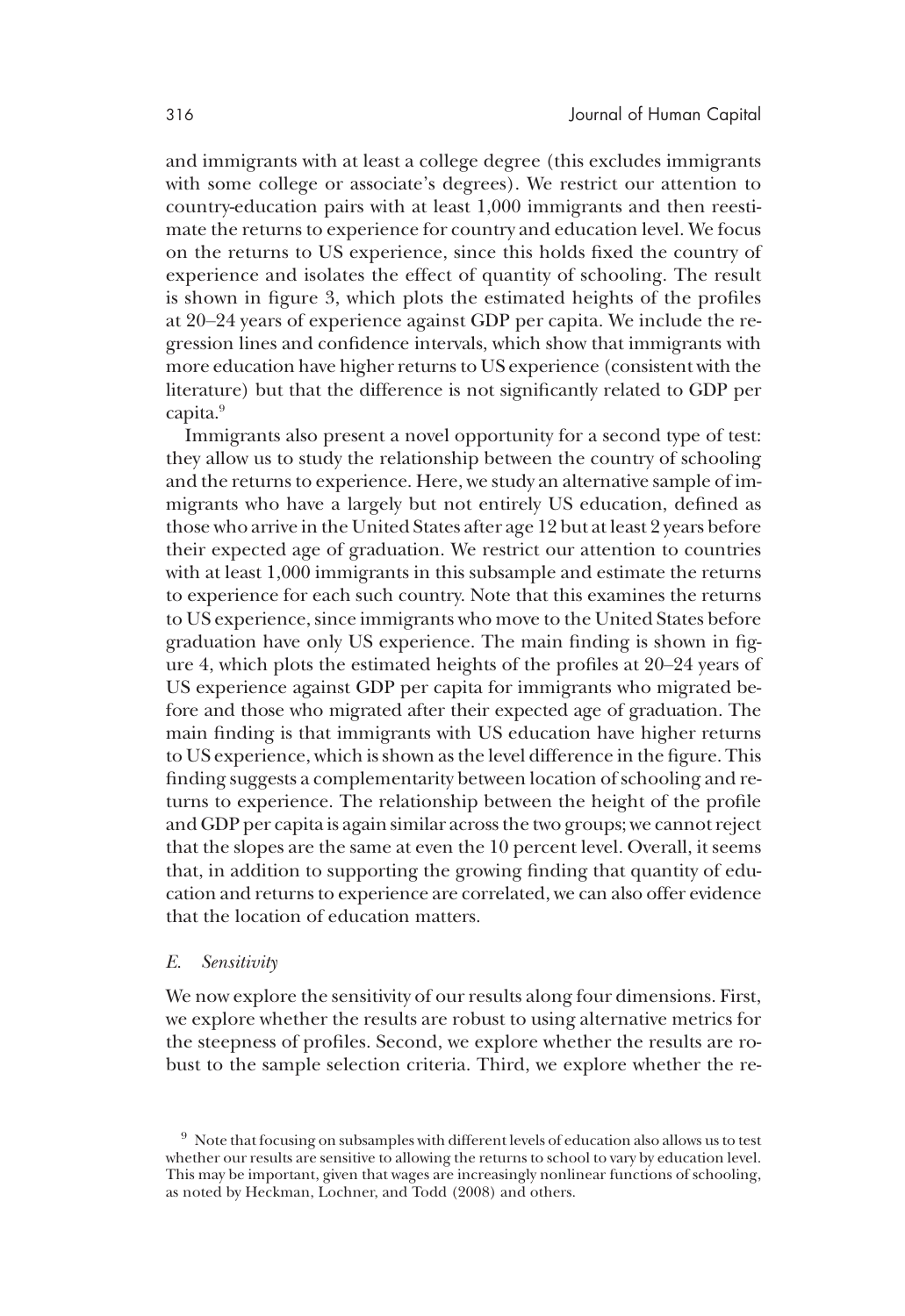

Figure 3.—Returns to US experience by education level by real GDP per capita (p.c.) of birth country. Shaded regions are the 95 percent heteroskedasticity-robust confidence intervals.

sults are robust to different ways of thinking about measurement error in the construction of experience. Finally, we explore whether the results are robust to controlling for possible confounding influences relevant for immigrants. Throughout, we focus on the relationship between the



Figure 4.—Returns to US experience by education location by real GDP per capita (p.c.) of birth country. Shaded regions are the 95 percent heteroskedasticity-robust confidence intervals.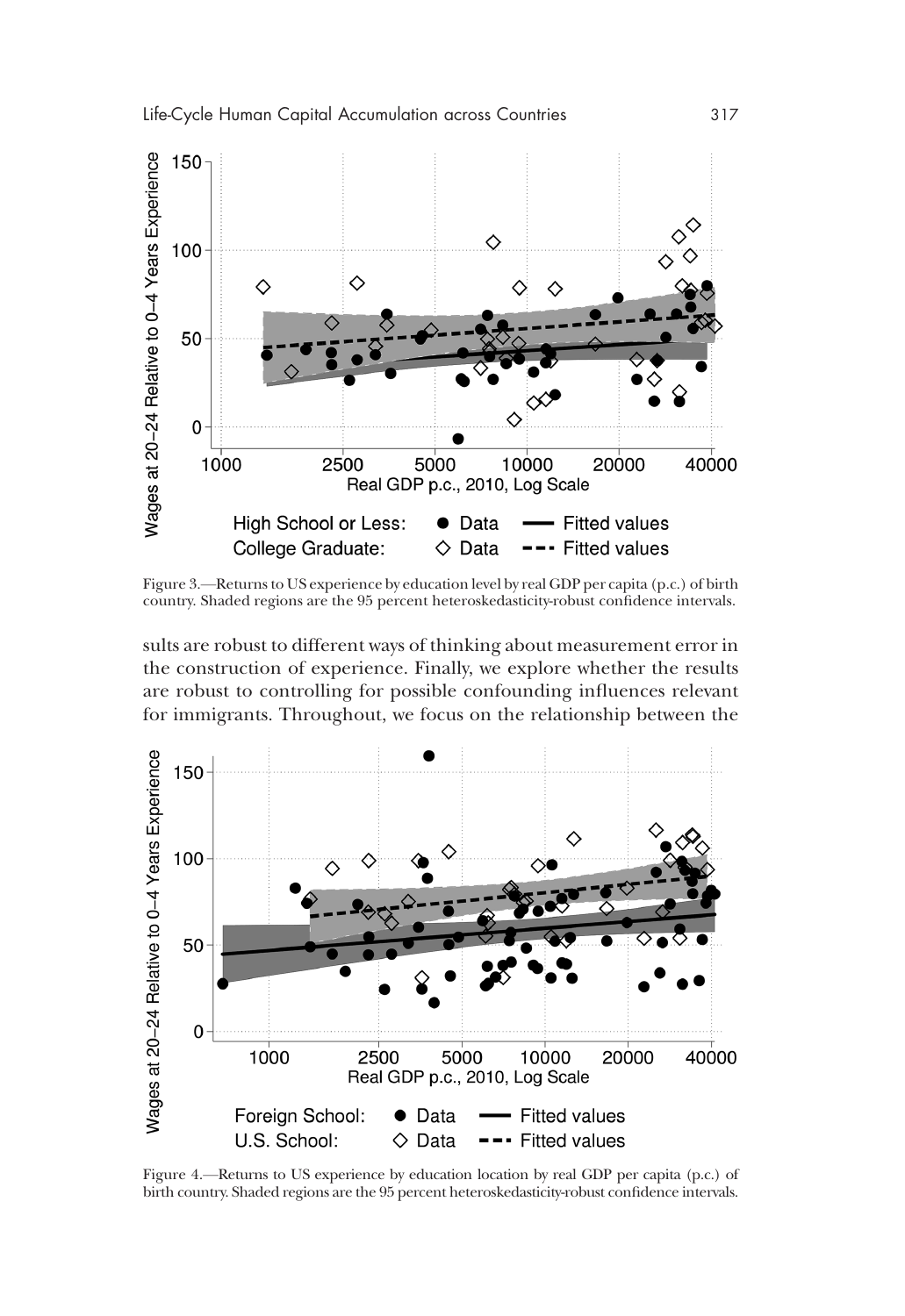life-cycle wage growth and birth-country real GDP per capita, in line with figure 2. The results of our robustness checks are summarized in table 2.

The first row of that table shows the baseline results for three types of experience: foreign experience, the US experience of foreign-educated workers, and the US experience of US-educated workers. As discussed above, the returns to experience are much more strongly related to development (birth-country real GDP per capita) for foreign than for US experience. For US experience, it seems to matter little whether the immigrant was entirely educated abroad or was partially educated in the United States.

|                                        | Foreign<br>Schooling,<br>Foreign<br>Experience | Foreign<br>Schooling,<br>US Experience | US Schooling,<br>US Experience |
|----------------------------------------|------------------------------------------------|----------------------------------------|--------------------------------|
| <b>Baseline</b>                        | 20.0***                                        | $5.6*$                                 | $7.0*$                         |
| Alternative metrics:                   |                                                |                                        |                                |
| 15-19 years experience                 | $15.2***$                                      | 3.3                                    | 1.5                            |
| Average height of profile              | 16.4***                                        | $5.5**$                                | 6.1                            |
| Discounted average height of profile   | 8.4***                                         | $2.6**$                                | $3.3**$                        |
| Weighted by sample size                | 23.2***                                        | 3.7                                    | 1.9                            |
| Weighted by population                 | $31.3***$                                      | 6.0                                    | $-.3$                          |
| Broadening the sample:                 |                                                |                                        |                                |
| Include women                          | $20.2***$                                      | 3.6                                    | 2.6                            |
| Include some part-time                 | $20.5***$                                      | $5.3*$                                 | $7.1*$                         |
| Include all part-time                  | 23.7***                                        | $7.8***$                               | 3.9                            |
| Include public sector                  | 21.4***                                        | $6.3**$                                | 10.9***                        |
| Sensitivity to experience measurement: |                                                |                                        |                                |
| Year 2000 onward                       | 21.9***                                        | $6.3*$                                 | $7.0*$                         |
| Country-specific school start date     | 18.7***                                        | 1.9                                    | <b>NA</b>                      |
| Experience at 16                       | 20.9***                                        | 3.3                                    | 1.5                            |
| Ages 18-65                             | 19.9***                                        | $5.6*$                                 | 10.3                           |
| Ages 22-55                             | 23.1***                                        | $6.1*$                                 | $7.4**$                        |
| Sensitivity to immigrant sample:       |                                                |                                        |                                |
| College graduate or more               | 38.6***                                        | 5.4                                    | $10.2*$                        |
| High school graduate or less           | 13.8***                                        | $5.0*$                                 | NA                             |
| Variable return to schooling           | 20.9***                                        | .6                                     | NA                             |
| Manufacturing                          | $15.7***$                                      | 5.4                                    | <b>NA</b>                      |
| Service industry                       | 23.2***                                        | $11.5***$                              | 7.0                            |
| <b>Excellent English</b>               | 26.4***                                        | $6.6*$                                 | $6.2*$                         |
| English-speaking country               | $14.3***$                                      | 2.6                                    | <b>NA</b>                      |
| No ethnic enclaves                     | 22.5***                                        | $6.2*$                                 | $7.3*$                         |
| Fewer unauthorized immigrants          | 20.9***                                        | $6.3**$                                | 5.3                            |

|                                                                 | TABLE 2 |  |  |
|-----------------------------------------------------------------|---------|--|--|
| RETURNS TO EXPERIENCE AND GDP PER CAPITA: ROBUSTNESS OF RESULTS |         |  |  |

Note.—Estimates from a second-stage regression of the estimated height of experience profiles on log Real GDP per capita. Each row corresponds to a sample for the first-stage regression, a specification for the first-stage regression, or a measure of the height of experience profiles; see the text for details. The columns correspond to the estimated value of foreign experience, US experience for foreign-educated immigrants, and US experience for immigrants with some US education. "NA" denotes a check that is not available because it is logically inconsistent (country-specific school start date) or there are too few countries in the sample  $(\leq 15)$ .

\* Significant at the 10 percent level.

\*\* Significant at the 5 percent level.

\*\*\* Significant at the 1 percent level.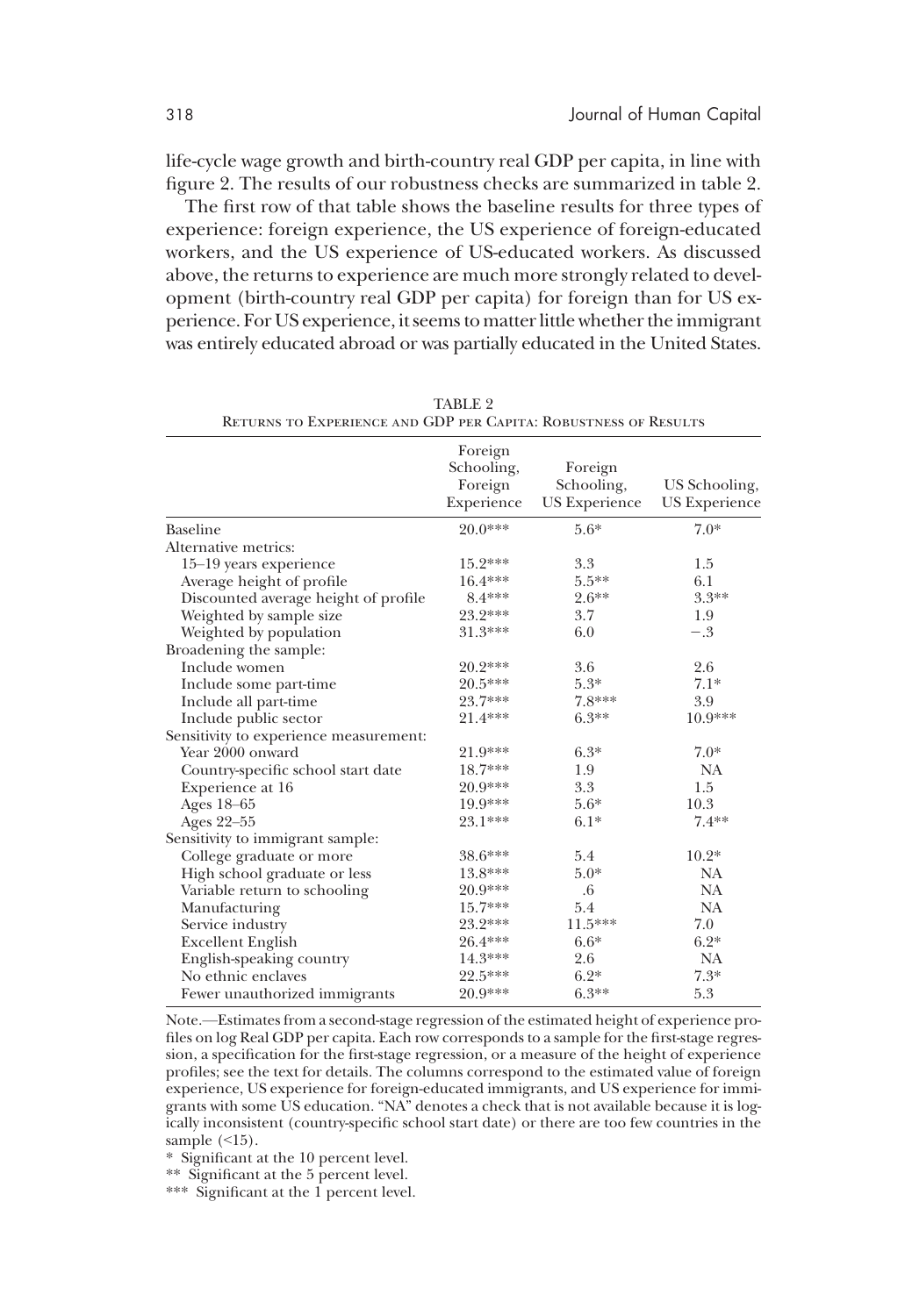The next five rows explore alternative metrics for the height or steepness of experience profiles. We see that the same results prevail if we focus on the height of profiles measured at different ages; we show here the result for 15–19 years of experience. Likewise, the same results prevail if we focus on the average height of the profile or the discounted average of the profile, where future wage growth is discounted at 4 percent per year. The latter is interesting because it corresponds to a present discounted value of lifetime earnings calculation in the spirit of what is often done in the education literature. Finally, we explore the possibility of weighting observations, rather than treating each country equally, in the secondstage regression. We explore weighting by the sample size from the firststage regression, which gives more precise estimates more weight, and weighting by the country's population, which gives more populous countries more weight. These alternative weights imply, if anything, a larger gap between the returns to foreign and US experience.

The next four rows explore the possibility of broadening the sample. Our baseline sample excludes several categories of workers because we are worried that wages may not be set competitively or that potential experience may be a poor measure of actual experience. Here, we explore including women, part-time workers, and public-sector workers in the sample; in the case of including women, we also include a gender dummy as a control variable. The exact results vary somewhat, but throughout we find that the value of foreign experience is closely tied to development, while the value of US experience is much less so.

The next five rows explore sensitivity to the measurement of experience. A particular concern is measurement error in experience, which would attenuate the measured experience-wage profiles. In our companion paper, we bound the possible role of measurement error in age and years of schooling and show that it is unlikely to explain the sizable differences in returns to experience between poor and rich countries; interested readers should see Lagakos et al. (2018) for details. Here, we present a few new exercises more relevant to immigrants. First, we check whether our results apply for the year 2000 onward, when we measure year of immigration exactly and so can partition experience into foreign and US experience more precisely. Second, we explore accounting for cross-country variation in the age children start school. We construct experience for every worker as age minus schooling minus age of first school, where the age of first school is matched from the World Development Indicators by country and birth cohort (World Bank  $2015$ ).<sup>10</sup> This slightly flattens the returns to both foreign and domestic experience. Third, we explore including 16–17-year-olds in the sample and allowing experience to start at age 16 rather than age 18, which may be more appropriate for immigrants from some poorer countries. Finally, we narrow the age range of immi-

<sup>&</sup>lt;sup>10</sup> We thank an anonymous reviewer for pointing us to these data.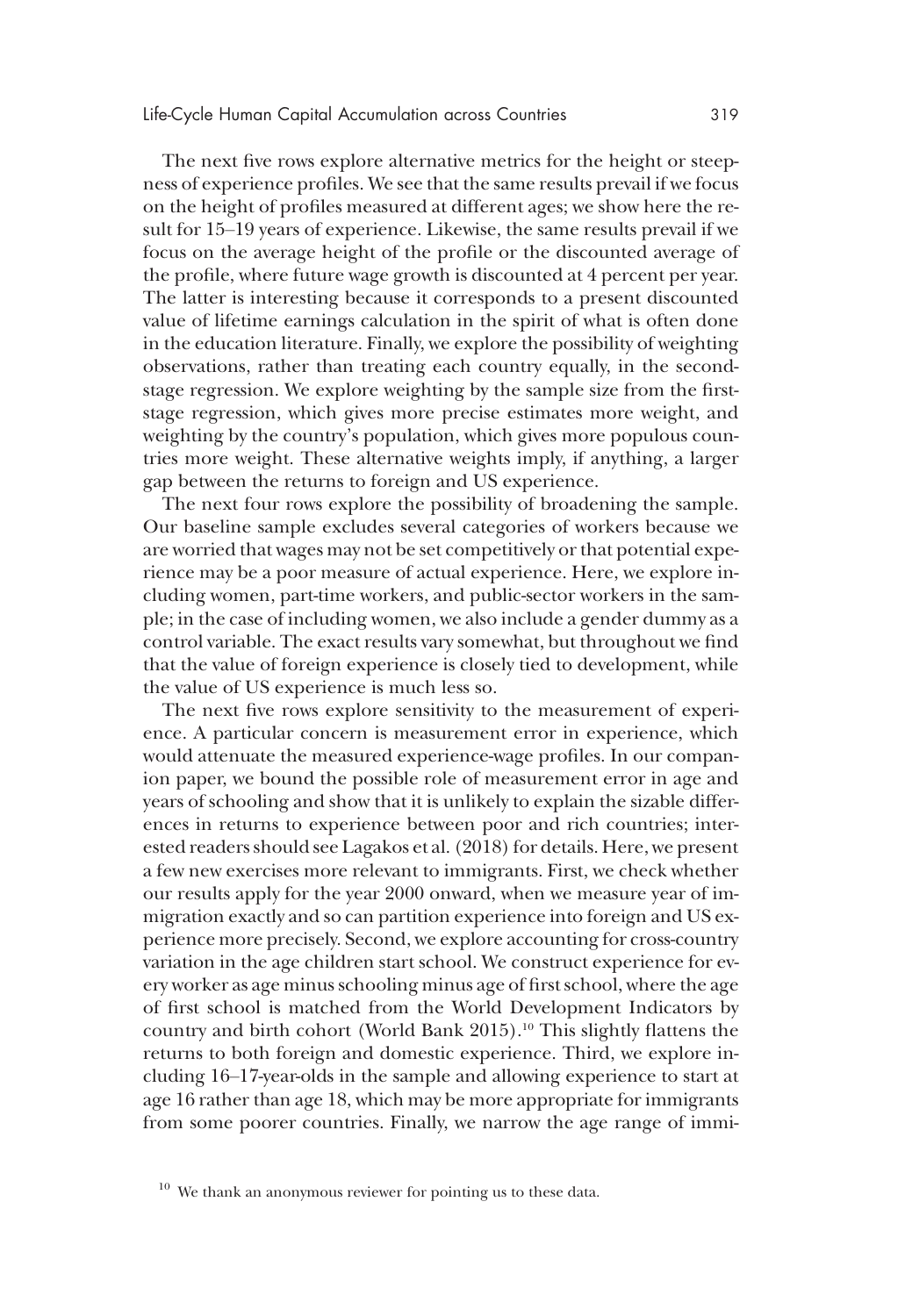grants we consider, in case we may not fully capture experience for very young or very old workers. We find broadly similar results.

The final nine rows explore sensitivity to possible concerns that might apply to an immigrant sample. First, we test sensitivity to educational background, in case we are confounding returns to experience and those to education. We find that the results apply broadly from high school graduates to college graduates. We also explore a more relaxed functional form that allows the returns to schooling to vary by country and birth decade rather than just by country. This captures the possibility that educational quality may have improved at different rates in different countries. We find systematic variation in the returns to schooling over time, but this has little effect on the relationship between the returns to experience and development. We also test sensitivity to sector of employment, in case we are confounding returns to experience and those to job type, but find that the patterns are similar in services and manufacturing. We explore the role of language, by including only workers who self-report that they speak English well or very well or by including only workers born in English-speaking countries, and find broadly similar results. The results are not sensitive to excluding immigrants who live in ethnic enclaves, defined as a public-usemicrodata area where more than 5 percent of the population is from the same birth country or a metropolitan statistical area where more than 2.5 percent of the population is from the same birth country; these restrictions exclude roughly one-third of the immigrant population.

Finally, we explore excluding the 10 countries with the highest estimated rates of unauthorized immigrants, taken from Office of Policy and Planning, US Immigration and Naturalization Service (2003). Unauthorized immigrants mostly enter the United States from a small set of countries. Thus, these 10 countries include all countries for which more than onequarter of immigrants are unauthorized immigrants. Also, more than 80 percent of all unauthorized immigrants to the United States come from these 10 countries. Unauthorized immigrants are a concern for two reasons. First, unauthorized immigrants may be selected very differently from other immigrants. Second, unauthorized immigrants may be much less likely to respond to data collection efforts or to respond accurately, which would make inferences of the type we want challenging. Fortunately, we find that our results are robust to excluding them.

Overall, our main stylized fact is that the value of foreign experience in the US labor market is strongly correlated with development, as measured by birth-country real GDP per capita. The estimated effect is consistently large and statistically significant throughout table 2. Our second stylized fact is that the value of US labor market experience is much less strongly correlated with development, whether immigrants were educated abroad or in the United States. The estimated effects are consistently smaller than those for foreign experience and are less often statistically significant. We now turn to a model to help think through why these facts might hold.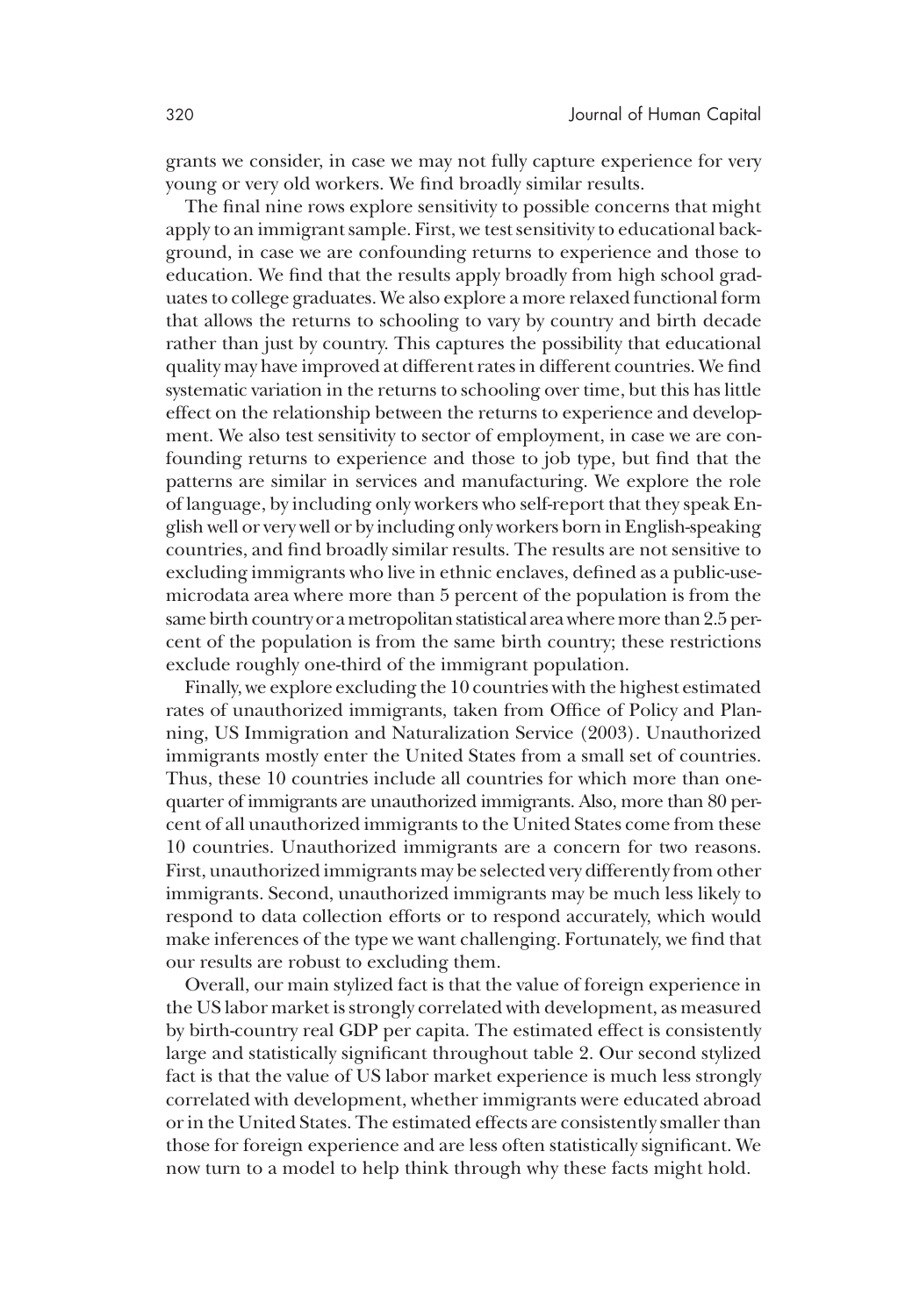## III. Model of Immigrant Returns to Experience

In the preceding section, we documented that returns to birth-country experience are lower for immigrants from poor countries. This raises the questions of why this may be the case and, in particular, whether this tells us anything about cross-country differences in human capital accumulation. In this section, we present a simple model that encompasses three different theoretical explanations for this fact. The first of these is differential human capital accumulation in the birth country, which says that immigrants from poor countries accumulate less human capital over the life cycle than immigrants from rich countries. The second is differential selection, which says that immigrants from poor countries are less selected on learning ability, on average, than immigrants from rich countries or that the extent to which selection varies with experience differs across countries. The third is differential skill loss, which says that immigrants from poor countries lose a lot of skills after migrating, while immigrants from rich countries lose fewer skills. Note that through the lens of the second and third theories, different returns to birth-country experience have nothing to do with human capital accumulation. In Section IV, we then bring additional evidence to the table to distinguish between the three different theories laid out in this section.

In our model, there are a large number of individuals indexed by  $i$ , each of whom is born in a country indexed by  $c$ . An individual may work either in his country of origin, acquiring foreign experience, or in the United States, acquiring US experience. We denote variables observed in immigrants' birth countries without superscripts and those observed in the United States with asterisks. For instance, the wage of an individual from country c who works in his birth country is  $w<sub>o</sub>$  and if he works in the United States it is  $w_c^*$ . Within each country of origin, individuals are heterogeneous along two dimensions: their initial human capital  $\eta_i$  and their learning ability  $z_{ic}$ . We assume that, on average, individuals are equally able in all countries,  $\mathbb{E}[\eta_{i}] = \mathbb{E}[z_{i}] = 1$  for all  $c^{11}$  But, as discussed below, mi-<br>graphs may come from a selected part of the population. We further degrants may come from a selected part of the population. We further denote by  $x_{ic}(t)$  and  $x_{ic}^{*}(t)$ , respectively, the amount of birth-country and<br>US experience an individual bas accumulated up to time t. If an indi-US experience an individual has accumulated up to time  $t$ . If an individual works in his birth country, his human capital accumulates passively according to

$$
\dot{h}_{ic}(t) = z_{ic}\phi_c(x_{ic}(t))h_{ic}(t), \qquad (4)
$$

 $11$  These assumptions are not necessary for the analysis that follows; we make them to simplify and focus attention on the selection of immigrants. Allowing  $\mathbb{E}[\eta_{ic}]$  to vary by country has no effect on our results, given that we compare log wages of experienced and inextry has no effect on our results, given that we compare log wages of experienced and inexperienced workers; see equation (7). Allowing  $\mathbb{E}[z_{ic}]$  to vary by country provides an alterna-<br>tive possible interpretation of  $\phi$  : see below tive possible interpretation of  $\phi$ ; see below.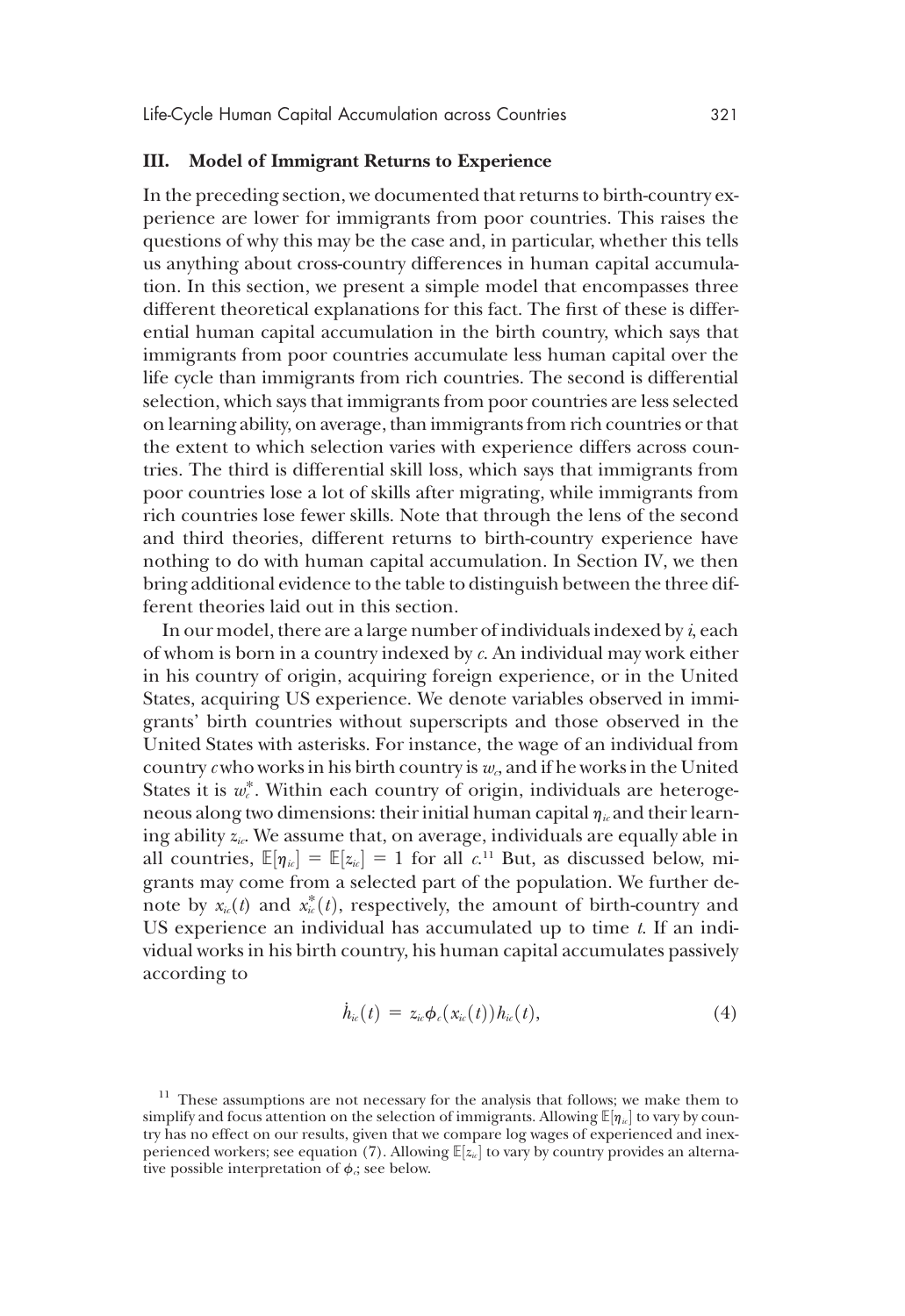with  $h_k(0) = \eta_k$ , and when he works in the United States, it accumulates according to

$$
\dot{h}_{ic}^*(t) = z_{ic} \phi_c^*(x_{ic}^*(t)) h_{ic}^*(t).
$$
 (5)

In particular, we allow for the possibility that, upon arrival in the United States, immigrants gain access to a "human capital accumulation function"  $\phi_{\epsilon}^*$  that is different from the one in their birth country,  $\phi_{\epsilon}$ . We also allow these functions to differ across countries. For simplicity, we assume that individuals do not face any human capital investment decision in our benchmark model, although we show in appendix B that similar results arise in a Ben-Porath model with endogenous human capital accumulation.

At some level of birth-country experience  $x$ , workers from country  $c$  migrate to the United States. For simplicity, we assume that individuals do not anticipate migration. When individuals migrate, they take their human capital with them. However, some of their human capital may be country specific and may hence be lost upon migration. In particular, we assume that individuals keep only a fraction  $m_c(h_{ic})$  of their human capital upon migration,  $h_{ic}^* = m_c(h_{ic})h_{ic}$ . To make our argument in the most transparent way, it further turns out to be convenient to assume the functional form  $m_e(h_{ie}) = \gamma_e h_{ie}^{\theta_e-1}$ , so that human capital upon arrival in the United States is United States is

$$
h^*_{ic} = \gamma_c h^{\theta_c}_{ic}.
$$

The parameter  $\gamma_c > 0$  captures the average "skill loss" incurred by a migrant from country c. The parameter  $\theta_c > 0$ , in contrast, captures whether skill loss is more of a problem for high–human capital types. For instance, if  $\theta_c$  < 1, an immigrant with high human capital loses a larger fraction of his human capital than one with low human capital.

Migrants may also be selected to be different from nonmigrants. More precisely, we denote the set of individuals with experience level x who migrate from country c to the United States  $M_c(x)$  and allow for the possibility that

$$
\mathbb{E}[\eta_{i\epsilon}|i \in M_{\epsilon}(x)] \neq \mathbb{E}[\eta_{i\epsilon}] = 1,
$$
  

$$
\mathbb{E}[z_{i\epsilon}|i \in M_{\epsilon}(x)] \neq \mathbb{E}[z_{i\epsilon}] = 1.
$$

For example, immigrants from country  $\epsilon$  with experience level  $x$  are positively selected on learning ability  $z_{i_c}$  if  $\mathbb{E}[z_{i_c}|i \in M_c(x)] > \mathbb{E}[z_{i_c}] = 1$ . Note that we allow for fairly general types of selection: there may be selection on both initial ability  $\eta_{ic}$  and learning ability  $z_{ic}$ , and furthermore, both types of selection may differ with the level of experience.

The wage of immigrant  $i$  from country  $c$  with  $x$  years of birth-country experience and x\* years of US experience is

$$
w_{ic}^{*}(x, x^{*}) = \omega_{c}^{*} h_{ic}^{*}(x, x^{*}) e^{c_{ic}}, \qquad (6)
$$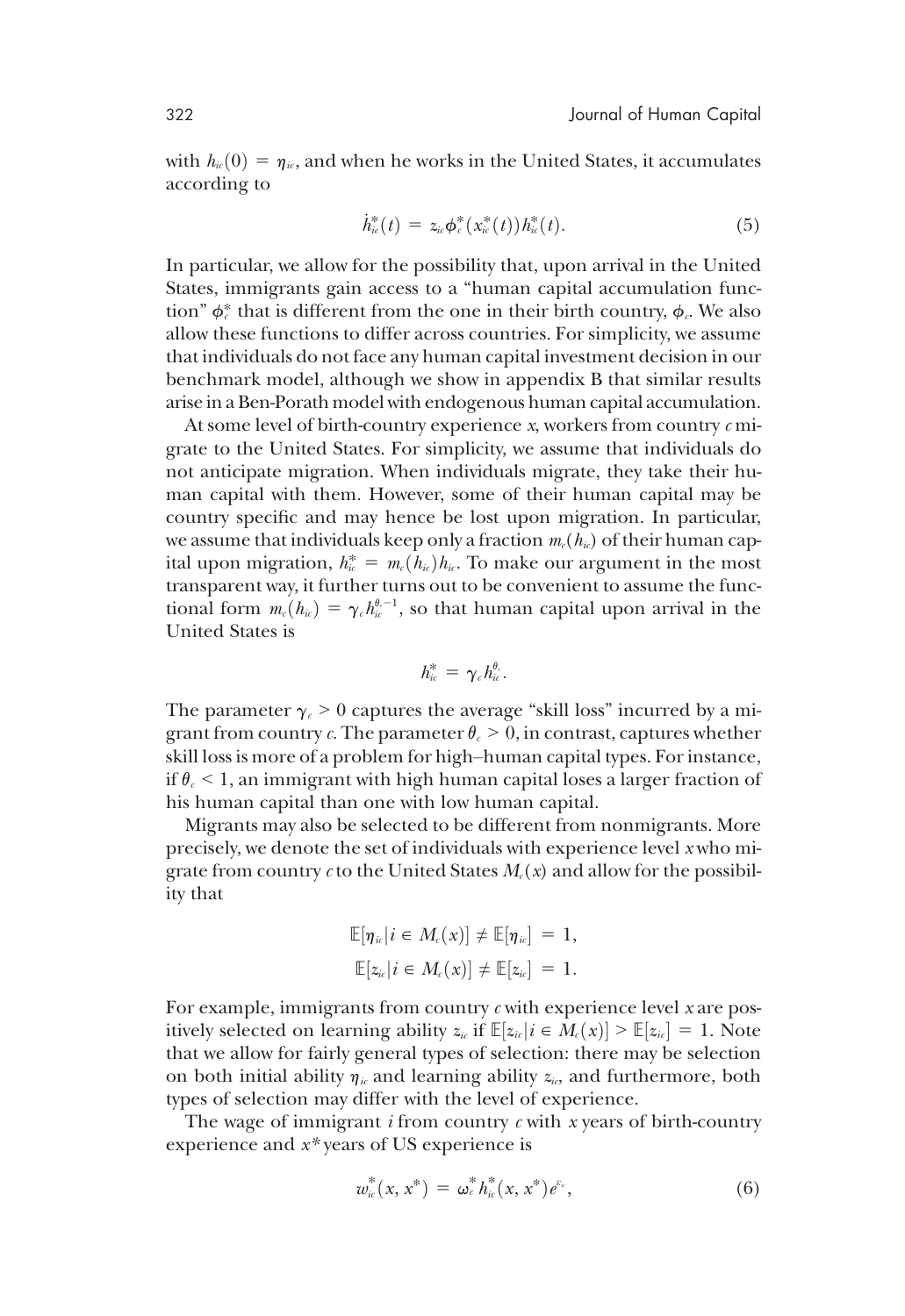where  $\omega_c^*$  is the skill price earned by immigrants from country  $c$  in the United States and  $\varepsilon_{i}$  is an error term. Given our assumptions, the immigrant's human capital can be solved for in closed form and satisfies<sup>12</sup>

$$
\log h_{ie}^*(x, x^*) = \log \gamma_e + \log \eta_{ie} + \theta_e z_{ie} \int_0^x \phi_e(y) dy + z_{ie} \int_x^{x+x^*} \phi_e^*(y) dy. \tag{7}
$$

Combining with equation (6), the wage of a "new"immigrant, that is, one with zero years of US experience  $x^* = 0$ , is therefore

$$
\log w_{ie}^*(x,0) = \log \omega_e^* + \log \gamma_e + \log \eta_{ie} + \theta_e z_{ie} f_e(x) + \varepsilon_{ie}, \qquad (8)
$$

where we denote by  $f_c(x) = \int_0^x \phi_c(y) dy$  the cumulative returns to foreign<br>experience. The regression we run using data on new immigrants only experience. The regression we run using data on new immigrants only is therefore

$$
\log w_{ie}^* = \alpha_c + R_c(x_{ie}) + \varepsilon_{ie},
$$
  
\n
$$
R_c(x) = \mathbb{E}[\log \eta_{ie} | i \in M_c(x)] + \theta_c \mathbb{E}[z_{ie} | i \in M_c(x)] f_c(x).
$$
\n(9)

The measured return to foreign experience  $R_c(x)$  may be low for one of three reasons. First, the true returns to experience  $f_c(x)$  may be low. Second, there may be selection. This can take the form of either experiencedependent selection on initial ability (i.e.,  $\mathbb{E}[\log \eta_{ie} | i \in M_c(x)]$  decreases<br>with x) or selection on learning ability (both experience-dependent with  $x$ ) or selection on learning ability (both experience-dependent and standard selection are a problem; i.e.,  $\mathbb{E}[z_k | i \in M_c(x)]$  is either less<br>than 1 or decreasing). Third, there may be experience-dependent skill than 1 or decreasing). Third, there may be experience-dependent skill loss,  $\theta_c$  < 1. Estimates from regression (9) by themselves do not allow us to distinguish between these three determinants of low measured returns to foreign experience.

In contrast, note that two other potential issues do not show up as low measured returns to foreign experience: selection on initial ability and skill loss that are not experience dependent (i.e.,  $M_c(x) = M_c$ , with  $\mathbb{E}[\log \eta_k | i \in$  $M_c$  < 1 and  $\gamma_c$  < 1). These will simply be picked up the country fixed effects  $\alpha$ . In the next section, we bring additional evidence to the table to fects  $\alpha_c$ . In the next section, we bring additional evidence to the table to distinguish between the three different theories: differential human capital accumulation, differential skill loss, and differential selection.

## IV. Distinguishing between Theories

In this section, we draw on new data to compare the characteristics of immigrants and nonmigrants from a large set of countries. We draw on three

 $12$  To see this, note that, for example, equation (4) can be integrated to yield

$$
\log h_{ic}(x, x) = \log \eta_{ic} + z_{ic} \int_0^x \phi_c(y) dy.
$$

Integrating equation (5) in the same way and applying the assumed functional form for skill loss yields equation (7).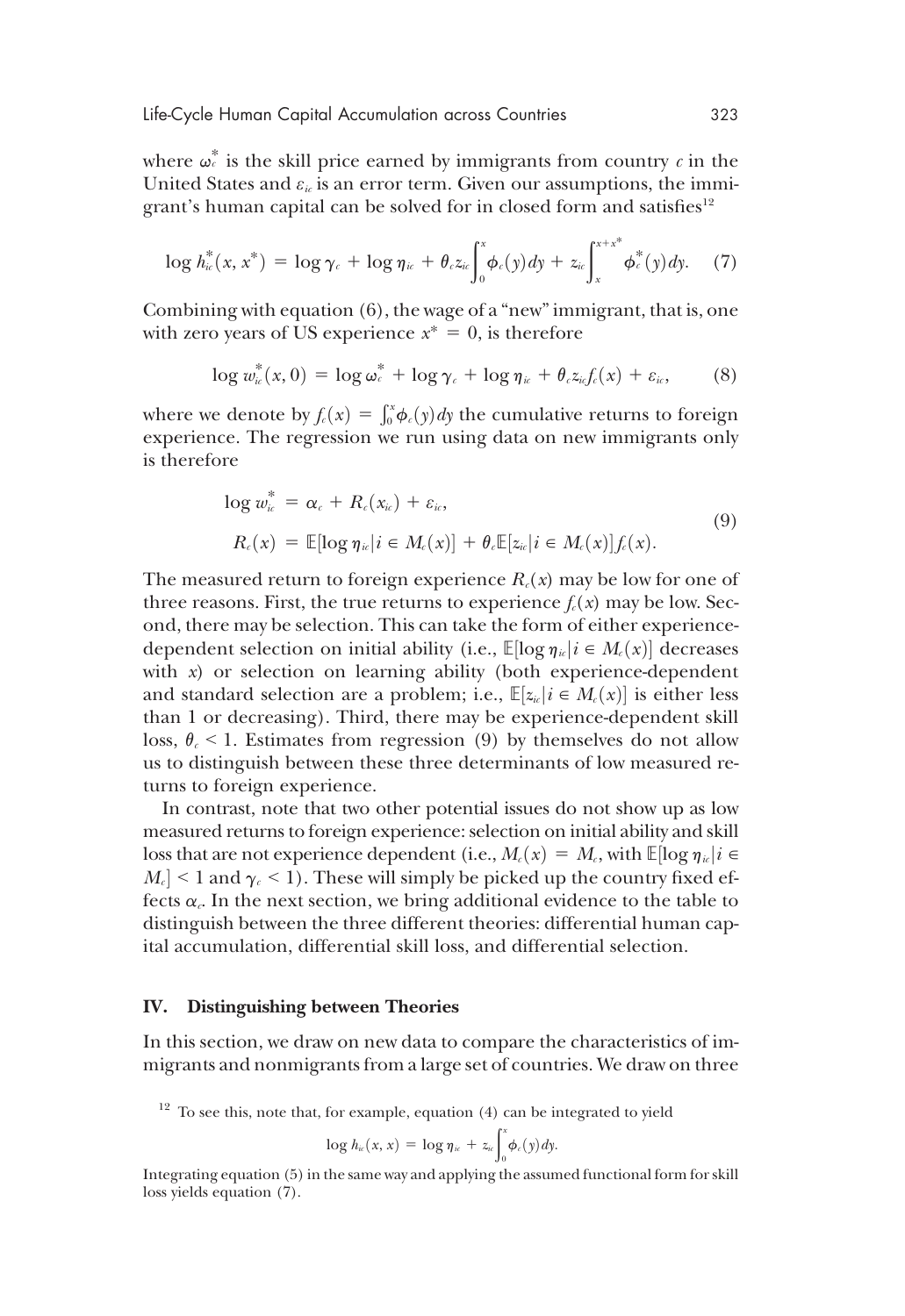basic facts that help us distinguish between the theories above. First, returns to foreign experience among immigrants are similar to returns to experience among nonmigrants. Second, immigrants from poor countries tend to be more selected on premigration characteristics, such as years of schooling. Third, educated immigrants tend to work in high-skilled occupations at a lower frequency than nonmigrants, though at a similar rate in rich and poor countries alike.

## A. Returns to Experience among Immigrants and Nonmigrants

We begin by comparing our returns to foreign experience among immigrants to the returns among nonmigrants estimated by Lagakos et al. (2018). We can make these comparisons in the 16 countries for which we have an estimate of immigrant returns and for which Lagakos et al. (2018) calculate returns using a representative sample of nonmigrants. Since we have followed the sample selection and variable construction of Lagakos et al. (2018) closely, the comparability of the results is informative about the extent to which life-cycle wage growth differs between immigrants and nonmigrants. Figure 5 plots the estimated returns to 20–24 years of experience for immigrants against the same estimated return for nonmigrants. The 45-degree line is also plotted for reference. As one can see, there is a strong positive relationship between the two sets of estimates; the correlation coefficient between the two estimates is 0.806, with a  $p$ -value of .001, although there are some outliers, such as Indonesia and South Korea. Countries such as Germany, the United Kingdom, and Australia have high returns among both immigrants and nonmigrants, and most of the developing countries have low returns in both groups.<sup>13</sup>

Perhaps the most striking fact is that these trends do not simply reflect the general influence of being more developed. To make this point, we first regress the estimated returns to experience of both immigrants and nonmigrants on log real GDP per capita. We then study the residuals from these regressions, which remove the general effect of income. These residuals are also quite strongly correlated: the correlation coefficient is 0.4760, with a  $p$ -value of .06. This estimate shows that if a country's residents have unusually steep wage profiles for its income level, then its emigrants to the United States are likely to have unusually steep wage profiles too. This provides further evidence in favor of an explanation that stresses a common factor between immigrants and nonmigrants, such as human capital accumulation. One additional type of evidence favoring the theory that experience human capital accumulation is higher in the United States than in developing countries comes from return migrants. Reinhold and Thom (2013) find

<sup>&</sup>lt;sup>13</sup> The estimated relationship between the height of profiles and GDP per capita is also similar for immigrants and nonmigrants. Among immigrants, the slope coefficient in a regression of GDP per capita is 29.6, with a  $p$ -value less than .001. Among nonmigrants, the slope coefficient is  $25.2$  and the *p*-value is less than .001.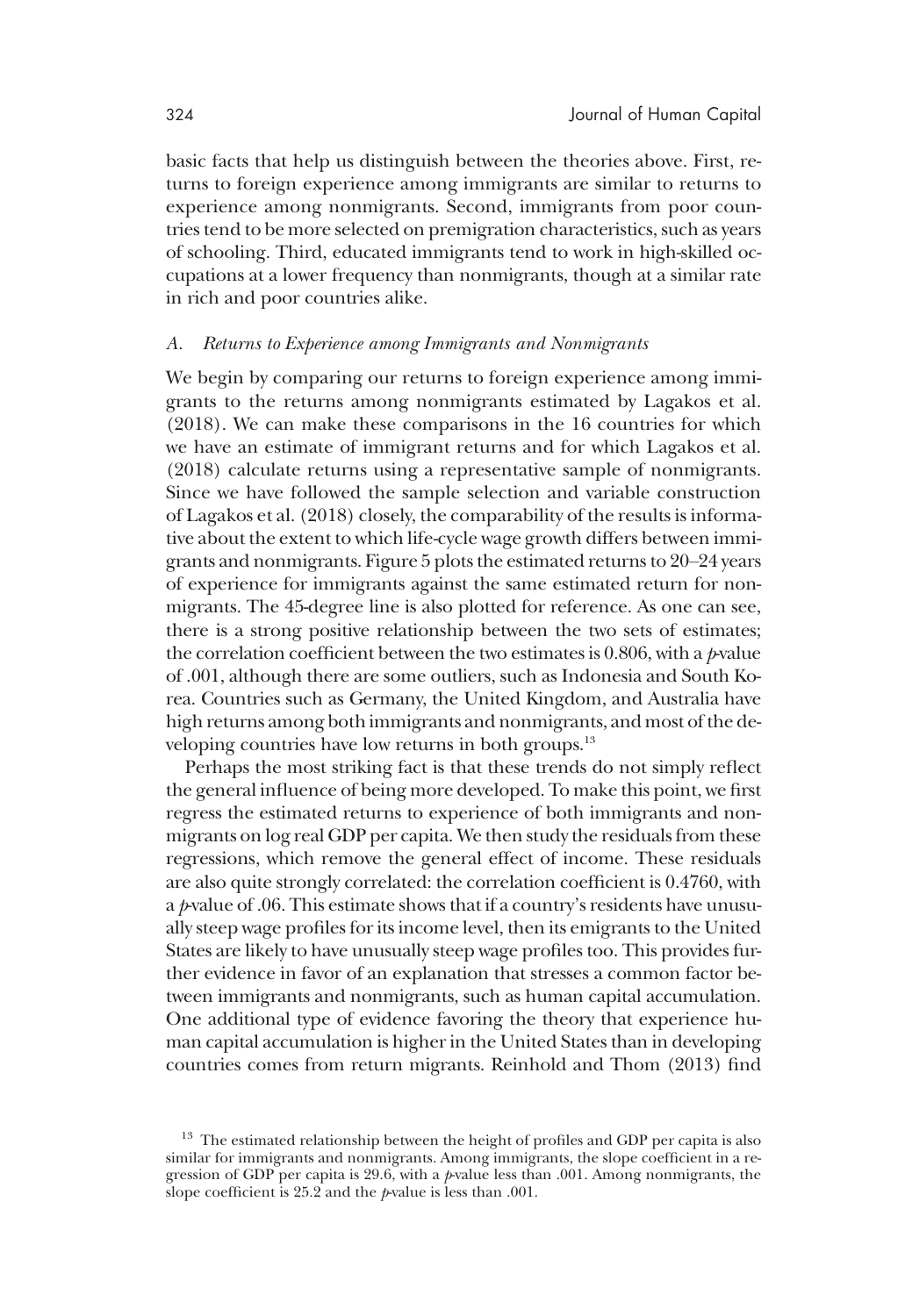

Figure 5.—Returns to foreign experience, immigrants versus nonmigrants.

that Mexican immigrants to the United States earn a large premium on their US experience when returning to Mexico.

The fact that estimated returns to experience from poor countries are low both for immigrants and nonmigrants provides one piece of evidence against differential selection as a theory of the immigrant evidence. If low returns to experience among immigrants were driven solely by negative selection by immigrants from poor countries, one would expect the returns to experience among nonmigrants to be similar in countries of all income levels. As figure 5 shows, this is not the case. The broad similarity between returns to experience among immigrants and nonmigrants is also evidence against differential skill loss as a theory of the immigrant returns. If low returns among immigrants from poor countries were solely due to skill loss, one would again expect the returns to experience among nonmigrants to be similar in countries of all income levels. This prediction is not borne out in the figures. Instead, the figures suggest a world where workers in poor countries do not acquire much human capital while in their birth countries.

## B. Comparing Other Characteristics of Immigrants and Nonmigrants

Previous work in the immigration literature has considered two additional factors that may affect returns to experience for immigrants: selection and skill loss. Our main concern is that selection or skill loss works differently for immigrants from poor and rich countries and that this differential selection or skill loss explains why returns to experience vary with GDP per capita. To address each of these possibilities, we combine evidence from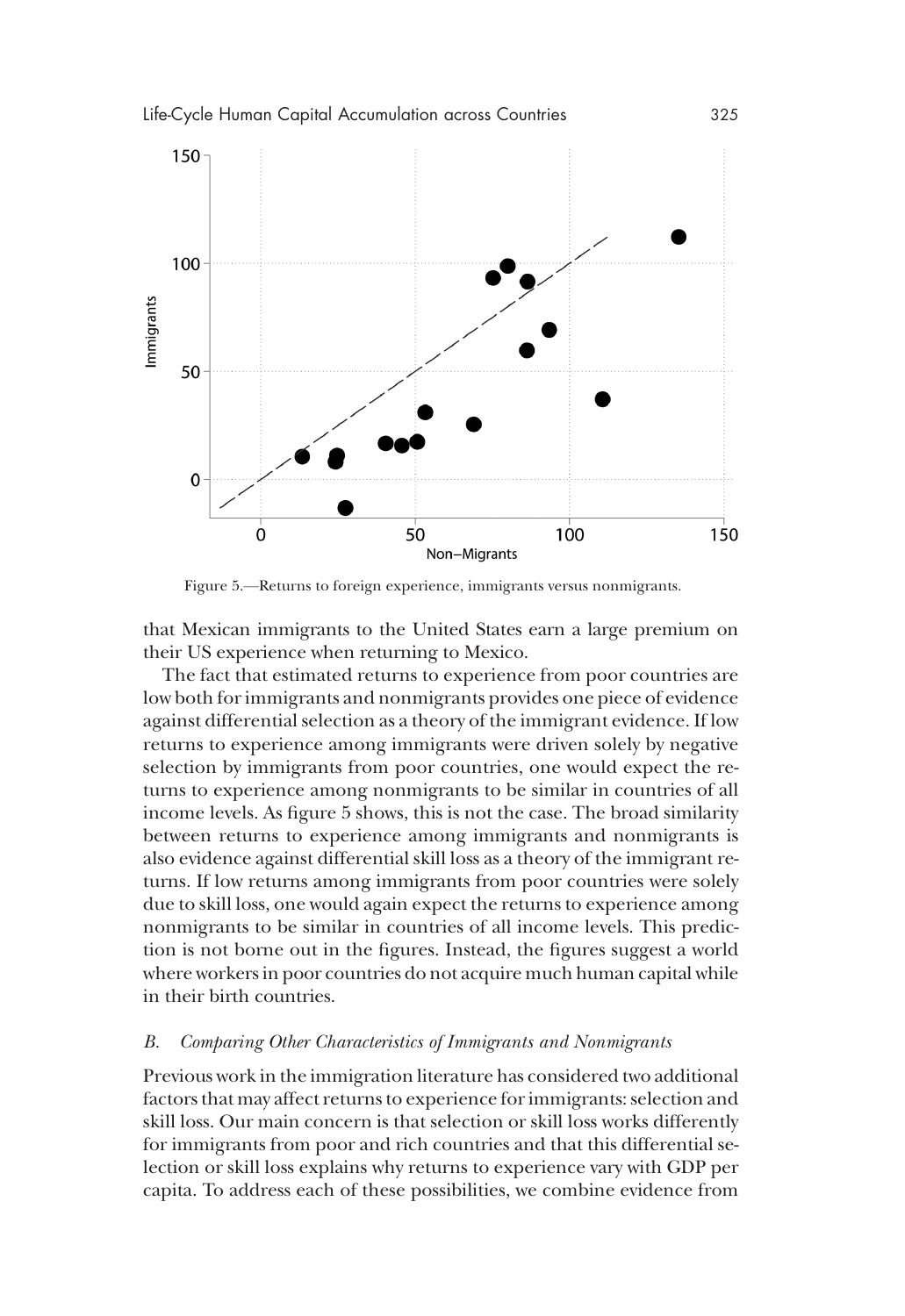immigrants with data on nonmigrants from a large set of countries for which appropriate data are available. In particular, we use data on education and occupation from as many countries as possible from nationally representative surveys from IPUMS (Minnesota Population Center 2015). This data source is ideal because the creators have devoted substantial effort to harmonizing variables across countries in a way that is also compatible with our data on immigrants. To further maximize this benefit, we use a much broader sample in this section, including any adults with valid responses to the pertinent variables.

We begin by addressing the hypothesis of differential selection. In short, this theory states that immigrants from rich countries are more positively selected (or less negatively selected) on ability to learn than immigrants from poor countries, where ability to learn is an individual trait that affects the human capital generated per year of potential experience. To test this hypothesis, we consider the average years of schooling for immigrants and nonmigrants. Our underlying assumption is that ability to learn will be positively correlated with duration of schooling, which allows us to make inferences about ability selection from data on school selection.

Figure 6 shows the results. The left-hand panel shows that average years of schooling among nonmigrants is strongly correlated with log GDP per capita, with less than 5 years of schooling on average in the poorest countries and more than 12 years on average in the richest. In contrast, the right-hand panel shows that immigrants from countries of all income levels are highly educated on average, with the majority having roughly 12 years



Figure 6.—Years of schooling completed among immigrants and nonmigrants; p.c.: per capita.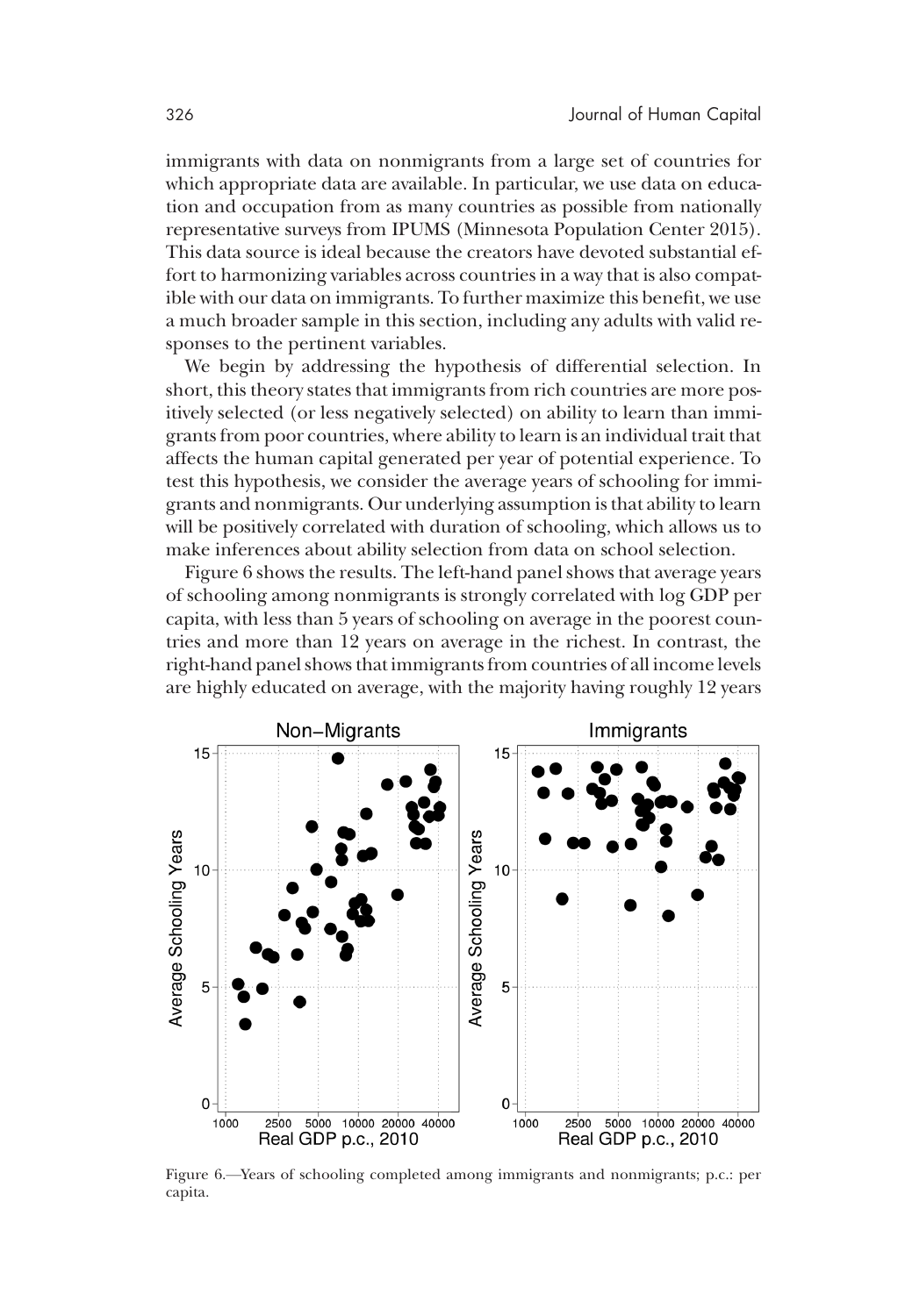of schooling. These data do not support the differential-selection hypothesis, because immigrants from poorer countries are actually much more positively selected on schooling attainment than are immigrants from richer countries. These data suggest that some alternative force, such as differences in education quality, or the type of work performed, or the incentives to invest in human capital accumulation on the job, is a more likely explanation of flat life-cycle wage profiles for immigrants from poor countries.

These findings are consistent with most evidence from previous studies. Grogger and Hanson (2011) show that, across a wide set of countries, the share of college-educated workers among immigrants is substantially higher than the same share among all individuals. They argue that this implies positive selection among immigrants in general. Ehrlich and Kim (2015) show a similar result for migrants to a wide range of countries. Hendricks and Schoellman (2018) show that immigrants to the United States are strongly selected on a large range of characteristics, including premigration wages, occupation, and education, and that immigrants from poorer countries are more selected on these dimensions. There are perhaps some key exceptions, mostly the countries near the United States where unauthorized immigration plays a large role. For example, Moraga (2011) suggests that Mexican immigrants may be negatively selected. Fortunately, as we documented above, our results are robust to focusing on countries with low rates of unauthorized immigration.

We now turn to the hypothesis of differential skill loss. Briefly, this theory says that immigrants from rich countries can transfer more of their experience human capital to the United States than can immigrants from poor countries. To test this hypothesis, we compare rates of skill loss for immigrants and nonmigrants. We restrict the sample to workers and define them as experiencing skill loss if they have a college education (our notion of "skilled") but work in a low-skilled occupation.<sup>14</sup> For each country, we calculate the fraction of all college-educated immigrants and nonmigrants who work in high-skilled occupations.

Figure 7 plots the results. The left-hand panel shows that among nonmigrants, a high fraction of college-educated workers are in high-skill jobs in countries of all income levels. The fraction is increasing in GDP per capita, meaning that college-educated workers in rich countries tend to work at high-skilled jobs with higher frequency. The right-hand panel shows that a large fraction of college-educated immigrants are employed at high-skilled jobs as well and that the relationship is also increasing in the GDP per capita of the birth country. It is clear that immigrants are less

<sup>&</sup>lt;sup>14</sup> IPUMS has standardized occupation codes across all our data sources. We define highskilled occupations to be "professionals," "technicians and associate professionals," and "legislators, senior officials and managers," and low-skilled ocupations to be "clerks, service workers and shop and market sales," "skilled agricultural and fishery workers," "crafts and related trades workers," "plant and machine operators and assemblers," and "elementary occupations." We omit individuals in the armed forces or other unspecified or unreported occupations.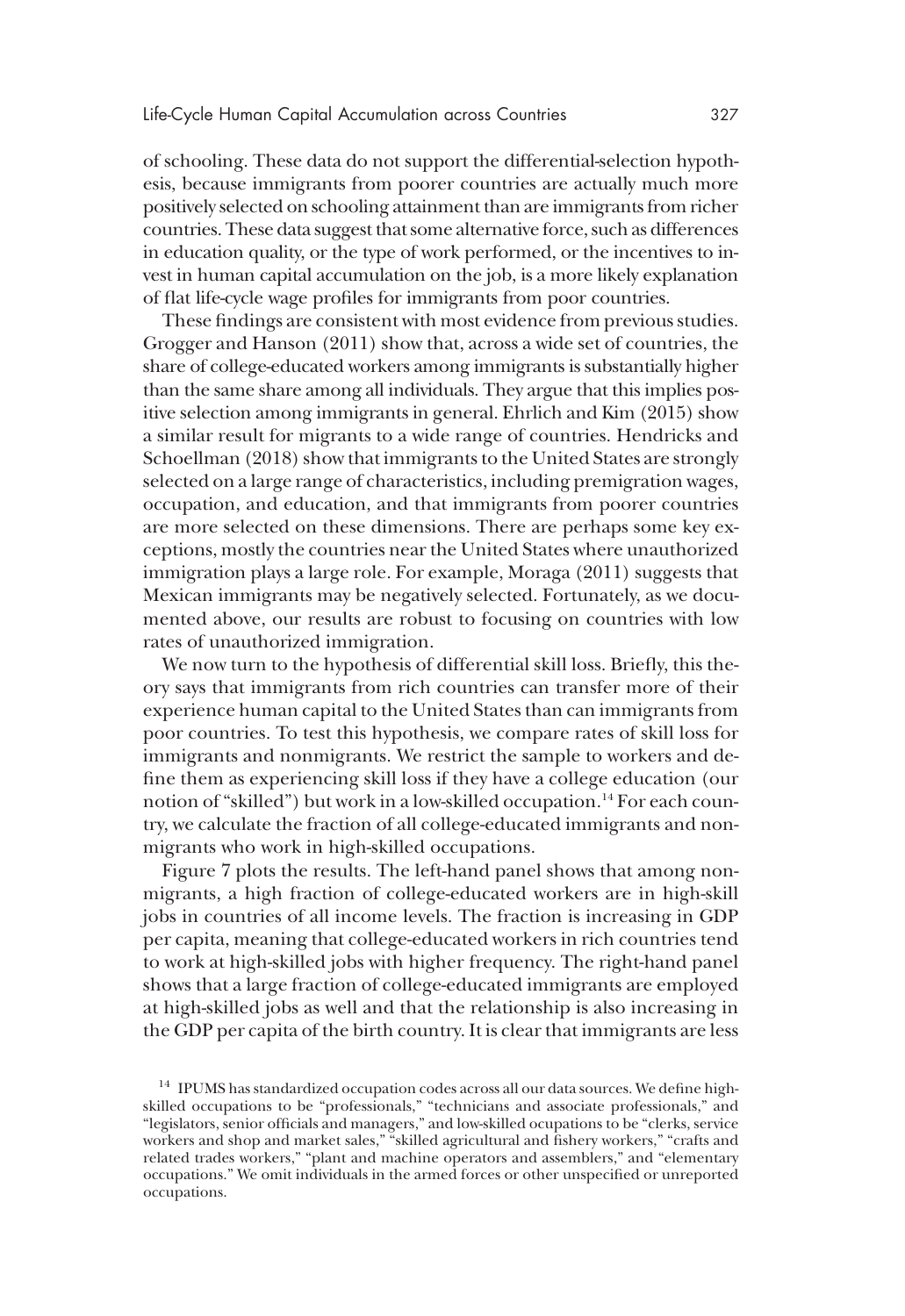

Figure 7.—Percent of educated workers in high-skilled occupations, immigrants and nonmigrants; p.c.: per capita.

likely to work at high-skilled jobs than nonmigrants in countries of any income level. This is consistent with the presence of skill loss. However, the slopes for immigrants and nonmigrants appear similar, suggesting that skill loss is present to a similar degree in countries of all income levels. This is evidence against the possibility that our findings are explained by differential skill loss.

We also investigate a more subtle form of differential selection or skill loss that operates through an association with experience. The idea here is that immigrants with more experience may be selected differently than those with less experience and that the difference in how selected they are may be correlated with GDP per capita; a similar story works for skill loss. To test this, we compared selection or skill loss (as defined above) between two discrete groups, those with low (less than 10 years) and those with high (10 or more years) experience. We find that the relationship between education or skill loss and GDP per capita shown in figures 6 and 7 is similar for workers with low and those with high experience from a particular country (results available upon request). This fact suggests that selection or skill loss that is correlated with experience is not driving our results.

The results on selection and skill loss, when combined with the fact that returns-to-experience patterns are strongly correlated with the same patterns for nonmigrants, suggest that cross-country differences in human capital accumulation are the most plausible interpretation of the data.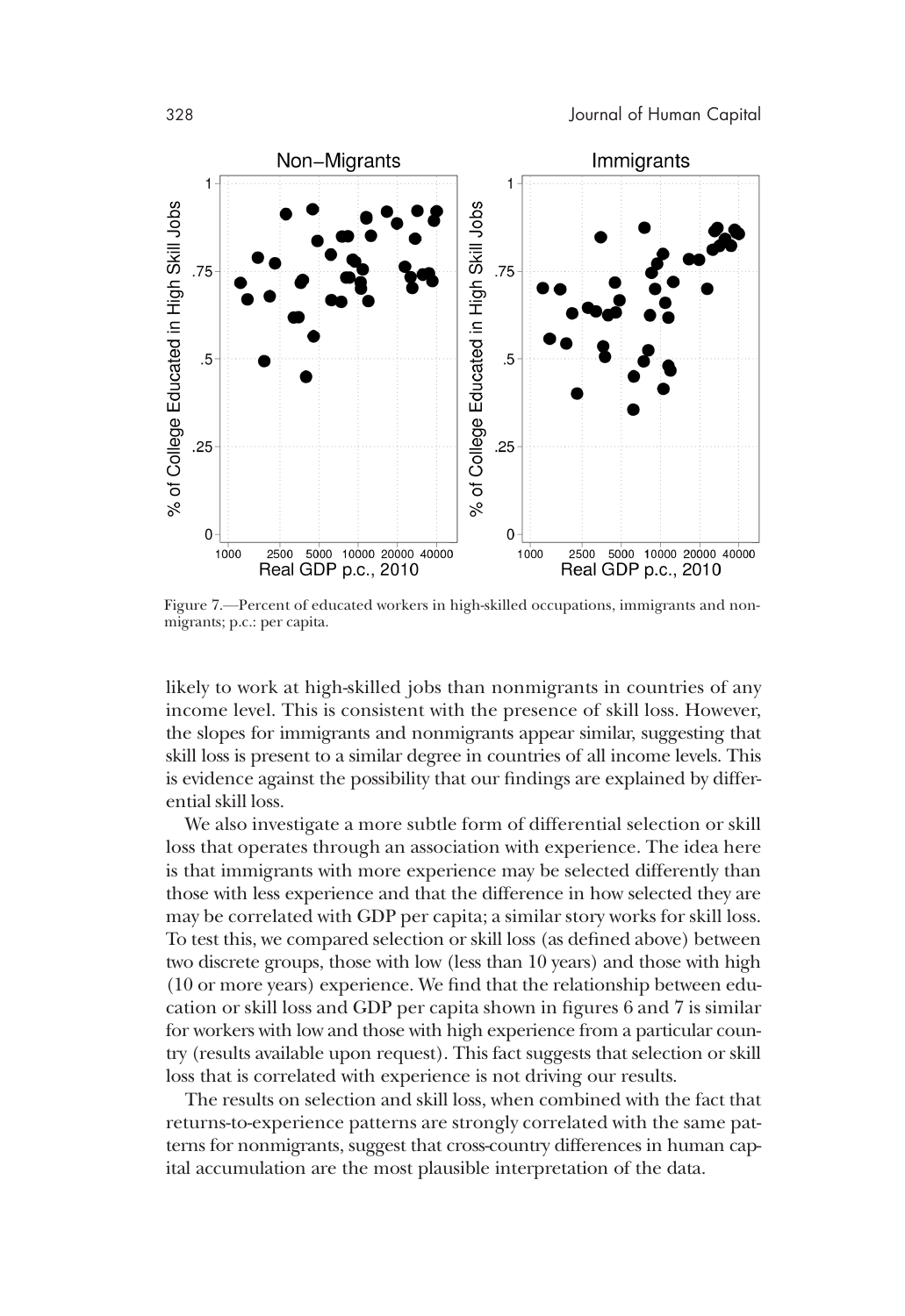## V. Development Accounting

In this section, we use development accounting to quantify the economic importance of the empirical results shown in Section II. To keep our findings as comparable as possible to the previous literature, we follow the accounting approach of Klenow and Rodríguez-Clare (1997), Hall and Jones (1999), and in particular Caselli (2005).

The accounting procedure uses a Cobb-Douglas aggregate production function,  $Y_c = K_c^{\alpha} (A_c H_c)^{1-\alpha}$ , where  $Y_c$  is GDP per worker of country  $c, K_c$  is<br>physical capital per worker, and H is buman capital per worker. The capphysical capital per worker, and  $H_c$  is human capital per worker. The capital share is assumed to equal one-third. As in Caselli (2005), we calculate the measure

$$
\text{success}_1 = \frac{\text{Var}(\log Y_{KH,c})}{\text{Var}(\log Y_c)},
$$

where  $Y_{KH,c} = K_c^{\alpha} H_c^{1-\alpha}$  is the component of output due to factors of production. Values of success<sub>1</sub> close to 1 suggest that cross-country differences in capital stocks account for nearly all of measured income differences. Values close to zero imply that capital stocks account for none of income differences. One limitation of the measure success $_1$  is that measurement error in  $Y_{KH,c}$  could increase success<sub>1</sub>, while clearly this does not imply a greater importance of capital stocks. Thus, to complement the successes metric, we also report the slope of a regression of  $\log Y_{\kappa H,c}$  on  $\log Y_c$ .

To highlight the difference between our findings and those of the previous literature, we use the same physical capital estimates as Caselli (2005) and assume that all individuals in a given country have the same levels of schooling and experience,  $\bar{s}_c$  and  $\bar{x}_c$ , respectively (also taking these aver-<br>ages from Caselli 2005). Our measure of the stock of human capital differs ages from Caselli 2005). Our measure of the stock of human capital differs only in the assumed life-cycle profile of labor market productivity. Instead of assuming that this profile is common across countries, we use estimated profiles similar to those from Section II but utilizing the broadest possible sample, including women, part-time workers, and public employees. Our logic is that development accounting results should reflect the full labor force, but as we showed in table 2, the estimated results are similar with or without these groups. Thus, we find similar development accounting results if we use instead the baseline results of Section II.

We consider two assumptions on the life-cycle labor market productivity profile, corresponding to whether we view human capital as the result of passive investment (simple learning by doing, as in Sec. III) or active accumulation (Ben-Porath, as in app. B). These two models differ slightly in their interpretation of life-cycle increases in wages. The former attributes all of this increase to rising human capital over the life cycle. By contrast, the latter attributes some of this increase to an increase in time spent producing and a decrease in time spent investing at work over the life cycle.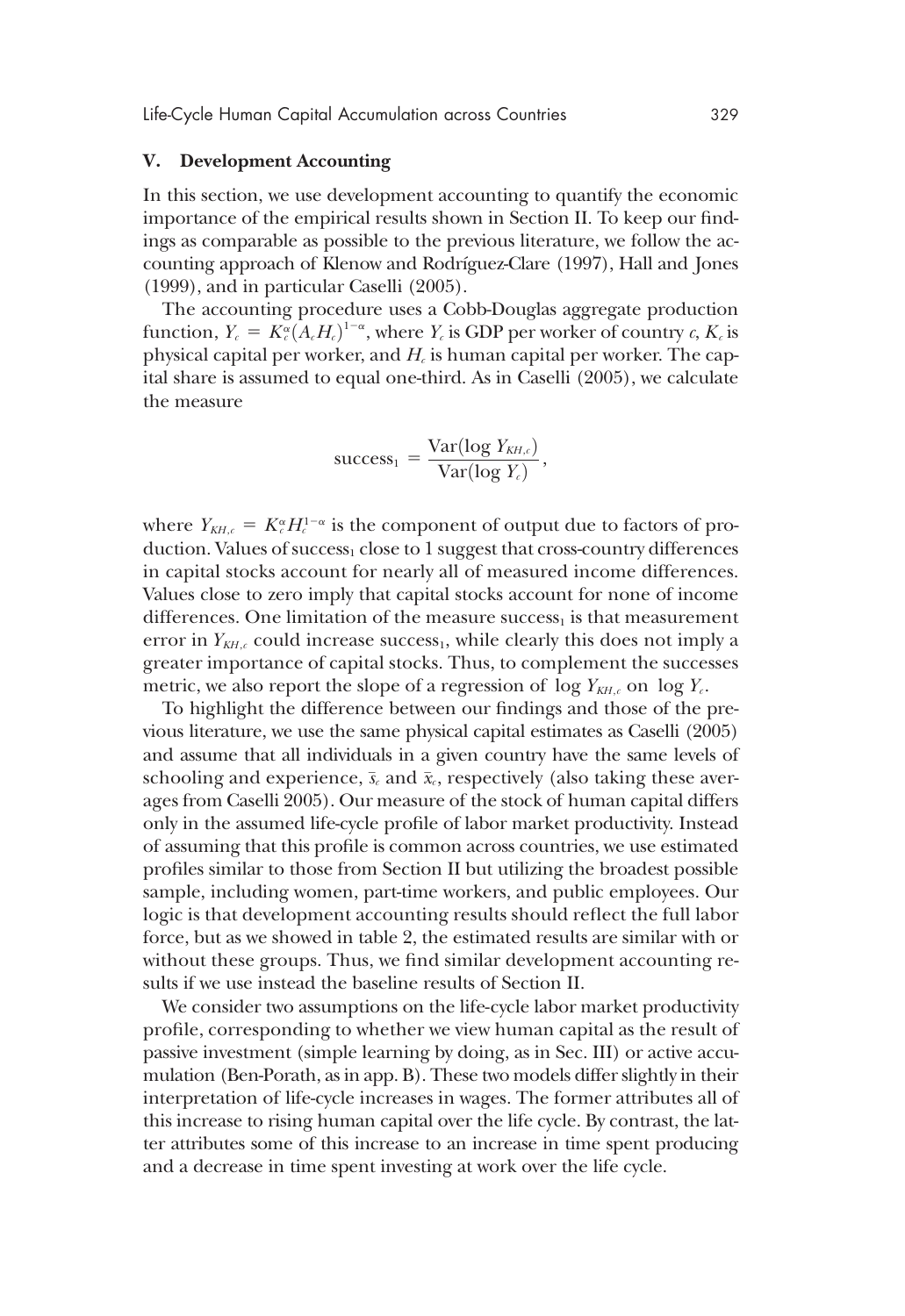Both of these formulations allow us to express the human capital of a worker with years of schooling s and experience x in country  $c$  as

$$
h_c(s,x) = \exp(g_c(s) + f_c(x)).
$$

The functions  $g_c$  and  $f_c$  measure the human capital returns to schooling and experience, respectively.<sup>15</sup> The aggregate human capital stock of country  $c$  is then simply defined as the human capital of an individual with the average years of schooling and experience,  $H_c = h_c(\bar{s}_c, \bar{x}_c)$ . As discussed<br>above in the case of active accumulation of human capital the return to above, in the case of active accumulation of human capital the return to foreign experience measured in the United States,  $R_c^*(x, 0)$  captures both the increase in human capital over the life cycle  $f(x)$  and a term due to the increase in human capital over the life cycle  $f(x)$  and a term due to changes in the amount of time allocated toward human capital accumulation,

$$
R_{\epsilon}^{*}(x, 0) = f_{\epsilon}(x) + \log \left( \frac{1 - \ell_{\epsilon}^{*}(x)}{1 - \ell_{\epsilon}(0)} \right).
$$

See appendix B for details of the derivation.

We conduct two alternative accounting exercises, which provide an upper bound and a lower bound on the importance of human capital in development accounting implied by our empirical results. We begin with the upper bound, which assumes that the investment time allocation,  $\ell_c(x)$ , is constant across experience levels for each country. This assumption allows us to measure human capital accumulation directly from the experiencewage profiles as  $f_c(x) = R_c(x, 0)$ . Given that most countries have roughly 17 years of experience, on average, we use the estimated returns to 15– 19 years of experience (Caselli 2005). From the perspective of a passive investment model this is the correct measure of human capital, because the investment time allocation is constant at 0. From the perspective of a Ben-Porath model, this overstates the importance of experience human capital, because time devoted to human capital investment is decreasing over the life cycle in all countries but more so in richer countries, implying that  $\log[(1 - \ell_{\epsilon}^*(x))/(1 - \ell_{\epsilon}(0))]$  is positive and increasing in GDP per capita. By abstracting from this, we have overstated cross-country human capital differences from the perspective of a Ben-Porath model.

We plot our estimated human capital stocks against GDP per capita in figure 8. This figure plots the human capital stocks implied by our upper bound and the slope from a regression of human capital stocks measured using only schooling on log GDP per capita. As the figure shows, our estimated human capital stocks are substantially larger in rich countries than in poor countries once experience is included.

 $15$  The connection to the model in the appendix is a bit more subtle in this respect. Experience human capital accumulates according to  $h_c = \phi_c(\ell_c)h_c - \delta h_c$ , and hence its logarithm at experience level x can be written as  $\log h_{\epsilon}(x) = \int_0^x (\phi_{\epsilon}(\ell_{\epsilon}(\tilde{x})) - \delta) d\tilde{x}$ .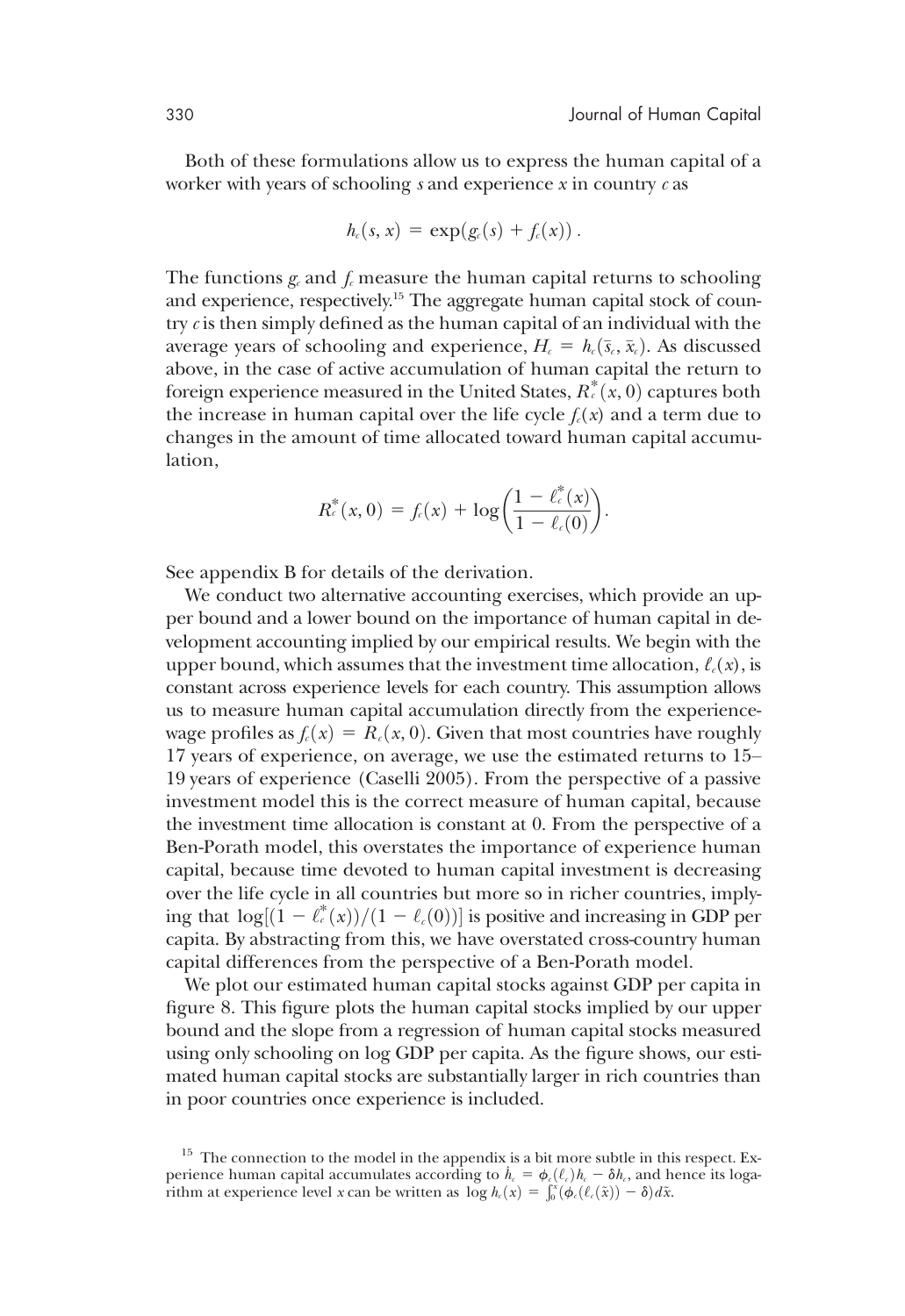

Figure 8.—Human capital stocks from both experience and schooling (computed with the upper-bound method) and human capital stocks from schooling only by real GDP per capita (p.c.). Shaded regions are the 95 percent heteroskedasticity-robust confidence intervals.

The accounting under this upper bound is presented in panel A of table 3. The first column presents our measures of success<sub>1</sub>. When only schooling is taken into consideration,  $success<sub>1</sub>$  is 0.44, meaning that human and physical capital account for just under one-half of income differences.

|                          | TABLE 3<br>DEVELOPMENT ACCOUNTING |                                        |  |  |
|--------------------------|-----------------------------------|----------------------------------------|--|--|
| Human Capital Measure    | $Success_{1}$<br>(1)              | Slope $(log(Y_{KH}), log(GDP))$<br>(2) |  |  |
|                          |                                   | A. Upper Bound                         |  |  |
| Schooling                | .44                               | .63                                    |  |  |
| Experience               | .48                               | .65                                    |  |  |
| $Schooling + experience$ | .74                               | .81                                    |  |  |
|                          | <b>B.</b> Lower Bound             |                                        |  |  |
| Schooling                | .44                               | .63                                    |  |  |
| Experience               | .42                               | .60                                    |  |  |
| Schooling + experience   | .66                               | .76                                    |  |  |

Note.—Success<sub>1</sub> is defined as the ratio of the variance of  $log(Y_{KH})$  to the variance of  $log(Y)$ . Slope  $(log(Y<sub>KH</sub>), log(GDP))$  is defined as the slope coefficient from a regression of  $\log(Y_{KH})$  on  $\log(GDP)$  and a constant. Each row of each panel describes how the human capital stock to compute  $Y_{KH}$  is computed. The first row includes only human capital from schooling, the second one only human capital from experience, and the third one includes human capital from both schooling and experience.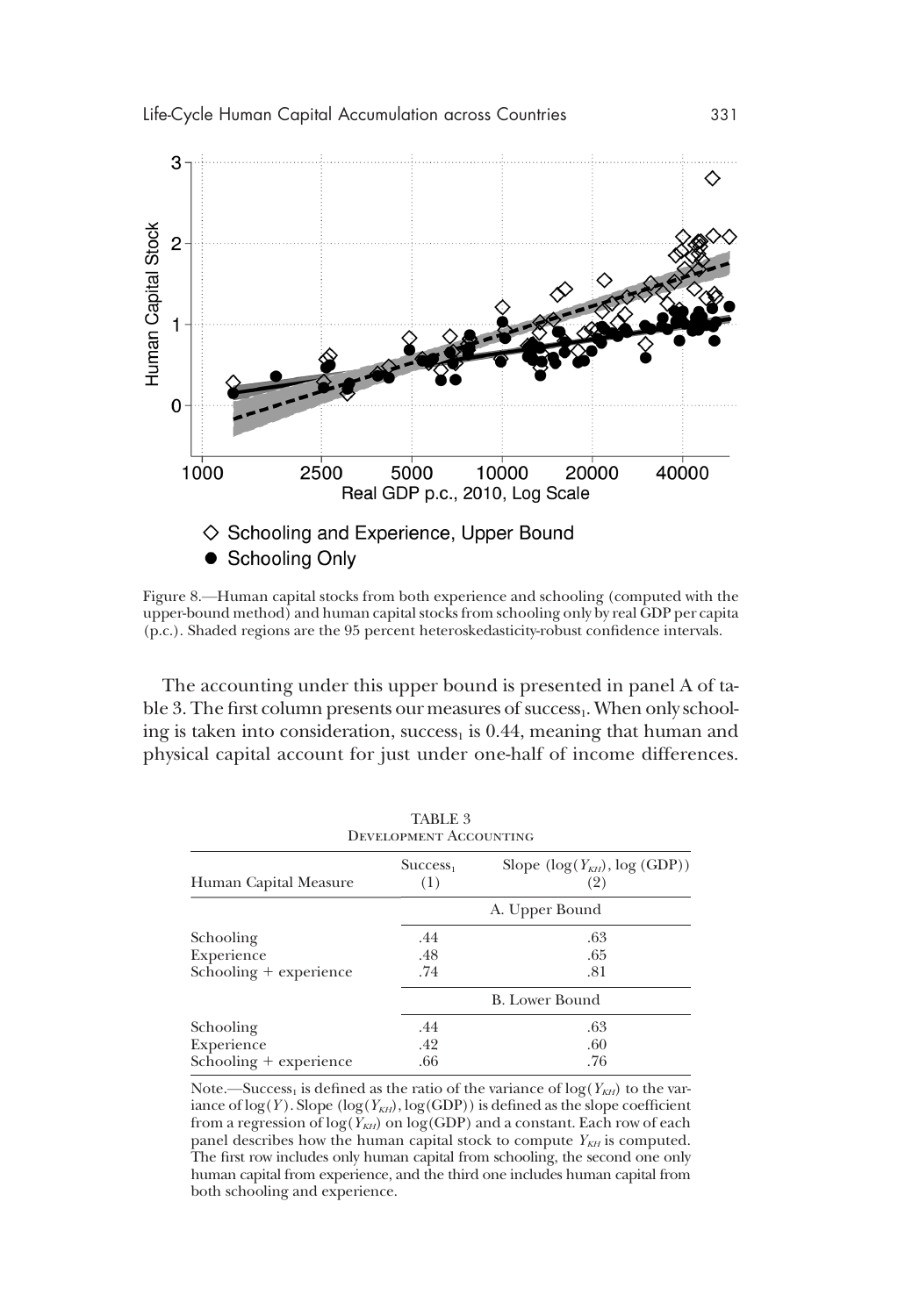When only experience is considered, success<sub>1</sub> is similar, at 0.48. When they are both considered, success<sub>1</sub> rises to  $0.74$ , meaning that now almost three-fourths of income differences are accounted for by measured capital stocks. The second column shows that the correlation of measured capital stocks and GDP per capita rises substantially as well. With just schooling or just experience, the slope coefficient from a regression of  $log(Y_{KH})$ on  $log(GDP)$  is 0.63 or 0.65, respectively. With both schooling and experience used to compute human capital stocks, the slope coefficient rises to 0.81. Thus, under this upper bound at least, the importance of human capital increases substantially when we include experience human capital estimated with immigrant returns to experience.

We turn now to our second accounting exercise, which provides a lower bound on the importance of human capital implied by our empirical findings. The challenge to providing a lower bound is bounding the endogenous changes in life-cycle human capital investment. In appendix B, we show that in a simple Ben-Porath model, the time devoted to human capital investment for immigrants depends only on the remaining working life and the exogenous efficiency of their human capital accumulation in the United States ( $T-t$  and  $B_{\epsilon}^*$  in the notation of app. B; see lemma 1). We show there that a useful intermediate step is to study the difference between the returns to  $\bar{x}_c = 15 - 19$  years of foreign experience and  $\bar{x}_c^* = 15 - 19$  years of US experience for immigrants from c. This is useful be- $15 - 19$  years of US experience for immigrants from  $\alpha$ . This is useful because both groups of immigrants face the same remaining working life and the same efficiency of human capital investment going forward; hence, they are predicted to invest the same fraction of their time in human capital accumulation. By taking the difference between the two, we can focus on the difference in human capital stocks.

While the level of the difference in human capital stocks is not useful, its variance and correlation with GDP per capita are. To see why, note that returns to US experience are weakly increasing in GDP per capita, which implies that human capital stocks are weakly increasing in GDP per capita. In the simple case where the US-acquired human capital stock is constant, we are subtracting a constant from all countries. Hence, the variance and correlation would capture exactly the variance and correlation of foreign human capital stocks and the lower bound would be exact. If the USacquired human capital stock is strictly increasing in GDP per capita, then we are biasing downward the variance and correlation, implying that we have found a lower bound on the importance of foreign-acquired human capital stocks.

The accounting under this lower bound is presented in the panel B of table 3. This time, when human capital from both schooling and experience is taken into consideration, success<sub>1</sub> is 0.66, up from 0.44 when only schooling is considered. The slope coefficient from a regression of  $log(Y_{KH})$  on  $log(GDP)$  is 0.76, up from 0.63 when only schooling is considered as human capital. It is also important to note that our bounding exercise produces a relatively tight range on the importance of human cap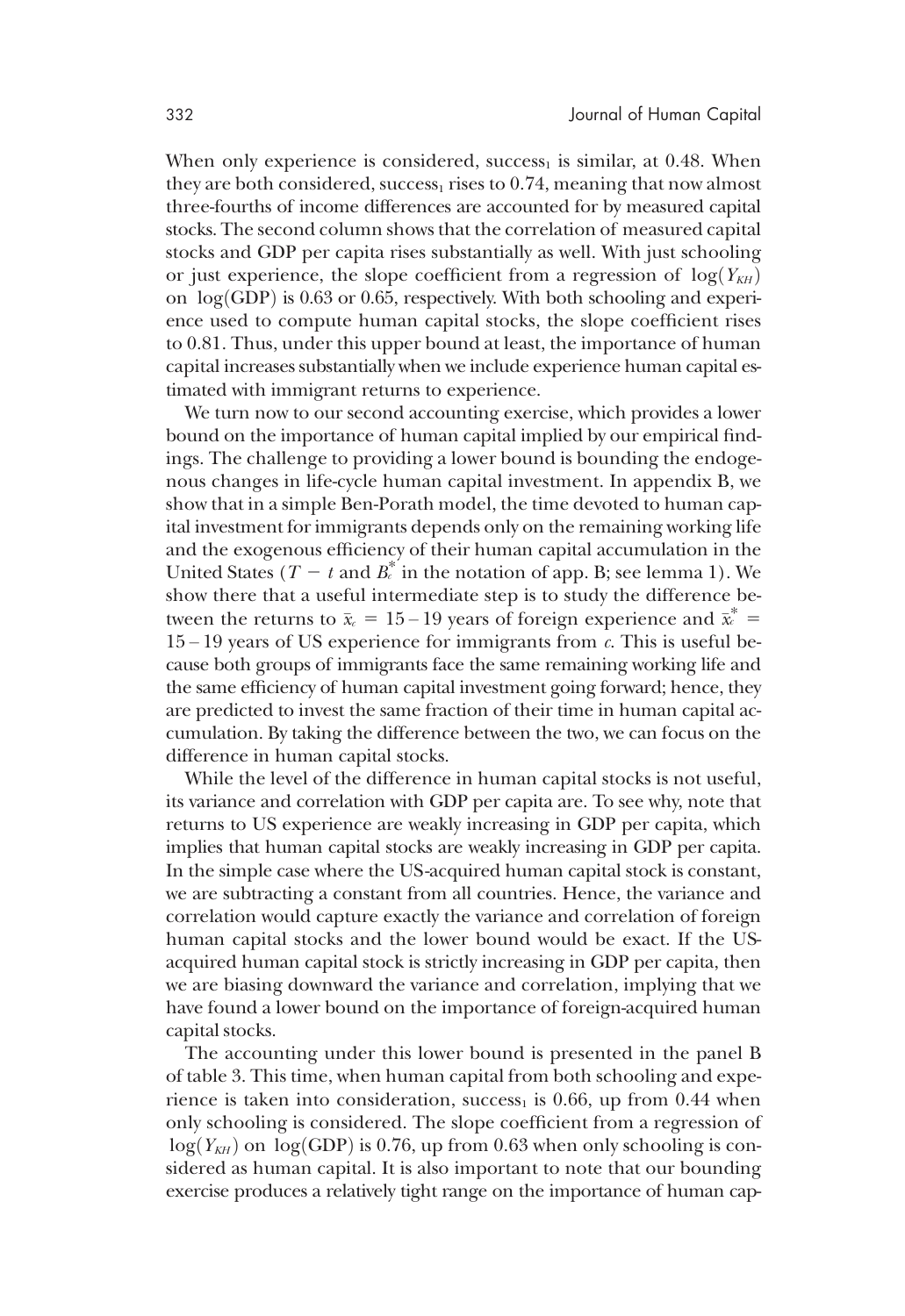ital for development accounting: between 0.66 and 0.74 by the first criterion and between 0.76 and 0.81 by the second criterion. We conclude that the importance of human capital increases greatly when experience is included, regardless of whether life-cycle wage growth is driven by passive or active investment in human capital accumulation.

# VI. Conclusion

This paper seeks to understand whether workers in richer countries acquire more human capital over the life cycle than workers in poor countries. The answer has first-order implications for the literature that attempts to account for cross-country income differences using measured stocks of human and physical capital. Previous studies have concluded that cross-country differences in life-cycle human capital accumulation are negligible and that the overall importance of human capital in accounting for income differences is modest (Klenow and Rodríguez-Clare 1997; Bils and Klenow 1998, 2000; Caselli 2005). Yet more recent work claims that human capital plays a much more central role (Manuelli and Seshadri 2015; Lagakos et al. 2018).

To address this question, this paper draws on evidence from US immigrants, who come from countries of all income levels but work in a common labor market. We document that immigrants from richer countries tend to have higher returns to potential experience than immigrants coming from poor countries. We argue that the most likely explanation of this fact is that workers in rich countries simply acquire more human capital before migrating. Another logical possibility is that immigrants from rich countries are just better selected on learning ability than immigrants from the developing world. Yet this contrasts with the observation that immigrants from poor countries tend to be much better educated than their counterparts who did not migrate, whereas immigrants from richer countries are only modestly more educated than nonmigrants from the same countries. Yet another possibility is that immigrants from poor countries disproportionately lose skills after migrating. But this contrasts with evidence on the occupations of immigrants compared to those of nonmigrants, which suggests similar skill loss across countries. Finally, the fact that returns to experience are similar between immigrants and nonmigrants, in most countries, is most consistent with a model in which workers in poor countries simply accumulate less human capital during their working years.

Why are our findings relevant for macroeconomics? A large literature on development accounting has concluded that human capital accounts for at best a modest fraction of living-standard differences across countries. This literature has concluded that including differences in life-cycle human capital accumulation (i.e., human capital from experience) does not change the accounting. In contrast, our findings point to a very different conclusion, which is that life-cycle human capital differences are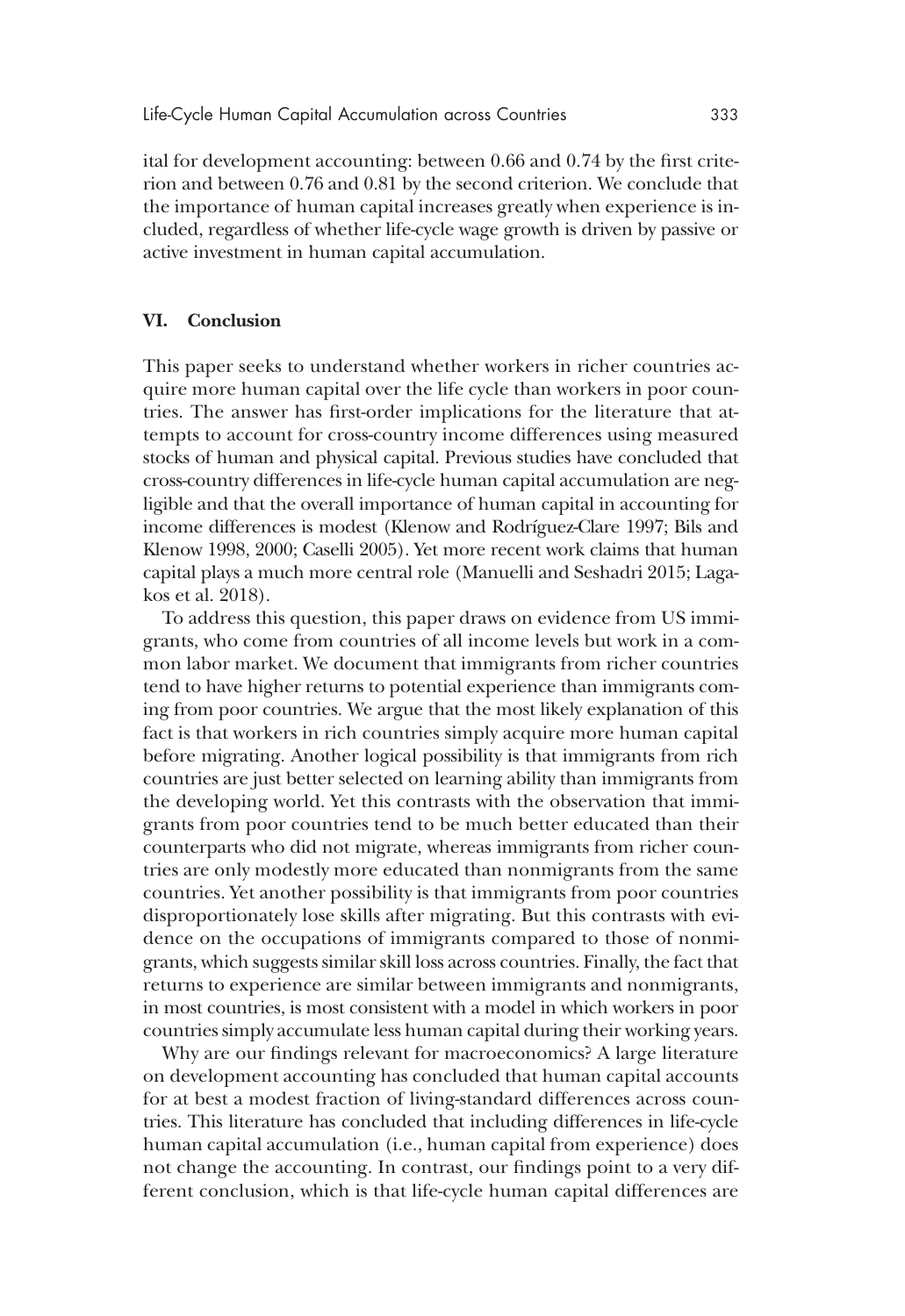large. Our development accounting, based on our evidence from US immigrants, suggests a much larger role for human capital in accounting for cross-country income differences.

A natural but challenging next step is to explain why life-cycle human capital accumulation tends to be lower in poor countries than in rich countries. One possible explanation is that the quantity and type of schooling result in less "learning how to learn" among individuals who attend school in poor countries. We have found support for this hypothesis by documenting that the returns to US experience among foreign-educated workers are lower than the returns to US experience for natives. At the same time, we have also documented that the returns to US experience among USeducated workers are very similar to those of natives. Combined, these two facts suggest a complementarity between both quantity and type of education and subsequent human capital accumulation that may be worth exploring further in the future.

#### Appendix A

#### Estimating Returns to Experience among Immigrants

The identification issues are mostly clearly explained when we assume that experience, schooling, and year all enter the regression equation linearly. Given these assumptions, the Mincerian regression equation for natives is then

$$
\log(w^N) = \beta^N X^N + \phi^N E^N + \omega^N Y^N + \mu^N S^N + \varepsilon^N,
$$
 (A1)

where Greek variables denote the coefficients and  $\varepsilon$  is the error term. The superscript N is used to denote natives.

Our primary goal is to study the determinants of immigrants' earnings. Like Chiswick (1978) and Schoellman (2012), we want to allow the return to foreignacquired schooling to differ from that to US-acquired schooling. We also want to distinguish between the return to foreign (birth-country) and domestic (US) experience for immigrants, FE and DE, respectively. We also allow the return to domestic experience to be different for immigrants and natives.

However, a by-now large literature has proposed alternative possible factors that may matter for the determinants of immigrants' earnings and has raised some identification issues that need to be addressed. Borjas (1985) suggested allowing for year of immigration cohort effects, C, to capture the idea that immigrants who enter in different years may be drawn from different parts of the income or talent distribution in their birth country. Friedberg (1992) suggested allowing for an effect of age at arrival, AA. She hypothesizes that older immigrants will be more invested in their birth country and less able to adapt to the United States. Finally, some authors have suggested allowing a role for years in the United States, YUS, to capture the assimilation of immigrants. Combining all of these potential factors would suggest a Mincerian regression equation for immigrants:

$$
\log(w^I) = \beta^I X^I + \phi_1^I F E^I + \phi_2^I D E^I + \omega^I Y^I + \mu^I S^I
$$
  
+ 
$$
\alpha^I A A^I + \gamma^I C^I + \delta^I Y U S^I + \varepsilon^I,
$$
 (A2)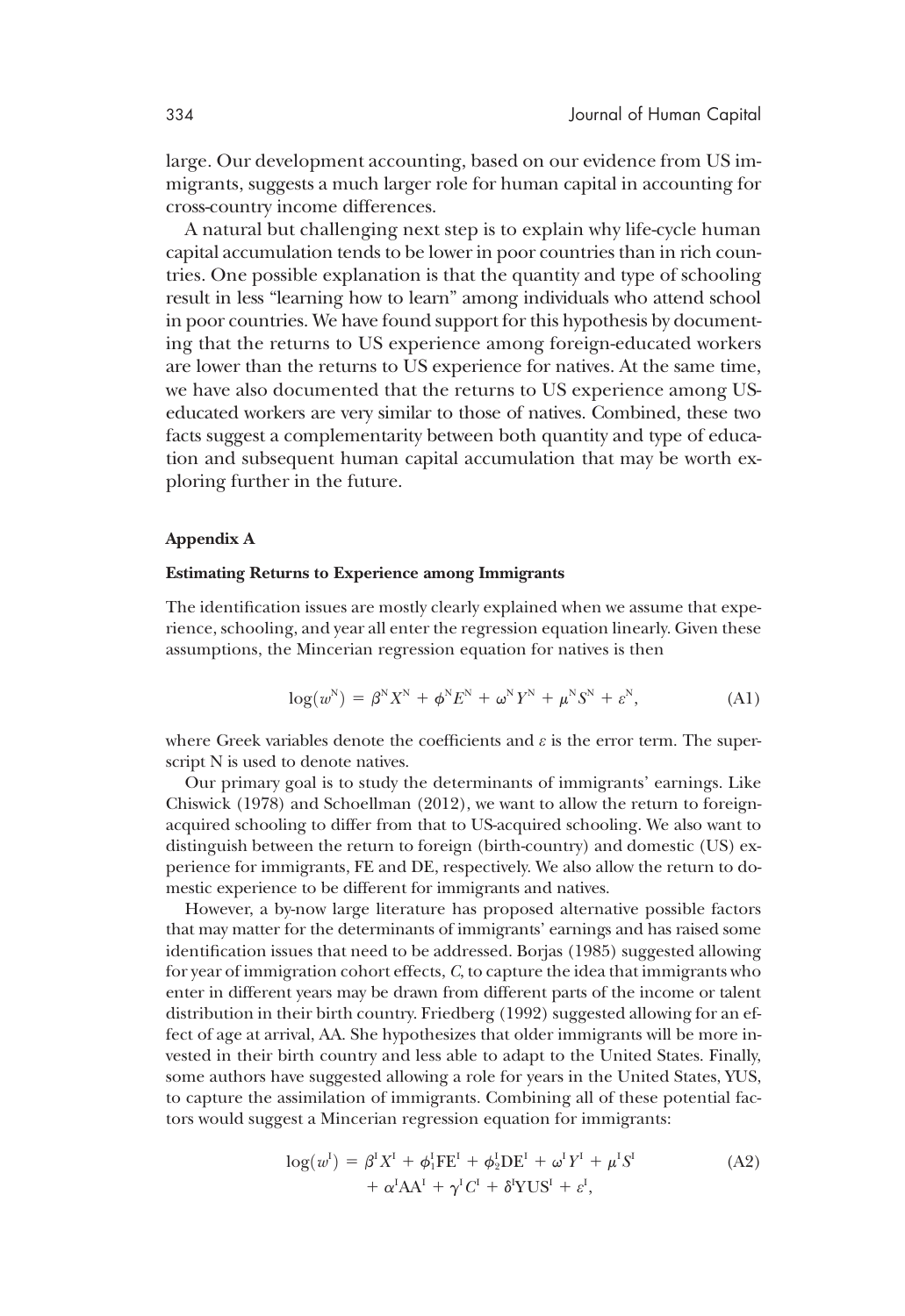where Greek variables denote again coefficients and the superscript I denotes immigrants. Note that we have allowed the returns to common characteristics (such as  $S$  and  $X$ ) to vary between natives and immigrants.

A well-known problem in the literature is that a number of the terms on the right-hand side of equation (A2) are linearly related to one another, in which case it is not possible to identify the corresponding coefficients. A useful way to express these dependencies is to show that seven of the right-hand-side variables are actually constructed with linear combinations of four survey questions: age, years of schooling, data set year, and year of immigration YI<sup>I</sup>. Years of schooling and data set year enter the regression equation directly; five other variables in that equation are linear combinations of these four survey questions:

1.  $FE^{I} = A^{I} - S^{I} - 6 - (Y^{I} - YI^{I});$ <br>9  $DF^{I} = Y^{I} - YI^{I}.$ 2.  $DE^{I} = Y^{I} - Y I^{I};$ 3.  $AA^I = A^I - (Y^I - YI^I);$ <br>4  $C^I = VI^I;$ 4.  $C^I = \text{YI}^I;$  $5. \text{ YUS}^{\text{I}} = Y^{\text{I}} - \text{YI}^{\text{I}}.$ 

Equation (A2) thus includes seven variables that are linear combinations of four survey questions. Three assumptions or restrictions are necessary to make estimation feasible.

Our first restriction comes from pooling immigrants and natives into a single regression and restricting  $\omega^N = \omega^I$ . The assumption here is that time effects capture aggregate economic conditions, such as recessions or inflation, that affect immigrants and natives equally. In this case, the time effects can be estimated for the natives and imposed on the immigrants, reducing the number of equations by one.

The remaining two restrictions are almost definitional in nature. First, note that US experience and years in United States are, in fact, defined in the same manner. In this case, it is impossible to identify separately the effect of US potential experience from any other, more general effects of spending time in the United States, including social assimilation. Hence, we can include only one of these two regressors. In general, it is not clear whether the resulting estimated coefficient captures the effect of US experience or of other factors related to years since migration. The second restriction arises from the fact that foreign potential experience and age at arrival are almost identical: they differ only by the expected age at graduation,  $S<sup>I</sup> + 6$ . Once again, the implication is that it is difficult to distinguish between the effects of foreign experience and a more general effect for age at arrival as a result of, say, adaptability. However, given that our estimated experience effects for immigrants look strikingly similar to those estimated in Lagakos et al. (2018) for nonmigrants, we believe that our results support assigning a dominant role to experience human capital.

## Appendix B

#### Ben-Porath Model of Human Capital Accumulation

In this appendix, we extend the simple learning-by-doing model of Section III to feature endogenous human capital accumulation. That is, we show that essentially the same insights about differences in experience-wage profiles for immigrants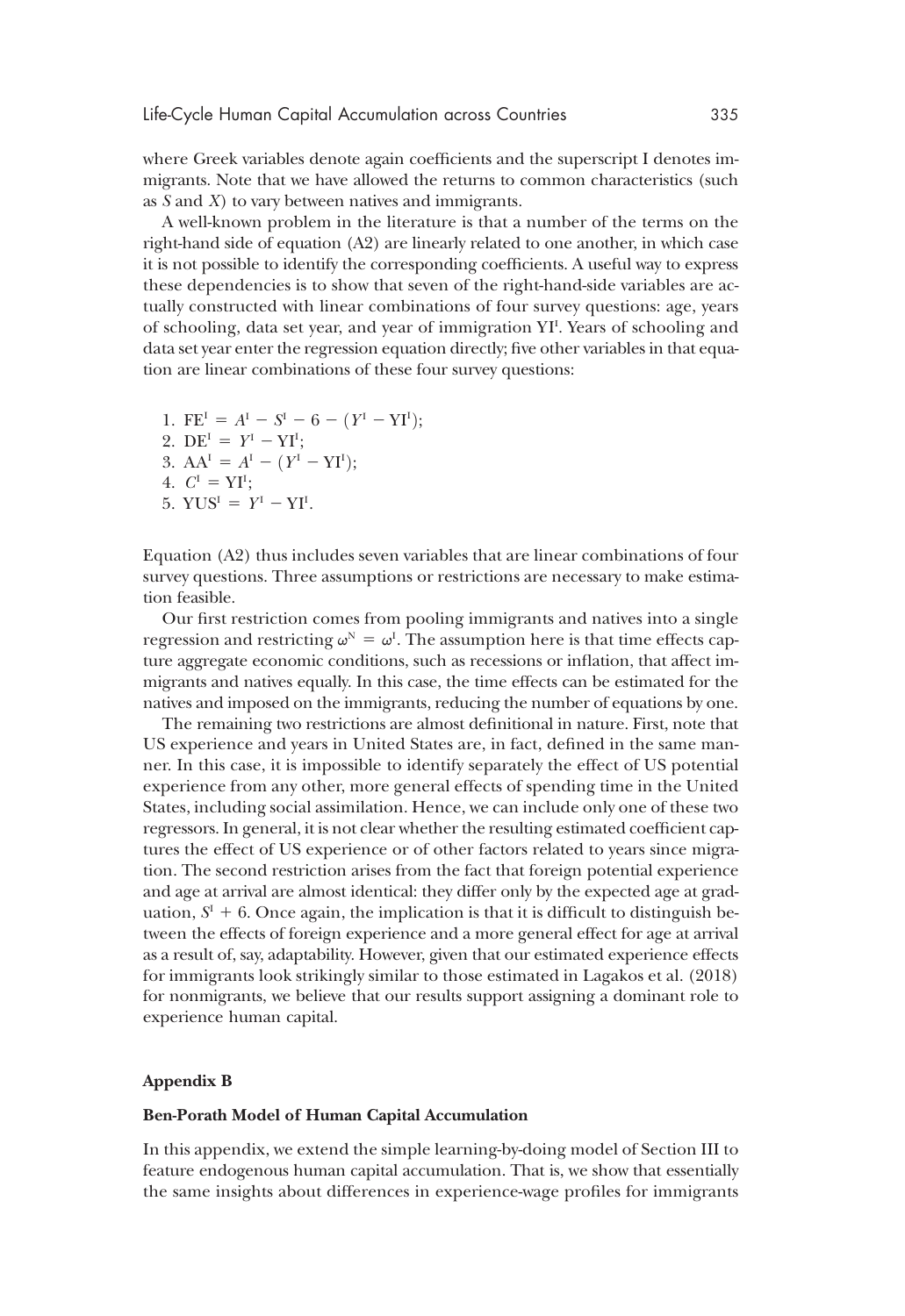continue to go through in a Ben-Porath model of human capital accumulation. We also show how we derive the upper and lower bounds on human capital accumulation used in Section V.

#### B.1. Setup

We model the human capital accumulation decision of an individual from country  $c$  who may work either in his country of origin, acquiring foreign experience, or in the United States, acquiring US experience. We denote variables observed in the United States with asterisks and those observed abroad without superscripts. For instance, the wage of an individual from country  $c$  who works in his country of origin is  $w_c(t)$ , and if he works in the United States it is  $w_c^*(t)$ . Individuals devote<br>a fraction  $\ell(t)$  of their time to human capital accumulation. If they work in their a fraction  $l_c(t)$  of their time to human capital accumulation. If they work in their birth country, their human capital accumulates according to

$$
\dot{h}_c = \phi_c(\ell_c) h_c - \delta h_c,
$$

and when they are in the United States, it accumulates according to

$$
\dot{h}_c = \boldsymbol{\phi}_c^*(\ell_c) h_c - \delta h_c,
$$

where  $\delta \ge 0$  is the depreciation rate of human capital. We assume that  $\phi_c(\ell)$  =  $B_{\epsilon} \ell^{\sigma}$  and  $\phi_{\epsilon}^{*}(\ell) = B_{\epsilon}^{*} \ell^{\sigma}$ , with  $\sigma < 1$ . The parameters  $B_{\epsilon}$  and  $B_{\epsilon}^{*}$  determine how quickly human capital accumulates for a given amount of time devoted to human capital accumulation. The value of  $B<sub>c</sub>$  may vary across countries and may be different from  $\overline{B^*_c}$  , capturing the idea that countries differ in the quality of their "learning environment." We also allow the "learning environment" in the United States,  $B_{\epsilon}^*$  , to vary across countries so that it matters where an individual is born, even after migration to the United States.

The wage in an individual's home country is  $w_c(t) = \omega_c(1 - \ell_c(t))h_c(t)$  and analogously for the US wage. At some level of home-country experience x, workers from country  $c$  migrate to the United States. For simplicity, we assume that individuals do not anticipate migration, so that their human capital accumulation decision before migration depends only on the environment in their birth country.16 Finally, we assume that when workers migrate, they take with them their entire human capital stock, so that  $h_c(x^*) = h_c^*(x^*)$ .<br>As in the simple learning by doing model

As in the simple learning-by-doing model in Section III, one can extend the model to feature individual-specific heterogeneity in the parameters  $B_c$  and  $B_c^*$ so as to explore the issue of selection of migrants with different learning abilities. Similarly, one can also extend the model to feature "skill loss" upon migration. All the insights discussed there would go through.

An individual who lives in his home country solves  $\max_{\{\ell_i(t)\}} \int_0^T e^{-rt} w_\ell(t) dt$  such that

$$
w_{\epsilon}(t) = \omega(1 - \ell_{\epsilon}(t))h_{\epsilon}(t),
$$
  
\n
$$
h_{\epsilon}(t) = \phi_{\epsilon}(\ell_{\epsilon}(t))h_{\epsilon}(t) - \delta h_{\epsilon}(t),
$$
  
\n
$$
0 \leq \ell_{\epsilon}(t) \leq 1,
$$
\n(P)

<sup>&</sup>lt;sup>16</sup> This assumption can be relaxed at the expense of some extra notation.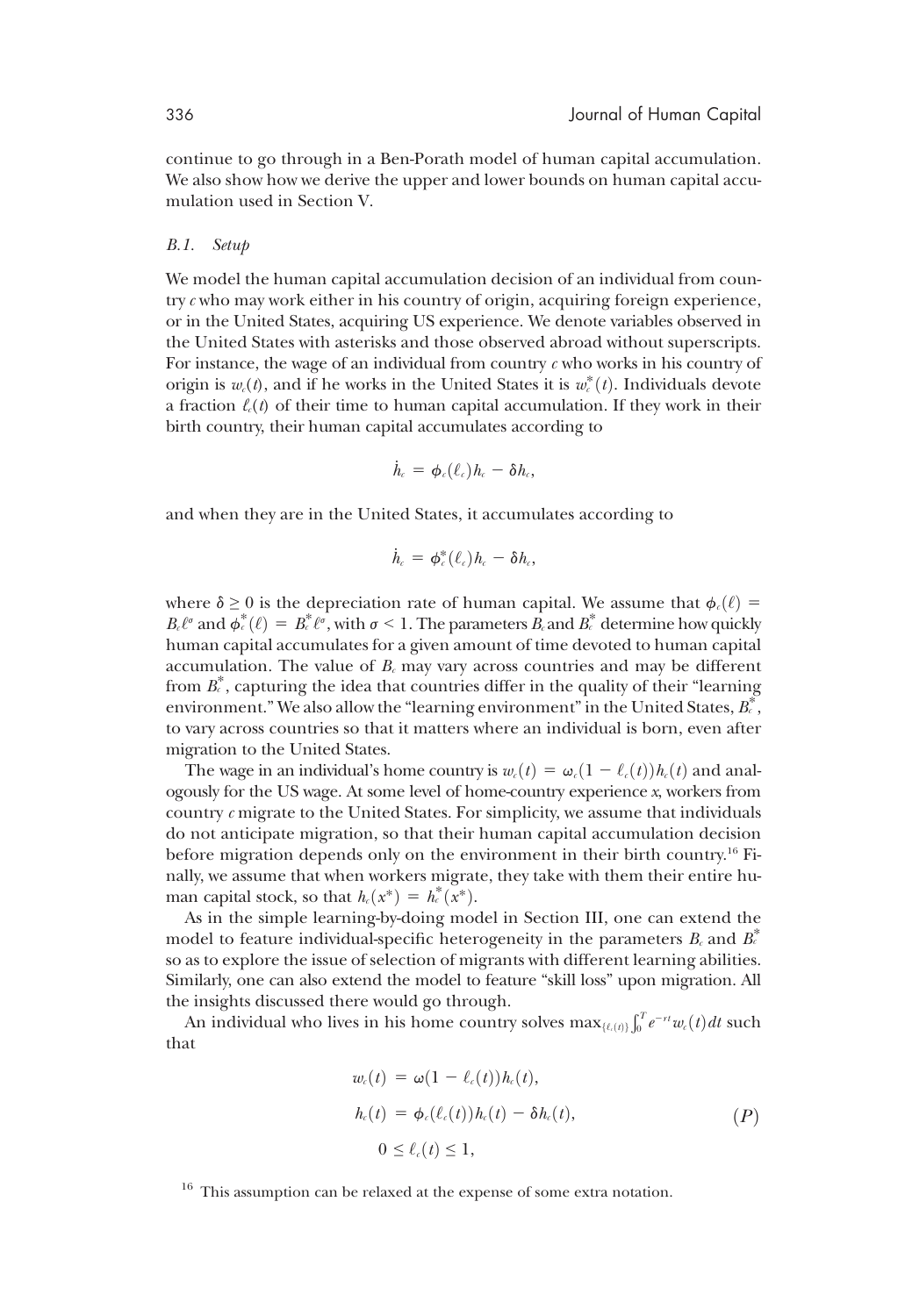where the human capital at the beginning of the work life,  $h_c(0)$ , is given. Note our assumption that individuals do not anticipate migrating to the United States so that they optimize assuming that they will live in their country of origin over their entire time horizon  $[0, T]$ . In our benchmark exercise we focus on parameter constellations such that there is an interior solution for the time allocation decision,  $0 \leq \ell(t) \leq 1$  for all  $t \leq T$  so that in particular individuals earn a strictly positive wage.

If an individual with x years of foreign experience migrates to the United States, he thereafter solves  $\max_{\{\ell_i^*(t)\}} \int_x^T e^{-r(t-x)} w_i^*(t, x) dt$  such that

$$
w_{c}^{*}(t, x) = \omega \left(1 - \ell_{c}^{*}(t)\right) h_{c}^{*}(t),
$$
\n
$$
h_{c}^{*}(t) = \phi_{c}^{*}\left(\ell_{c}^{*}(t)\right) h_{c}^{*}(t) - \delta h_{c}^{*}(t),
$$
\n
$$
h_{c}^{*}(x) = h_{c}(x),
$$
\n
$$
0 \leq \ell_{c}^{*}(t) \leq 1.
$$
\n(P\*)

One useful feature of our Ben-Porath model is that it can be mapped very directly to the empirical model in Section II, in particular Mincer type regressions such as equation (1). To see this, note that the wage of a worker right before migration satisfies

$$
\log w_c(x) = \log \omega_c + \log(1 - \ell_c(x)) + \log h_c(x),
$$
  

$$
\log h_c(x) = \int_0^x (\phi_c(\ell_c(t)) - \delta) dt.
$$

Hence, running a regression using individuals observed in their home country would identify

$$
\log w_c(x) = \alpha_c + R_c(x),
$$
  
\n
$$
R_c(x) = L_c(x) + \log h_c(x),
$$

where  $L_c(x) = \log[(1 - \ell_c(x))/(1 - \ell_c(0))]$  reflects the nonmigrant's time alloca-<br>tion decision. Hence, measured nonmigrant returns to experience  $R(x)$  reflect tion decision. Hence, measured nonmigrant returns to experience,  $R_c(x)$ , reflect both the nonmigrant's current time allocation decision and his accumulated human capital stock.

Similarly, denote by  $w^*(x, x^*)$  the wage of a migrant to the United States who migrates with x years of home country experience and accumulates  $x^*$  years of immigrates with  $x$  years of home-country experience and accumulates  $x^*$  years of US experience (and so has  $x + x^*$  years of total experience). Given our assumptions, this wage can be written as

$$
\log w_{\epsilon}^{*}(x, x^{*}) = \log \omega^{*} + \log (1 - \ell_{\epsilon}^{*}(x + x^{*})) + \log h_{\epsilon}^{*}(x, x^{*}),
$$
  

$$
\log h_{\epsilon}^{*}(x, x^{*}) = \log h_{\epsilon}(x) + \int_{x}^{x + x^{*}} \left( \phi_{\epsilon}^{*}(\ell_{\epsilon}^{*}(t)) - \delta \right) dt.
$$

Hence, running a regression among the set of individuals with  $x^* = 0$  years of US experience identifies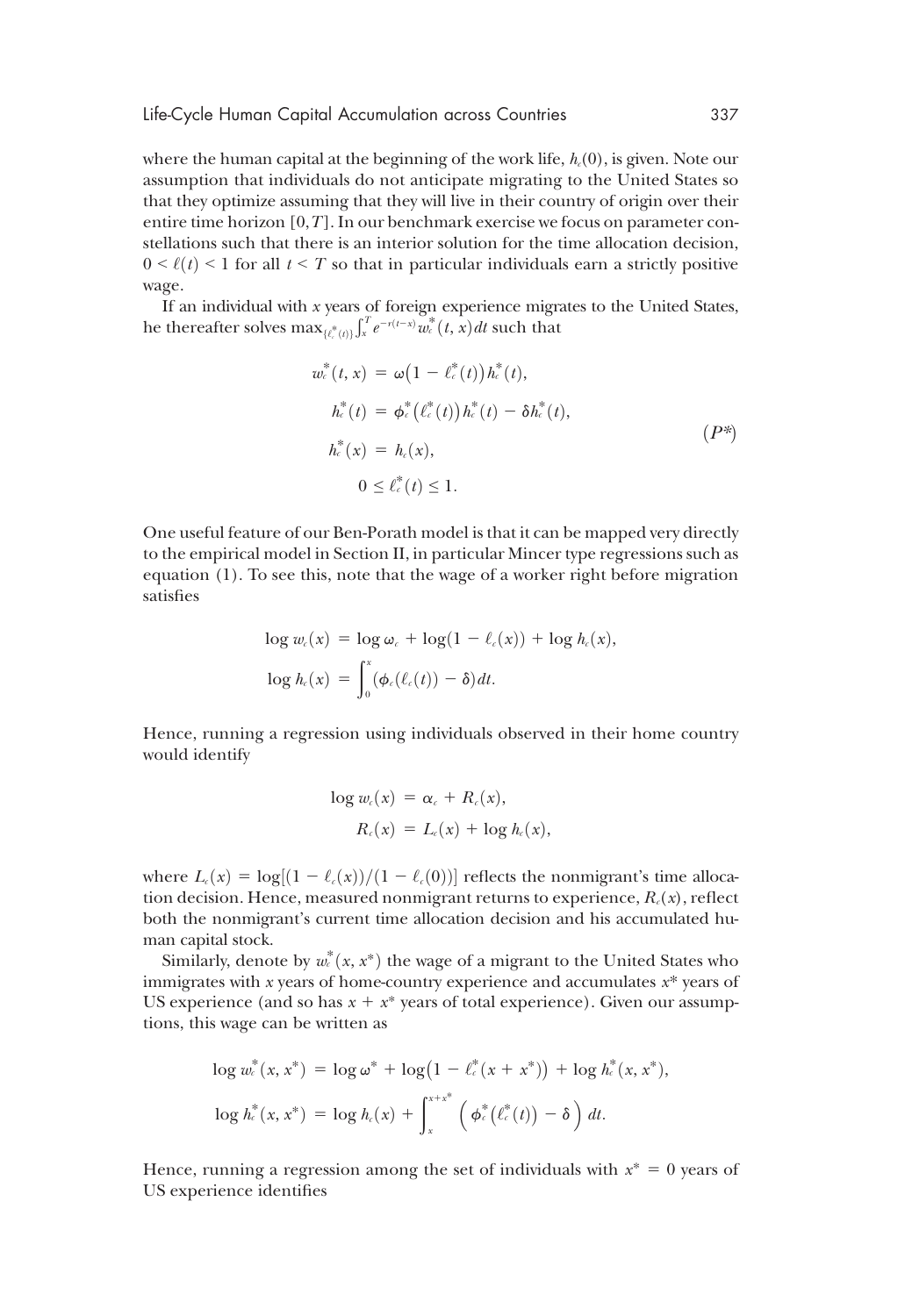$$
\log w_{\epsilon}^{*}(x,0) = \alpha_{\epsilon}^{*} + R_{\epsilon}^{*}(x,0),
$$
  
\n
$$
R_{\epsilon}^{*}(x,0) = L_{\epsilon}^{*}(x) + \log h_{\epsilon}^{*}(x,0),
$$
\n(B1)

where  $L_{\varepsilon}^{*}(x) = \log[(1 - \ell_{\varepsilon}^{*}(x))/(1 - \ell_{\varepsilon}^{*}(0))]$ . Similarly to those for a nonmigrant above measured immigrant returns to experience  $R^{*}(x)$  reflect the immigrant's above, measured immigrant returns to experience,  $R_e^*(x)$ , reflect the immigrant's<br>buman capital stock as well as his time allocation decision human capital stock as well as his time allocation decision.

The following lemma (proved in Sec. B.3) will be useful below.

LEMMA 1. An individual's optimal time allocation in the United States,  $\ell_{\epsilon}^{*}(t)$ , satisfies

$$
\ell_{c}^{*}(t) = \min\left\{1, \left(\sigma \lambda_{c}^{*}(t) B_{c}^{*}\right)^{1/(1-\sigma)}\right\},\tag{B2}
$$

where  $\lambda_{c}^{*}(t)$  satisfies the differential equation

$$
\dot{\lambda}_{\epsilon}^{*}(t) = \left(r + \delta - B_{\epsilon}^{*} \ell_{\epsilon}^{*}(t)^{\sigma}\right) \lambda_{\epsilon}^{*}(t) - \left(1 - \ell_{\epsilon}^{*}(t)\right),
$$
\n
$$
\lambda_{\epsilon}^{*}(T) = 0.
$$
\n(B3)

Therefore, an individual's optimal time allocation is independent of her human capital stock  $h_{\epsilon}^{*}(t)$ . Furthermore, the optimal time allocation  $\ell_{\epsilon}^{*}(t)$ , the optimal hu-<br>man capital stock, and the instantaneous returns to experience  $\dot{m}^{*}(t)/m^{*}(t)$  are man capital stock, and the instantaneous returns to experience  $\dot{w}_c^*(t)/w_c^*(t)$  are<br>all monotonically increasing in  $R^*$  at each time t all monotonically increasing in  $B_{c}^{*}$  at each time  $t$ .

A key implication of the lemma is that, once an immigrant arrives in the United States, her time allocation decision and wage path are defined uniquely from her productivity of human capital production while in the United States,  $B_{\epsilon}^*$  , and from the number of years of birth-country experience. In contrast, it does not matter how much human capital an immigrant has accumulated in his birth country before migration.

## B.2. Upper and Lower Bounds for Development Accounting

The development accounting exercise in Section V requires estimates of a country's human capital stocks and correlates these with GDP per capita. As discussed there, we approximate a country's human capital stock as  $H_c = h_c(\bar{x}_c, \bar{s}_x)$  where  $\bar{x}_c$ <br>and  $\bar{s}_c$  are a country's average experience and schooling attainments, respectively and  $\bar{s}_e$  are a country's average experience and schooling attainments, respectively.<br>A difficulty is that through the lens of a Ben-Porath model, one cannot identified.

A difficulty is that, through the lens of a Ben-Porath model, one cannot identify immigrants' human capital stocks simply from regression estimates of their returns to experience. This is because the presence of the time-allocation decision complicates the identification of human capital stocks. Ignoring schooling for the moment, an estimate of the immigrant returns to experience from regression (B1) does not allow one to identify an immigrant's human capital stock  $h_e^*(x)$ . This can<br>be seen from the fact that  $R^*(x, 0) = I^*(x) + \log h_e^*(x)$  where  $I^*(x)$  is unknown be seen from the fact that  $R_{\epsilon}^{*}(x, 0) = L_{\epsilon}^{*}(x) + \log h_{\epsilon}^{*}(x)$ , where  $L_{\epsilon}^{*}(x)$  is unknown.

We now show how one can make use of the data we observe, together with the structure of our model to derive upper and lower bounds on a key object of interest, namely, the slope coefficient from a regression of countries' human capital stocks on their GDP per capita (see fig. 8):

$$
\beta = \frac{\text{Cov}(\log H_c, \log Y_c)}{\text{Var}(\log Y_c)}.
$$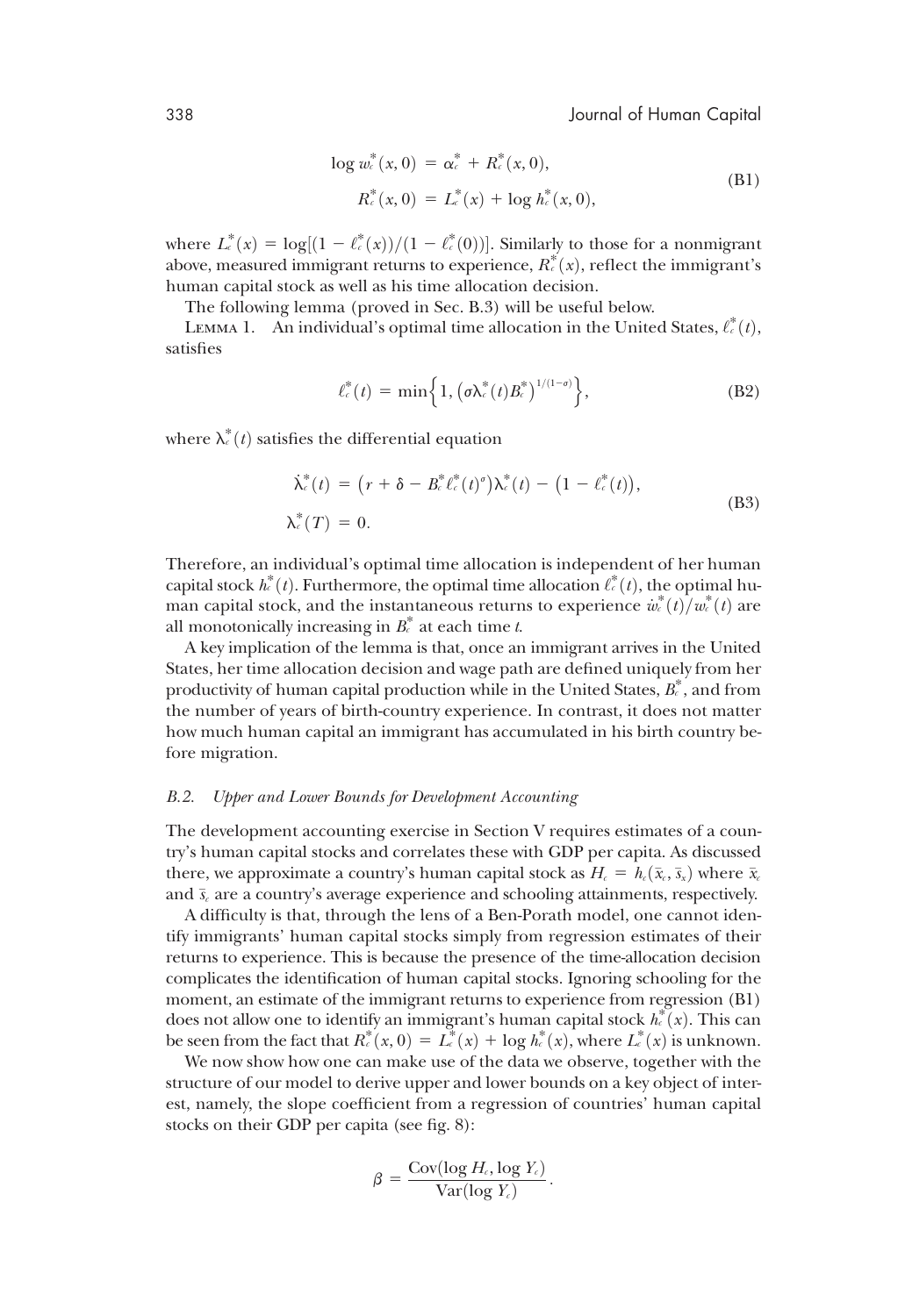## Upper Bound

The derivation of the upper bound is straightforward. The idea is simply to count the entire immigrant returns to experience  $R_c^*(\bar{x}_c, 0)$  as human capital  $h_c^*(\bar{x}_c)$ , that is to assume that the experience-wage profile is not affected by the time allocais, to assume that the experience-wage profile is not affected by the time allocation changing over the life cycle. From equation (B1), since time allocation is declining over the life cycle,  $\ell_{\epsilon}^{*}(x) \leq \ell_{\epsilon}(0)$  for  $x > 0$ , and hence  $L_{\epsilon}^{*}(x) = (1 - \ell_{\epsilon}^{*}(x))/1 - \ell(0) > 0$ , we have  $(1 - \ell<sub>c</sub>(0)) \geq 0$ , we have

$$
\log H_{\epsilon} = \log h_{\epsilon}^*(\bar{x}_{\epsilon}) \leq R_{\epsilon}^*(\bar{x}_{\epsilon}, 0).
$$

One can further show that  $Cov(\log H_c, \log Y_c) \le Cov(R_c^*(\bar{x}_c, 0), \log Y_c)$ , and hence,

$$
\beta = \frac{\text{Cov}(\log H_{\epsilon}, \log Y_{\epsilon})}{\text{Var}(\log Y_{\epsilon})} \leq \frac{\text{Cov}\big(R_{\epsilon}^{*}(\bar{x}_{\epsilon}, 0), \log Y_{\epsilon}\big)}{\text{Var}(\log Y_{\epsilon})}.
$$

Lower Bound

The derivation of the lower bound is somewhat more subtle. The key idea is to take two sets of individuals, both with the same amount of total experience  $x + x^*$  equal to some number  $e$ . The first group are newly arrived immigrants from country  $c$ with  $x = e$  years of home-country experience and  $x^* = 0$  years of US experience; the second are immigrants from country  $c$  who arrived straight after high school and therefore have  $x = 0$  years of home-country experience and  $x^* = e$ . The key insight is that it follows from lemma 1 that the two individuals will choose the same time allocation.

Hence, consider Mincerian regressions for these two groups

$$
\log w_{\epsilon}^{*}(e, 0) = \alpha_{\epsilon}^{*} + R_{\epsilon}^{*}(e, 0),
$$
\n
$$
R_{\epsilon}^{*}(e, 0) = L_{\epsilon}^{*}(e) + \log h_{\epsilon}^{*}(e, 0),
$$
\n
$$
\log w_{\epsilon}^{*}(0, e) = \alpha_{\epsilon}^{*} + R_{\epsilon}^{*}(0, e),
$$
\n
$$
R_{\epsilon}^{*}(0, e) = L_{\epsilon}^{*}(e) + \log h_{\epsilon}^{*}(0, e).
$$
\n(B5)

Here,  $R_{\epsilon}^{*}(e, 0)$  are the estimated returns to eyears of experience of newly are  $\epsilon$  immigrants and  $R^{*}(0,e)$  are the returns to events of experience for immigrants rived immigrants and  $R_c^*(0, e)$  are the returns to eyears of experience for immigrants who arrived straight after high school. Importantly, note that as a result grants who arrived straight after high school. Importantly, note that, as a result of lemma 1, the term reflecting the time allocation,  $L^*(e)$ , is identical for the two types of individuals types of individuals.

Lemma 2. We have that

$$
\beta = \frac{\text{Cov}(\log H_c, \log Y_c)}{\text{Var}(\log Y_c)} \ge \frac{\text{Cov}\big(R_c^*(\bar{x}_c, 0) - R_c^*(0, \bar{x}_c), \log Y_c\big)}{\text{Var}(\log Y_c)},\tag{B6}
$$

where  $R_c^*(\bar{x}_e, 0)$  are the estimated returns to  $\bar{x}_e$  years of experience of newly ar-<br>rived immigrants and  $R^*(0, \bar{x})$  are the returns to  $\bar{x}_e$  years of experience for immirived immigrants and  $R_c^*(0, \bar{x}_c)$  are the returns to  $\bar{x}_c$  years of experience for immigrants who arrived straight after high school. grants who arrived straight after high school.

*Proof.* From the two regressions (B4) and (B5), we have  $R_c^*(e, 0) - R_c^*(0, e) =$ <br> $r h^*(e, 0) - \log h^*(0, e)$ . Further, by the assumption that there is no skill loss  $\log h_e^*(e, 0) - \log h_e^*(0, e)$ . Further, by the assumption that there is no skill loss when migrating,  $h_{\epsilon}^{*}(e, 0) = h_{\epsilon}(e)$ , and hence,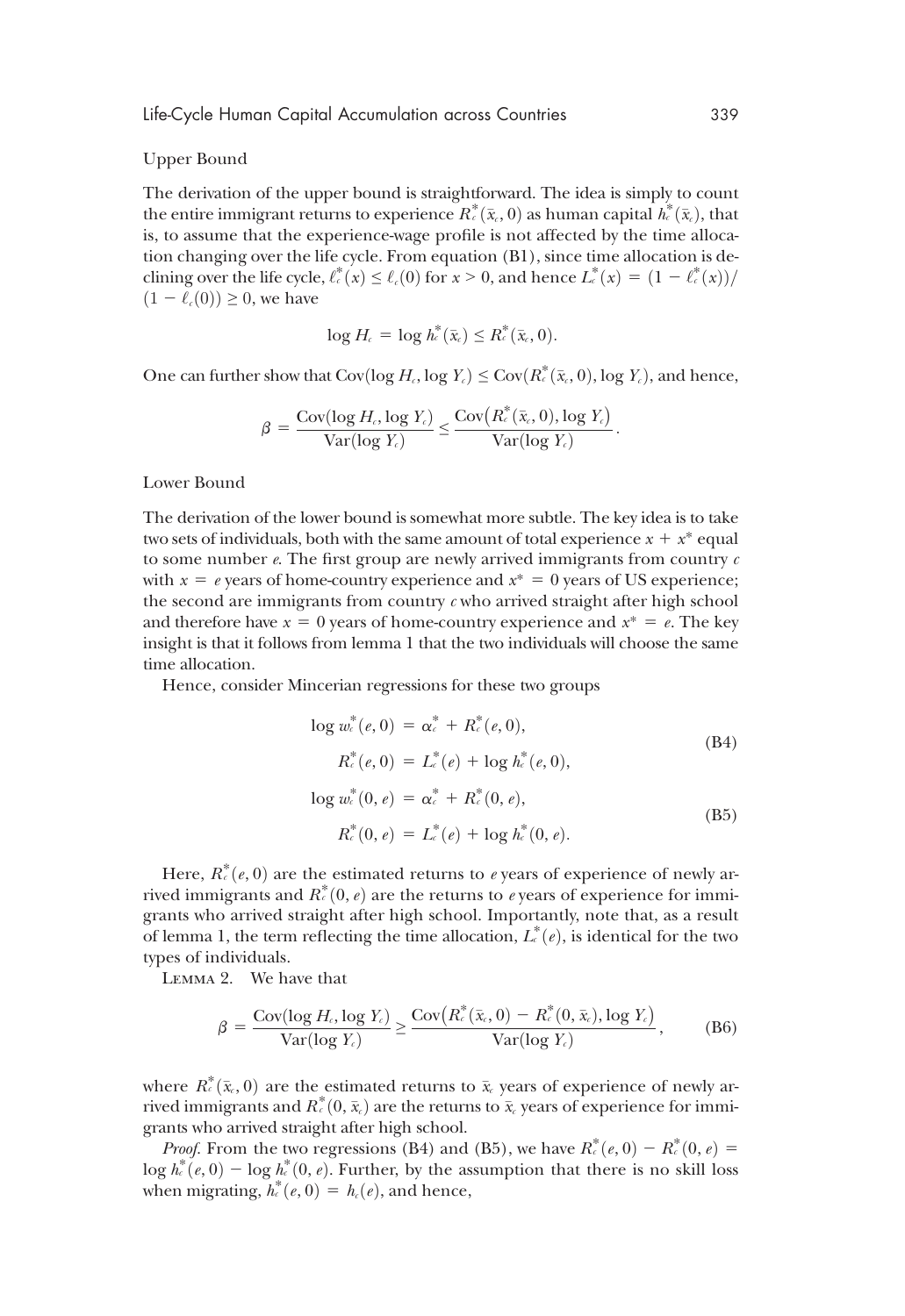$$
R_{c}^{*}(e, 0) - R_{c}^{*}(0, e) = \log h_{c}(e) - \log h_{c}^{*}(0, e) \equiv \Delta \log h_{c}(e).
$$

That is, the difference between returns to experience of newly arrived immigrants,  $R_c^*(e, 0)$ , and those of immigrants who arrived straight after high school,  $R_c^*(0, e)$ , identifies the difference between the buman capital stock of nonmigrants and those identifies the difference between the human capital stock of nonmigrants and those who migrated straight after high school.

Next, we explain how this can be used to obtain the lower bound (eq. [B6]). To fix ideas, consider first the case  $B_{\epsilon}^* = B^*$  for all c, that is, immigrants from all countries learn at the same pace once they arrive in the United States. In that case, the human capital stock of individuals who spent their entire working life in the United States,  $h_e^*(0, e)$ , does not depend on their country of origin c. Therefore,<br>Cov(log  $h^*(0, e)$ , log  $V$ ) = 0 for all e and hence  $Cov(P_1^*(e, 0) - P_1^*(0, e))$  log  $V$ ) =  $\text{Cov}(\log h_{\epsilon}^{*}(0, e), \log Y_{\epsilon}) = 0$  for all e, and hence  $\text{Cov}(R_{\epsilon}^{*}(e, 0) - R_{\epsilon}^{*}(0, e), \log Y_{\epsilon}) =$ <br> $\text{Cov}(\Delta \log h_{\epsilon}(e), \log Y) = \text{Cov}(\log h_{\epsilon}(e), \log Y)$ . Given that Caselli (2005) docu- $Cov(\Delta \log h_c(e), \log Y_c) = Cov(\log h_c(e), \log Y_c)$ . Given that Caselli (2005) documents that  $\bar{x}_e$  is approximately the same for all countries, then if we assume  $B_e^* = R^*$  for all c equation (B6) would not be only a lower bound on the regression coef- $B^*$  for all c, equation (B6) would not be only a lower bound on the regression coefficient but also an exact expression.

More generally, we allow for the case  $B_\epsilon^*\neq B^*$  and in particular that immigrants from richer countries face a higher  $\overline{B_{\varepsilon}^*}$  . In that case, lemma  $1$  implies that immigrants from richer countries accumulate more human capital and hence that Cov(log  $h_e^*(0, e)$ , log  $Y_e \geq 0$ . In that case, one can obtain only a lower bound:

$$
\mathrm{Cov}\big(R^*_\epsilon(e,0)-R^*_\epsilon(0,e),\log Y_\epsilon\big)=\mathrm{Cov}\big(\log h_\epsilon(e)-\log h_\epsilon^*(0,e),\log Y_\epsilon\big)\newline \leq \mathrm{Cov}\big(\log h_\epsilon(e),\log Y_\epsilon\big).
$$

Using that  $H_c = h_c(\bar{x}_c)$ , we obtain equation (B6). QED

#### B.3. Proof of Lemma 1

We drop subscripts to ease notation, since we want to establish results for arbitrary  $B_c$  and  $B_c^*$ . Without loss of generality, we normalize  $\omega = \omega^* = 1$ .

The Hamiltonian of the model is given by

$$
\mathcal{H} = h(1-\ell) + \lambda (B\ell^{\sigma} - \delta)h,
$$

and the conditions for optimality are

$$
\mathcal{H}_{\ell} \leq 0,
$$
  

$$
\mathcal{H}_{\ell}(\ell - 1) = 0,
$$
  

$$
\dot{\lambda} = r\lambda - \mathcal{H}_{\ell},
$$

plus the terminal condition that the marginal value of human capital in the last period is equal to 0,  $\lambda(T) = 0$ . The solution is thus given by

$$
h \leq \lambda \sigma B \ell^{\sigma-1} h,
$$
  
\n
$$
(h - \lambda B \sigma \ell^{\sigma-1} h)(1 - \ell) \leq 0,
$$
  
\n
$$
\dot{\lambda} = (r + \delta - B \ell^{\sigma}) \lambda - (1 - \ell),
$$
  
\n
$$
\lambda(T) = 0,
$$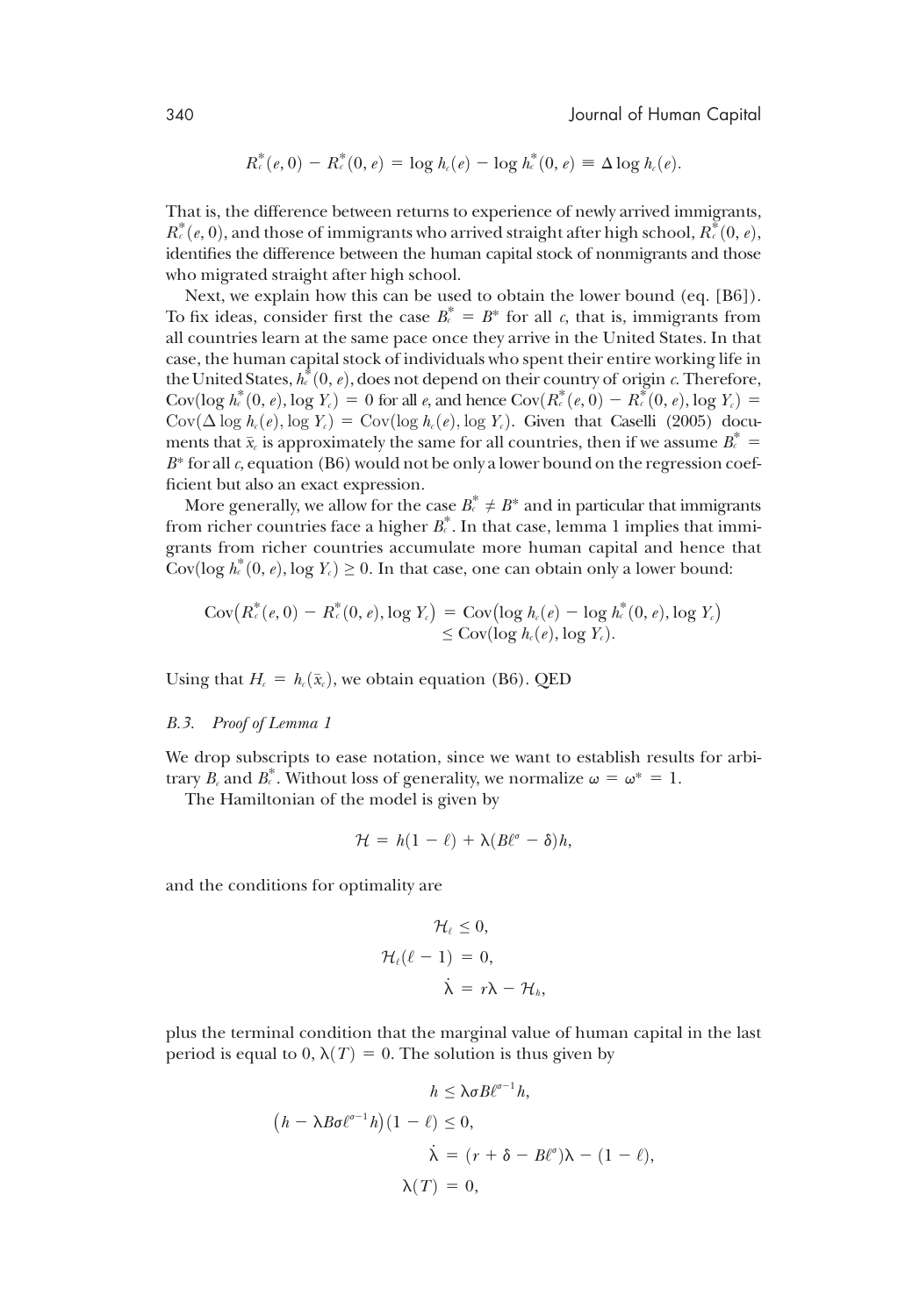and we note that  $h$  cancels out in the optimality equation and so the solution is fully characterized by equations  $(B2)$  and  $(B3)$ .<sup>17</sup>

The optimal training time  $\ell(t)$ , as long as the time constraint  $\ell(t) \leq 1$  does not bind, is the solution of the differential equation

$$
\dot{\ell} = \left(\frac{1}{1-\sigma}\right) \left\{ (r+\delta)\ell - [(1-\sigma)B]\ell^{\sigma+1} - \sigma B \ell^{\sigma} \right\},\tag{B7}
$$

together with the terminal condition  $\ell(T) = 0$ . From equation (B7), we have  $\frac{\partial \ell(t)}{\partial B} < 0$  for all t. Given the terminal condition  $\ell(T) = 0$ , therefore,  $\frac{\partial \ell(t)}{\partial B} > 0$  for all t. Intuitively the larger is R the faster L is going to decrease over time, and 0 for all t. Intuitively, the larger is B, the faster  $\ell$  is going to decrease over time, and since we know that at time  $T$ , individuals do not devote any time to training, then, going backward, it must be that the higher is  $B$ , the larger is  $\ell$  at any point in time. That  $h(t)$  and  $\dot{w}(t)/w(t)$  are increasing in B follows immediately from their definitions. Finally, the last part of the lemma follows from the fact that the differential equation (B7) that defines the path for  $\ell(t)$  is independent of  $h(t)$ . QED

## References

- Bils, Mark, and Peter J. Klenow. 1998. "Does Schooling Cause Growth or the Other Way Around?" Working Paper no. 6393 (February), NBER, Cambridge, MA.
- ., 2000. "Does Schooling Cause Growth?" *A.E.R.* 90 (5): 1160–83.
- Borjas, George J. 1985. "Assimilation, Changes in Cohort Quality, and the Earnings of Immigrants." J. Labor Econ. 3 (4): 463–89.
- Caron, Justin, Thibault Fally, and James R. Markusen. 2014. "International Trade Puzzles: A Solution Linking Production and Preferences." Q. J.E. 129 (3): 1501–52.
- Caselli, Francesco. 2005. "Accounting for Cross-Country Income Differences." In Handbook of Economic Growth, vol. 1A, edited by Philippe Aghion and Steven N. Durlauf, 679–741. Amsterdam: Elsevier.
- Chiswick, Barry R. 1978. "The Effect of Americanization on the Earnings of Foreign-Born Men." J.P.E. 86 (5): 897–921.
- Coulombe, Serge, Gilles Grenier, and Serge Nadeau. 2014. "Quality of Work Experience and Economic Development: Estimates Using Canadian Immigrant Data." *J. Human Capital* 8 (3): 199-234.
- Ehrlich, Isaac, and Jinyoung Kim. 2015. "Immigration, Human Capital Formation, and Endogenous Economic Growth." J. Human Capital 9 (4): 518-63.
- Erosa, Andrés, Tatyana Koreshkova, and Diego Restuccia. 2010. "How Important Is Human Capital? A Quantitative Theory Assessment of World Income Inequality." Rev. Econ. Studies 77 (4): 1421–49.
- Friedberg, Rachel M. 1992. "The Labor Market Assimilation of Immigrants in the United States: The Role of Age at Arrival." Manuscript, Brown Univ.
- Grogger, Jeffrey, and Gordon H. Hanson. 2011. "Income Maximization and the Selection and Sorting of International Migrants." *J. Development Econ.* 95 (1): 42–57.
- Hall, Robert E., and Charles I. Jones. 1999. "Why Do Some Countries Produce So Much More Output per Worker than Others?" Q.J.E. 114 (1): 83–116.
- Hanushek, Eric A., and Dennis D. Kimko. 2000. "Schooling, Labor-Force Quality, and the Growth of Nations." A.E.R. 90 (5): 1184–1208.
- Heckman, James J., Lance J. Lochner, and Petra E. Todd. 2008. "Earnings Functions and Rates of Return." J. Human Capital 2 (1): 1–31.

 $^{17}\,$  This is due to the assumption of constant returns in the human capital accumulation technology.